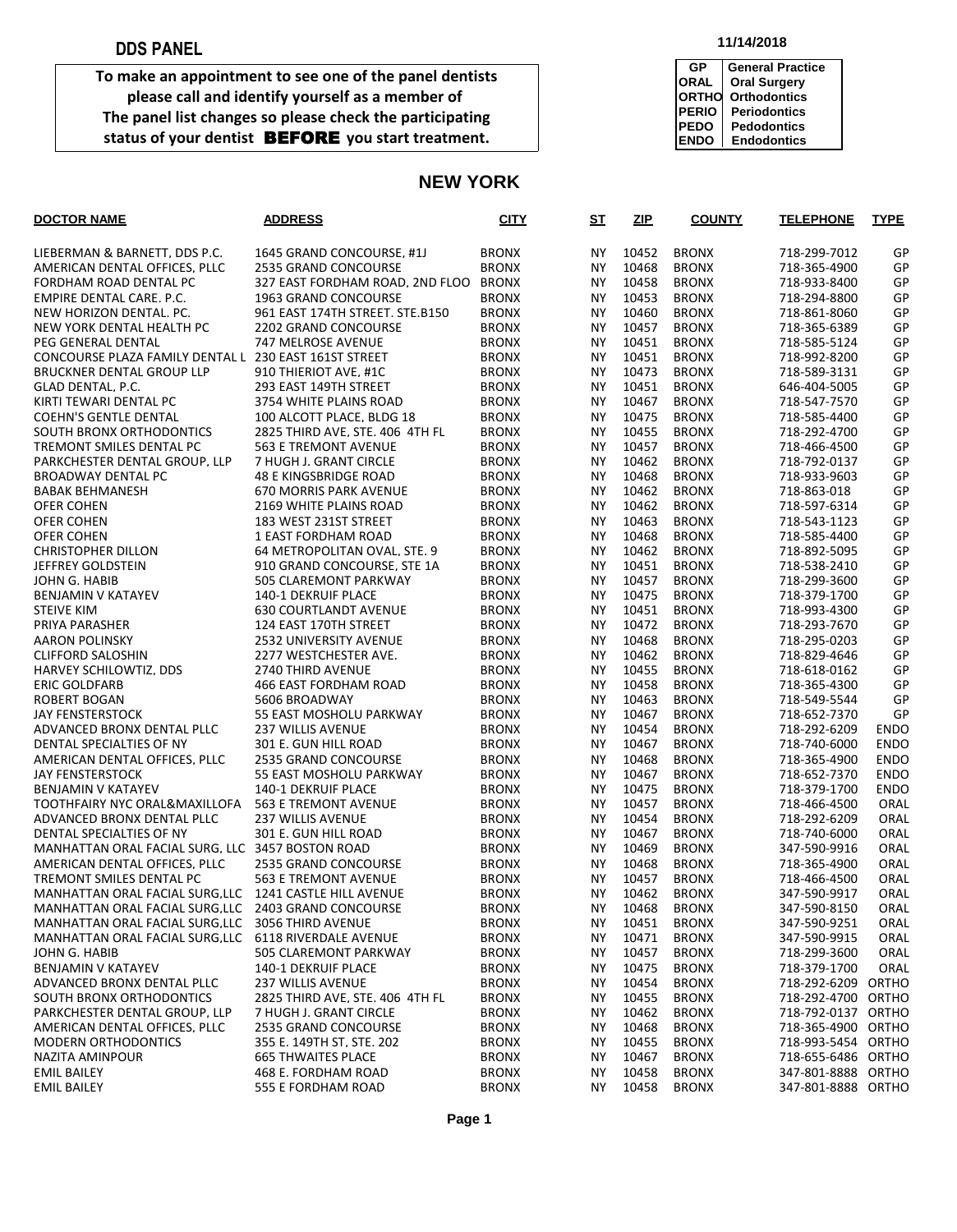| SANFORD SCHIMMEL                                             | 3265 JOHNSON AVENUE, STE. 104                         | <b>BRONX</b>    | ΝY        | 10463    | <b>BRONX</b>    | 718-548-4768 ORTHO |             |
|--------------------------------------------------------------|-------------------------------------------------------|-----------------|-----------|----------|-----------------|--------------------|-------------|
| SCOTT E. WEISS                                               | <b>1423 OVERING STREET</b>                            | <b>BRONX</b>    | NY.       | 10461    | <b>BRONX</b>    | 718-597-3584 ORTHO |             |
| <b>JAY FENSTERSTOCK</b>                                      | 55 EAST MOSHOLU PARKWAY                               | <b>BRONX</b>    | NY.       | 10467    | <b>BRONX</b>    | 718-652-7370 ORTHO |             |
|                                                              |                                                       |                 |           |          |                 |                    |             |
| DENTAL SPECIALTIES OF NY                                     | 301 E. GUN HILL ROAD                                  | <b>BRONX</b>    | <b>NY</b> | 10467    | <b>BRONX</b>    | 718-740-6000       | PEDO        |
| NEW HORIZON DENTAL. PC.                                      | 961 EAST 174TH STREET. STE.B150                       | <b>BRONX</b>    | <b>NY</b> | 10460    | <b>BRONX</b>    | 718-861-8060       | PEDO        |
| BENJAMIN V KATAYEV                                           | 140-1 DEKRUIF PLACE                                   | <b>BRONX</b>    | <b>NY</b> | 10475    | <b>BRONX</b>    | 718-379-1700       | PEDO        |
| <b>ERIC GOLDFARB</b>                                         | 466 EAST FORDHAM ROAD                                 | <b>BRONX</b>    | NY.       | 10458    | <b>BRONX</b>    | 718-365-4300       | PEDO        |
| PARKCHESTER DENTAL GROUP. LLP                                | 7 HUGH J. GRANT CIRCLE                                | <b>BRONX</b>    | <b>NY</b> | 10462    | <b>BRONX</b>    | 718-792-0137       | PERIO       |
|                                                              |                                                       |                 |           |          |                 |                    |             |
| ADVANCED BRONX DENTAL PLLC                                   | <b>237 WILLIS AVENUE</b>                              | <b>BRONX</b>    | <b>NY</b> | 10454    | <b>BRONX</b>    | 718-292-6209       | PERIO       |
| DENTAL SPECIALTIES OF NY                                     | 301 E. GUN HILL ROAD                                  | <b>BRONX</b>    | <b>NY</b> | 10467    | <b>BRONX</b>    | 718-740-6000       | PERIO       |
| EMPIRE DENTAL SERVICES. INC.                                 | <b>1231 WHITE PLAINS ROAD</b>                         | <b>BRONX</b>    | <b>NY</b> | 10472    | <b>BRONX</b>    | 718-822-7645       | PERIO       |
| AMERICAN DENTAL OFFICES. PLLC                                | <b>2535 GRAND CONCOURSE</b>                           | <b>BRONX</b>    | NY.       | 10468    | <b>BRONX</b>    | 718-365-4900       | PERIO       |
| JEFFREY GOLDSTEIN                                            | 910 GRAND CONCOURSE, STE 1A                           | <b>BRONX</b>    | <b>NY</b> | 10451    | <b>BRONX</b>    | 718-538-2410       | PERIO       |
|                                                              |                                                       |                 |           |          |                 |                    |             |
| BENJAMIN V KATAYEV                                           | 140-1 DEKRUIF PLACE                                   | <b>BRONX</b>    | NY.       | 10475    | <b>BRONX</b>    | 718-379-1700       | PERIO       |
|                                                              |                                                       |                 |           |          |                 |                    |             |
| <b>BROOKLYN DENTAL PROFESSIONALS</b>                         | 700 GRAND STREET                                      | <b>BROOKLYN</b> | NY.       | 11211    | <b>BROOKLYN</b> | 718-486-7600       | GP          |
| STARRETT CITY DENTAL GROUP ASSO                              | 1390 PENNSYLVANIA AVE, 2ND FLOO                       | <b>BROOKLYN</b> | <b>NY</b> | 11239    | <b>BROOKLYN</b> | 718-642-8600       | GP          |
| SMILE AGAIN DENTAL PC                                        | <b>2667 CONEY ISLAND AVENUE</b>                       | <b>BROOKLYN</b> | <b>NY</b> | 11223    | <b>BROOKLYN</b> | 718-934-0070       | GP          |
|                                                              |                                                       |                 |           |          |                 |                    |             |
| AMERICAN DENTAL OFFICES, PLLC                                | <b>1302 KINGS HIGHWAY</b>                             | <b>BROOKLYN</b> | NY.       | 11229    | <b>BROOKLYN</b> | 718-376-6700       | GP          |
| CARNARSIE FAMILY & COSMETIC DEN                              | 1761 ROCKAWAY PARKWAY                                 | <b>BROOKLYN</b> | <b>NY</b> | 11236    | <b>BROOKLYN</b> | 718-531-9100       | GP          |
| THE SMILIST DENTAL. PLLC                                     | 120 NASSAU AVENUE                                     | <b>BROOKLYN</b> | NY.       | 11222    | <b>BROOKLYN</b> | 347-560-4540       | GP          |
| BRILLIANT SMILES. P.C.                                       | 834 FLATBUSH AVENUE                                   | <b>BROOKLYN</b> | <b>NY</b> | 11226    | <b>BROOKLYN</b> | 718-693-9811       | GP          |
| <b>BRIGHT SKY DENTAL PC</b>                                  | 1152 BROADWAY                                         | <b>BROOKLYN</b> | NY.       | 11221    | <b>BROOKLYN</b> | 718-455-4400       | GP          |
|                                                              |                                                       |                 |           |          |                 |                    |             |
| AMERICAN DENTAL OFFICES. PLLC                                | 2233 CATON AVENUE                                     | <b>BROOKLYN</b> | <b>NY</b> | 11226    | <b>BROOKLYN</b> | 718-858-9211       | GP          |
| <b>GLENWOOD DENTAL CARE PLLC</b>                             | <b>1569 RALPH AVENUE</b>                              | <b>BROOKLYN</b> | NY.       | 11236    | <b>BROOKLYN</b> | 718-251-7167       | GP          |
| <b>HORIZON DENTAL ARTS</b>                                   | 1804 FLATBUSH AVENUE                                  | <b>BROOKLYN</b> | <b>NY</b> | 11210    | <b>BROOKLYN</b> | 718-253-2000       | GP          |
| M & M DENTAL OFFICE, P.C.                                    | 106 BEVERLY ROAD                                      | <b>BROOKLYN</b> | NY.       | 11218    | <b>BROOKLYN</b> | 718-853-5777       | GP          |
|                                                              | 1008 GATES AVENUE                                     |                 | <b>NY</b> | 11221    |                 |                    | GP          |
| MALOFF, D/MALOFF, H                                          |                                                       | <b>BROOKLYN</b> |           |          | <b>BROOKLYN</b> | 718-452-1307       |             |
| <b>GREENPOINT DENTAL CENTER</b>                              | 851 MANHATTAN AVE                                     | <b>BROOKLYN</b> | NY.       | 11222    | <b>BROOKLYN</b> | 718-383-1160       | GP          |
| OCEAN AVENUE FAMILY DENTAL                                   | 2001 AVENUE P, #A4                                    | <b>BROOKLYN</b> | <b>NY</b> | 11229    | <b>BROOKLYN</b> | 718-339-8400       | GP          |
| MARIYA BRAYLOVSKAYA DDS PC                                   | 2250 86TH STREET                                      | <b>BROOKLYN</b> | NY.       | 11214    | <b>BROOKLYN</b> | 718-372-2800       | GP          |
| <b>FIRST CARE DENTAL</b>                                     | <b>8684 15TH AVENUE</b>                               | <b>BROOKLYN</b> | NY.       | 11228    | <b>BROOKLYN</b> | 718-256-5858       | GP          |
|                                                              |                                                       |                 |           |          |                 |                    |             |
| MIDWOOD DENTAL SERVICES, P.C.                                | 1620 OCEAN AVENUE, #1A                                | <b>BROOKLYN</b> | NY.       | 11230    | <b>BROOKLYN</b> | 718-252-9222       | GP          |
| F & A SUPERIOR DENTAL. PC                                    | 3705 NOSTRAND AVENUE                                  | <b>BROOKLYN</b> | <b>NY</b> | 11235    | <b>BROOKLYN</b> | 718-934-0409       | GP          |
| DR. HUANG DENTAL CARE, P.C.                                  | 6402 8TH AVENUE, STE. 304                             | <b>BROOKLYN</b> | NY.       | 11220    | <b>BROOKLYN</b> | 718-921-1188       | GP          |
| CHURCH AVENUE ORTHODONTICS. LL 2848 CHURCH AVENUE. 2ND FLOOR |                                                       | <b>BROOKLYN</b> | <b>NY</b> | 11226    | <b>BROOKLYN</b> | 718-282-8222       | GP          |
| COSMOPOLITAN DENTAL. P.C.                                    | 372 86TH STREET                                       | <b>BROOKLYN</b> | NY.       | 11209    | <b>BROOKLYN</b> | 718-680-6901       | GP          |
|                                                              |                                                       |                 |           |          |                 |                    |             |
| CHINAR MAHADKAR DDS PLLC                                     | 789 FLATBUSH AVENUE                                   | <b>BROOKLYN</b> | <b>NY</b> | 11226    | <b>BROOKLYN</b> | 718-693-5455       | GP          |
| <b>MALKA CARMAZI</b>                                         | 2035 RALPH AVENUE                                     | <b>BROOKLYN</b> | NY.       | 11234    | <b>BROOKLYN</b> | 718-763-4522       | GP          |
| <b>STEVEN CHU</b>                                            | 3371 FULTON STREET                                    | <b>BROOKLYN</b> | <b>NY</b> | 11208    | <b>BROOKLYN</b> | 718-827-7812       | GP          |
| RONALD DEUTSCH                                               | 2016 AVENUE M                                         | <b>BROOKLYN</b> | NY.       | 11210    | <b>BROOKLYN</b> | 718-253-2300       | GP          |
| PHILLIP S. FRANK                                             | 715 BROADWAY                                          | <b>BROOKLYN</b> | NY.       | 11206    | <b>BROOKLYN</b> | 718-963-3400       | GP          |
|                                                              |                                                       |                 |           |          |                 |                    |             |
| <b>IRA GRONOWITZ</b>                                         | 8502 BAY PARKWAY                                      | <b>BROOKLYN</b> | <b>NY</b> | 11214    | <b>BROOKLYN</b> | 718-373-5000       | GP          |
| <b>NANDOR HALPERT</b>                                        | 2811 OCEAN AVENUE. STE. 2                             | <b>BROOKLYN</b> | <b>NY</b> | 11229    | <b>BROOKLYN</b> | 718-648-8026       | GP          |
| MOHAMMAD A. HOSSAIN                                          | 5404 4TH AVENUE                                       | <b>BROOKLYN</b> | <b>NY</b> | 1120     | <b>BROOKLYN</b> | 718-439-2876       | GP          |
| AVI KARLOVSKI                                                | 405 92ND STREET                                       | <b>BROOKLYN</b> | NY.       | 11209    | <b>BROOKLYN</b> | 718-745-8500       | GP          |
|                                                              |                                                       |                 |           |          |                 |                    |             |
| FREYDOUN KHALILI                                             | 1176 LIBERTY AVENUE, 2ND FLOOR                        | <b>BROOKLYN</b> |           | NY 11208 | <b>BROOKLYN</b> | 718-827-6001       | GP          |
| <b>ROSS KRASNOV</b>                                          | <b>139 FLATBUSH AVENUE</b>                            | <b>BROOKLYN</b> | NY.       | 11217    | <b>BROOKLYN</b> | 718-622-6100       | GP          |
| <b>JOSEPH LICHTER</b>                                        | 1420 AVENUE P. 2ND FLOOR                              | <b>BROOKLYN</b> | <b>NY</b> | 11229    | <b>BROOKLYN</b> | 718-339-7878       | GP          |
| VICTORIA MARYANSKY                                           | 260 AVENUE 'X'                                        | <b>BROOKLYN</b> | ΝY        | 11223    | <b>BROOKLYN</b> | 718-336-8855       | GP          |
| <b>FAISAL MIRZA</b>                                          | 1371 ROCKAWAY PARKWAY                                 | <b>BROOKLYN</b> | NY.       | 11236    | <b>BROOKLYN</b> | 718-257-1717       | GP          |
|                                                              |                                                       |                 |           |          |                 |                    |             |
| <b>WIDAD RAFLA</b>                                           | 5407 5TH AVENUE                                       | <b>BROOKLYN</b> | NY.       | 11220    | <b>BROOKLYN</b> | 718-439-5057       | GP          |
| PRESTON SCHAFFER                                             | 1901 EMMONS AVENUE.                                   | <b>BROOKLYN</b> | ΝY        | 11235    | <b>BROOKLYN</b> | 718-646-6600       | GP          |
| <b>VIRENDRA N SHAH</b>                                       | 4607 FIFTH AVENUE                                     | <b>BROOKLYN</b> | NY        | 11220    | <b>BROOKLYN</b> | 718-854-3191       | GP          |
| NARCISA STANESCU                                             | 1-37 12TH STREET                                      | <b>BROOKLYN</b> | NY.       | 11215    | <b>BROOKLYN</b> | 718-788-7676       | GP          |
|                                                              |                                                       |                 |           |          |                 |                    |             |
| <b>HAROLD WEISS</b>                                          | 9323 AVENUE L                                         | <b>BROOKLYN</b> | NY.       | 11236    | <b>BROOKLYN</b> | 718-763-0505       | GP          |
| <b>STEVEN WEISS</b>                                          | 2084 WEST 6TH STREET                                  | <b>BROOKLYN</b> | ΝY        | 11223    | <b>BROOKLYN</b> | 718-946-1200       | GP          |
| <b>HOWARD BOGAN</b>                                          | 856 DEKALB AVE.                                       | <b>BROOKLYN</b> | ΝY        | 11221    | <b>BROOKLYN</b> | 718-443-0100       | GP          |
| PAUL COHEN                                                   | <b>447 FULTON STREET</b>                              | <b>BROOKLYN</b> | NY        | 11201    | <b>BROOKLYN</b> | 718-875-3200       | GP          |
| PAUL COHEN                                                   | 327 PENNSYVANIA AVE                                   | <b>BROOKLYN</b> | ΝY        | 11207    | <b>BROOKLYN</b> | 718-342-0009       | GP          |
|                                                              |                                                       |                 |           |          |                 |                    |             |
| MICHAEL GITLIN                                               | 178 BRIGHTON 11TH STREET, #1FL                        | <b>BROOKLYN</b> | NY.       | 11235    | <b>BROOKLYN</b> | 718-769-4116       | GP          |
| FEB BLECHMAN                                                 | 2300 WEST 7TH STREET                                  | <b>BROOKLYN</b> | ΝY        | 11223    | <b>BROOKLYN</b> | 718-336-6065       | GP          |
| DBA ADVANCED DENTAL GREENPOIN                                | 851 MANHATTAN AVENUE                                  | <b>BROOKLYN</b> | NY.       | 11222    | <b>BROOKLYN</b> | 718-874-0104       | ENDO        |
| <b>JUSTIN COHEN</b>                                          | 2201 RALPH AVENUE                                     | <b>BROOKLYN</b> | ΝY        | 11234    | <b>BROOKLYN</b> | 718-209-1409       | <b>ENDO</b> |
| AMERICAN DENTAL OFFICES. PLLC                                | 1302 KINGS HIGHWAY                                    |                 | NY        | 11229    | <b>BROOKLYN</b> | 718-376-6700       | ORAL        |
|                                                              |                                                       | <b>BROOKLYN</b> |           |          |                 |                    |             |
| STARRETT CITY DENTAL GROUP ASSO                              | 1390 PENNSYLVANIA AVE. 2ND FLOO                       | <b>BROOKLYN</b> | ΝY        | 11239    | <b>BROOKLYN</b> | 718-642-8600       | ORAL        |
| DBA ADVANCED DENTAL GREENPOIN                                | 851 MANHATTAN AVENUE                                  | <b>BROOKLYN</b> | <b>NY</b> | 11222    | <b>BROOKLYN</b> | 718-874-0104       | ORAL        |
|                                                              |                                                       |                 |           |          |                 |                    |             |
| BROOKLYN HTS ORAL SURGERY PLLC                               |                                                       | <b>BROOKLYN</b> | NΥ        | 11201    | <b>BROOKLYN</b> | 718-783-2777       | ORAL        |
| JESAL SHAH DMD PC                                            | 32 COURT STREET. STE. 1100<br>4609 5TH AVENUE, 2ND FL | <b>BROOKLYN</b> | NY.       | 11220    | <b>BROOKLYN</b> | 718-854-3191       | ORAL        |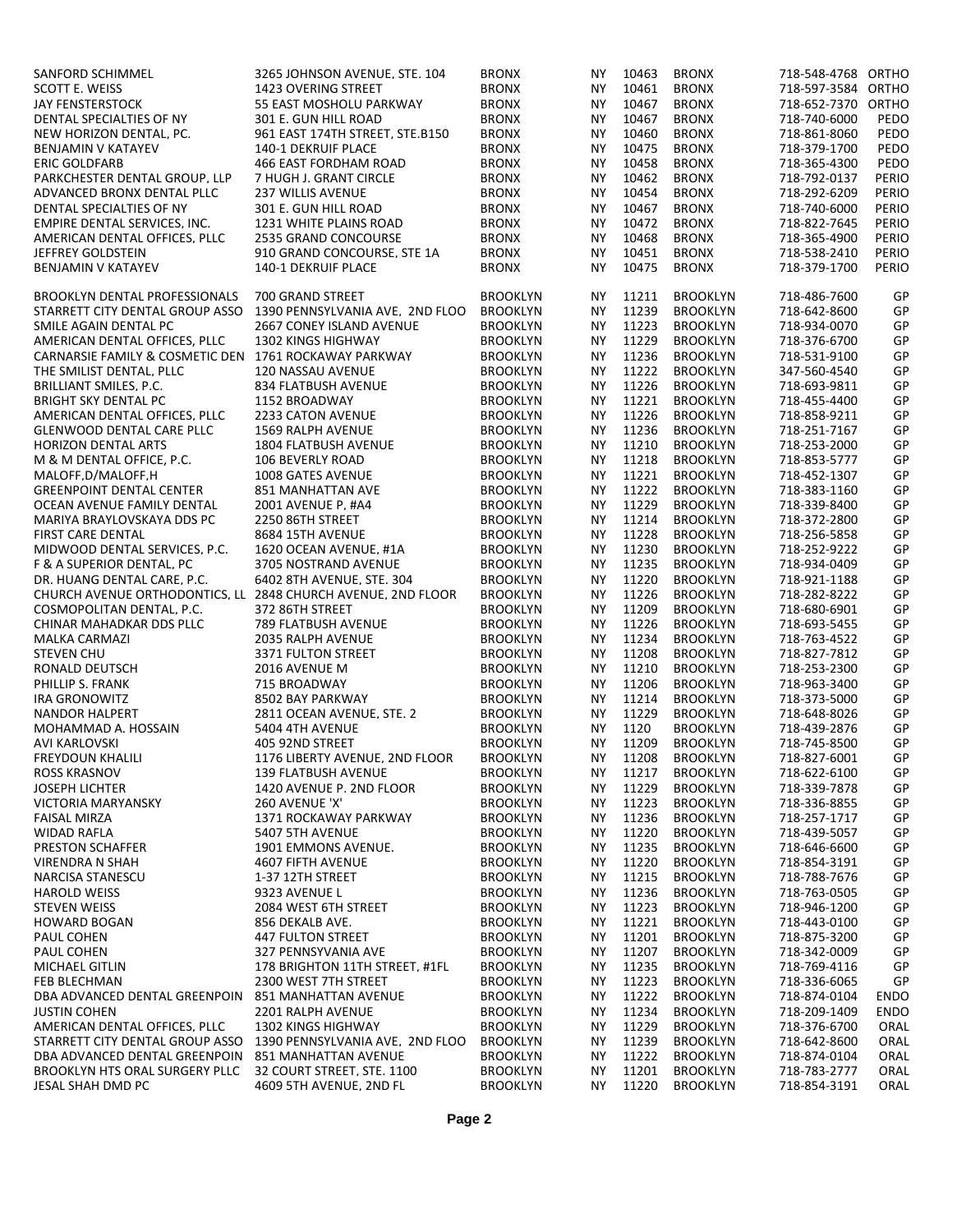| <b>ROSS CHAVKIN</b>                               | 372 86TH STREET                                             | <b>BROOKLYN</b>                    | NY.       | 11209          | <b>BROOKLYN</b>        | 718-680-6901                 | ORAL     |
|---------------------------------------------------|-------------------------------------------------------------|------------------------------------|-----------|----------------|------------------------|------------------------------|----------|
| ROGER GRANNUM                                     | 730 BROADWAY                                                | <b>BROOKLYN</b>                    | NY        | 11206          | <b>BROOKLYN</b>        | 718-963-1919                 | ORAL     |
| AVI KARLOVSKY                                     | 2374 RALPH AVE.                                             | <b>BROOKLYN</b>                    | NY        | 11234          | <b>BROOKLYN</b>        | 718-531-4353                 | ORAL     |
| <b>BRUCE MALTZ</b>                                | 955 PENNSYLVANIA AVE.                                       | <b>BROOKLYN</b>                    | NY        | 11207          | <b>BROOKLYN</b>        | 718-272-8300                 | ORAL     |
| <b>ARIAN SADEGHI</b>                              | 1176 LIBERTY AVENUE. 2ND FLOOR                              | <b>BROOKLYN</b>                    | NY        | 11208          | <b>BROOKLYN</b>        | 718-827-6001                 | ORAL     |
| <b>GARRY SHNAYDER DDS PC</b>                      | 1512 AVENUE Z                                               | <b>BROOKLYN</b>                    | NY        | 11235          | <b>BROOKLYN</b>        | 718-395-4700                 | ORAL     |
| <b>BUSHWICK ORTHODONTICS</b>                      | 1471 DEKALB AVENUE. 3RD FLOOR                               | <b>BROOKLYN</b>                    | NY        | 11237          | <b>BROOKLYN</b>        | 718-443-4444 ORTHO           |          |
|                                                   | 1122 AVENUE Z                                               |                                    |           | 11235          | <b>BROOKLYN</b>        | 718-383-0332 ORTHO           |          |
| NY SMILE ORTHODONTIST                             |                                                             | <b>BROOKLYN</b>                    | NY        |                |                        |                              |          |
| AMERICAN DENTAL OFFICES. PLLC                     | <b>1302 KINGS HIGHWAY</b>                                   | <b>BROOKLYN</b>                    | NY.       | 11229          | <b>BROOKLYN</b>        | 718-376-6700 ORTHO           |          |
| AVENUE U ORTHODONTICS, PLLC                       | 79 AVENUE U                                                 | <b>BROOKLYN</b>                    | NY        | 11223          | <b>BROOKLYN</b>        | 718-373-6707 ORTHO           |          |
| STARRETT CITY DENTAL GROUP ASSO                   | 1390 PENNSYLVANIA AVE. 2ND FLOO                             | <b>BROOKLYN</b>                    | NY.       | 11239          | <b>BROOKLYN</b>        | 718-642-8600 ORTHO           |          |
| DBA ADVANCED DENTAL GREENPOIN                     | 851 MANHATTAN AVENUE                                        | <b>BROOKLYN</b>                    | NY        | 11222          | <b>BROOKLYN</b>        | 718-874-0104 ORTHO           |          |
| <b>STEVEN CHU</b>                                 | 3371 FULTON STREET                                          | <b>BROOKLYN</b>                    | NY.       | 11208          | <b>BROOKLYN</b>        | 718-827-7812 ORTHO           |          |
| RONALD DEUTSCH                                    | 2016 AVENUE M                                               | <b>BROOKLYN</b>                    | NY.       | 11210          | <b>BROOKLYN</b>        | 718-253-2300 ORTHO           |          |
| <b>OLEG DRUT</b>                                  | 2848 CHURCH AVENUE, 2ND FLOOR                               | <b>BROOKLYN</b>                    | NY        | 11226          | <b>BROOKLYN</b>        | 718-282-8222 ORTHO           |          |
| <b>KERRY MASKELL</b>                              | 8502 BAY PARKWAY                                            | <b>BROOKLYN</b>                    | <b>NY</b> | 11214          | <b>BROOKLYN</b>        | 718-373-5000 ORTHO           |          |
| ISABEL T. WHITEHILL-GRAYSON                       | 539 EAST 18TH STREET                                        | <b>BROOKLYN</b>                    | NY.       | 11226          | <b>BROOKLYN</b>        | 718-284-5656 ORTHO           |          |
| <b>BRILLIANT SMILES, P.C.</b>                     | 834 FLATBUSH AVENUE                                         | <b>BROOKLYN</b>                    | NY        | 11226          | <b>BROOKLYN</b>        | 718-693-9811                 | PEDO     |
| DENTAL SPECIALTY ASSOC                            | <b>447 FULTON STREET</b>                                    | <b>BROOKLYN</b>                    | NY.       | 11201          | <b>BROOKLYN</b>        | 718-875-3200                 | PEDO     |
| AMERICAN DENTAL OFFICES. PLLC                     | <b>1302 KINGS HIGHWAY</b>                                   | <b>BROOKLYN</b>                    | <b>NY</b> | 11229          | <b>BROOKLYN</b>        | 718-376-6700                 | PEDO     |
| QIAO GUO                                          | 5906 7TH AVENUE. 1ST FLOOR                                  | <b>BROOKLYN</b>                    | NY.       | 11220          | <b>BROOKLYN</b>        | 718-576-3564                 | PEDO     |
| KINGS PLAZA DENTAL. P.C.                          | 5412 KINGS PLAZA MALL                                       |                                    |           | 11234          |                        |                              | PEDO     |
|                                                   |                                                             | <b>BROOKLYN</b>                    | NY.       |                | <b>BROOKLYN</b>        | 718-258-0011                 |          |
| IRA E. GRONOWITZ. DDS/DENTAL ASS 8502 BAY PARKWAY |                                                             | <b>BROOKLYN</b>                    | NY        | 11214          | <b>BROOKLYN</b>        | 718-373-5000                 | PERIO    |
| AMERICAN DENTAL OFFICES. PLLC                     | 2233 CATON AVENUE                                           | <b>BROOKLYN</b>                    | NY.       | 11226          | <b>BROOKLYN</b>        | 718-858-9211                 | PERIO    |
| DENTAL SPECIALTY ASSOC                            | <b>447 FULTON STREET</b>                                    | <b>BROOKLYN</b>                    | NY.       | 11201          | <b>BROOKLYN</b>        | 718-875-3200                 | PERIO    |
| DBA ADVANCED DENTAL GREENPOIN                     | 851 MANHATTAN AVENUE                                        | <b>BROOKLYN</b>                    | NY.       | 11222          | <b>BROOKLYN</b>        | 718-874-0104                 | PERIO    |
| BRILLIANT SMILES. P.C.                            | 834 FLATBUSH AVENUE                                         | <b>BROOKLYN</b>                    | NY.       | 11226          | <b>BROOKLYN</b>        | 718-693-9811                 | PERIO    |
| AMERICAN DENTAL OFFICES, PLLC                     | <b>1302 KINGS HIGHWAY</b>                                   | <b>BROOKLYN</b>                    | NY        | 11229          | <b>BROOKLYN</b>        | 718-376-6700                 | PERIO    |
| <b>THIERRY ABITBOL</b>                            | 2016 AVENUE "M"                                             | <b>BROOKLYN</b>                    | NY.       | 11210          | <b>BROOKLYN</b>        | 718-253-2300                 | PERIO    |
| <b>ALI ASKARI</b>                                 | 142 JORALEMON ST., #9E                                      | <b>BROOKLYN</b>                    | NY.       | 11201          | <b>BROOKLYN</b>        | 718-625-4085                 | PERIO    |
| SERGEI GLAZEBNIK                                  | <b>88 WEST END AVENUE</b>                                   | <b>BROOKLYN</b>                    | NY        | 11235          | <b>BROOKLYN</b>        | 718-769-4978                 | PERIO    |
| <b>DAVID KALLUS</b>                               | 260 AVENUE 'X'                                              | <b>BROOKLYN</b>                    | NY.       | 11223          | <b>BROOKLYN</b>        | 718-336-8855                 | PERIO    |
| <b>MEHRSHID SEDAGHATPOUR</b>                      | 1390 PENNSYLVANIA AVE, 2ND FLOO                             | <b>BROOKLYN</b>                    | NY.       | 11239          | <b>BROOKLYN</b>        | 718-642-8600                 | PERIO    |
|                                                   |                                                             |                                    |           |                |                        |                              |          |
| OAKDALE MALL DENTAL, LLP                          | 601-635 HARRY L DRIVE                                       | <b>JOHNSON CITY</b>                | NY.       | 13790          | <b>BROOME</b>          | 607-770-8888                 | GP       |
| EAST FISHKILL DENTAL                              | 1989 ROUTE 52. APT A                                        | HOPEWELL JUNCT NY                  |           | 12533          | <b>DUTCHESS</b>        |                              | GP       |
|                                                   |                                                             |                                    |           |                |                        | 845-896-5070                 |          |
| <b>INDERJIT VIG</b>                               | 135 CLOVE BRANCH RD/P.O.BOX 593                             | HOPEWELL JUNCT NY                  |           | 12533          | <b>DUTCHESS</b>        | 845-226-4474                 | GP       |
| STEPHEN WILANTEWICZ                               | 282 NEW HACKENSACK ROAD                                     | <b>WAPPINGER FALL NY</b>           |           | 12590          | <b>DUTCHESS</b>        | 914-462-1118                 | GP       |
| JOHN S YOM                                        | 841 ROUTE 52. STE 5                                         | <b>FISHKILL</b>                    | NY.       | 12524          | <b>DUTCHESS</b>        | 845-897-5155                 | GP       |
| RANDALL WISTON                                    | 400 WESTAGE BUS CTR. STE 204                                | <b>FISHKILL</b>                    | NY.       | 12524          | <b>DUTCHESS</b>        | 845-897-3788                 | ORAL     |
| <b>EAST FISHKILL DENTAL</b>                       | 1989 ROUTE 52, APT A                                        | HOPEWELL JUNCT NY                  |           | 12533          | <b>DUTCHESS</b>        | 845-896-5070                 | PERIO    |
| AFFORDABLE GENERAL DENTISTRY                      | <b>198 MAIN STREET</b>                                      | <b>HAMBURG</b>                     | ΝY        | 14075          | ERIE                   | 716-649-5280                 | GP       |
| SVERDLOV, GREGORY & GALINDA                       | 348 FORT WASHINGTON AVENUE                                  | <b>NEW YORK</b>                    | NY.       | 10033          | MANHATTAN              | 212-927-1117                 | GP       |
| ARMSTRONG DENTAL STUDIO                           | 30 E 60TH STREET, STE. 1104                                 | <b>NEW YORK</b>                    |           |                | NY 10022 MANHATTAN     | 212-537-6028                 | GP       |
| <b>AUDUBON DENTAL</b>                             | 550 WEST 180TH ST., STE. X1                                 | <b>NEW YORK</b>                    | ΝY        | 10033          | <b>MANHATTAN</b>       | 212-795-3486                 | GP       |
| <b>COHEN'S GENTLE DENTAL</b>                      | 427 FT WASHINGTON AVE. STE. 1C                              | <b>NEW YORK</b>                    | ΝY        | 10033          | MANHATTAN              | 212-923-7644                 | GP       |
|                                                   | 536 WEST 207TH ST                                           |                                    |           | 10034          | <b>MANHATTAN</b>       | 212-567-8800                 | GP       |
| <b>CELEBRITY DENTAL PC</b>                        |                                                             | <b>NEW YORK</b>                    | ΝY        |                |                        |                              |          |
| 42ND STREET DENTAL ASSOC                          | 330 WEST 42ND STREET. 1ST FL                                | <b>NEW YORK</b>                    | ΝY        | 10036          | MANHATTAN              | 212-631-0222                 | GP       |
| HARLEM DENTAL CARE PLLC                           | 163 W 145TH STREET                                          | <b>NEW YORK</b>                    | ΝY        | 10039          | MANHATTAN              | 212-281-9200                 | GP       |
| FENSTERSTOCK DENTAL PLLC                          | 657 AMSTERDAM AVENUE                                        | <b>NEW YORK</b>                    | ΝY        | 10025          | MANHATTAN              | 212-203-4792                 | GP       |
| NYC DENTAL CENTER                                 | 216 EST 39TH ST. STE. 1                                     | <b>NEW YORK</b>                    | ΝY        | 10016          | MANHATTAN              | 646-861-3070                 | GP       |
| AMERICAN DENTAL OFFICES. PLLC                     | 241 WEST 30TH ST                                            | <b>NEW YORK</b>                    | ΝY        | 10001          | MANHATTAN              | 917 351-0200                 | GP       |
| NATIONAL DENTAL. PLLC                             | 250 EAST 63RD STREET. UNIT 1A                               | <b>NEW YORK</b>                    | ΝY        | 10065          | MANHATTAN              | 212-535-4600                 | GP       |
| NATIONAL DENTAL PLLC                              | <b>1485 FIRST AVENUE</b>                                    | <b>NEW YORK</b>                    | ΝY        | 10075          | <b>MANHATTAN</b>       | 212-535-4199                 | GP       |
| <b>65 BROADWAY DENTAL</b>                         | 65 BROADWAY, STE 408                                        | <b>NEW YORK</b>                    | ΝY        | 10031          | MANHATTAN              | 212-430-3888                 | GP       |
| <b>GENTLE DENTAL CENTER</b>                       | 693 COLUMBUS AVENUE                                         | <b>NEW YORK</b>                    | ΝY        | 10025          | MANHATTAN              | 212-663-6800                 | GP       |
| CONCERNED DENTAL CARE                             | 30 EAST 40TH ST, STE 207                                    | <b>NEW YORK</b>                    | ΝY        | 10016          | MANHATTAN              | 212-696-4979                 | GP       |
| <b>GROUP HEALTH DENTAL FACILITY</b>               | 230 WEST 41ST STREET, 2ND FLOOR                             | <b>NEW YORK</b>                    | ΝY        | 10036          | MANHATTAN              | 212-398-9690                 | GP       |
| DENTAL LOVE, LLC                                  | 501 MAIN STREET, STE. A                                     | <b>NEW YORK</b>                    | ΝY        | 10044          | MANHATTAN              | 212-752-8722                 | GP       |
| BEST DENTAL CARE NY                               | 2090 7TH AVE, DENTAL STOREFRONT                             | <b>NEW YORK</b>                    | ΝY        | 10027          | MANHATTAN              | 212-749-2222                 | GP       |
| YES DENTAL OF NY, PLLC                            | 1420 ST. NICHOLAS AVENUE                                    | <b>NEW YORK</b>                    | ΝY        | 10033          | MANHATTAN              | 212-781-0700                 | GP       |
| PAUL I COHEN                                      | 225 BROADWAY. MEZZ LEVEL                                    | <b>NEW YORK</b>                    | ΝY        | 10007          | MANHATTAN              | 212-374-9500                 | GP       |
| ROBERT B. FRIEDMAN                                | 18 EAST 50TH STREET, 8TH FLOOR                              | <b>NEW YORK</b>                    | ΝY        | 10019          | MANHATTAN              | 212-688-2452                 | GP       |
|                                                   |                                                             |                                    |           | 10013          |                        | 212-274-9022                 | GP       |
| LYVAN KIM                                         | 199 CANAL STREET. #201                                      | <b>NEW YORK</b>                    | ΝY        |                | MANHATTAN              |                              |          |
| JEFFREY KRANTZ                                    |                                                             |                                    |           |                |                        |                              |          |
|                                                   | 645 EAST 11TH STREET                                        | <b>NEW YORK</b>                    | ΝY        | 10009          | MANHATTAN              | 212-979-6300                 | GP       |
| <b>GARRY LEVINGART</b><br>RAVI C. MADDALI         | 25 CENTRAL PARK WEST. STE. 1T<br>639 WEST 173RD ST. STE. 1A | <b>NEW YORK</b><br><b>NEW YORK</b> | ΝY<br>ΝY  | 10023<br>10032 | MANHATTAN<br>MANHATTAN | 212-581-0707<br>212-928-4480 | GP<br>GP |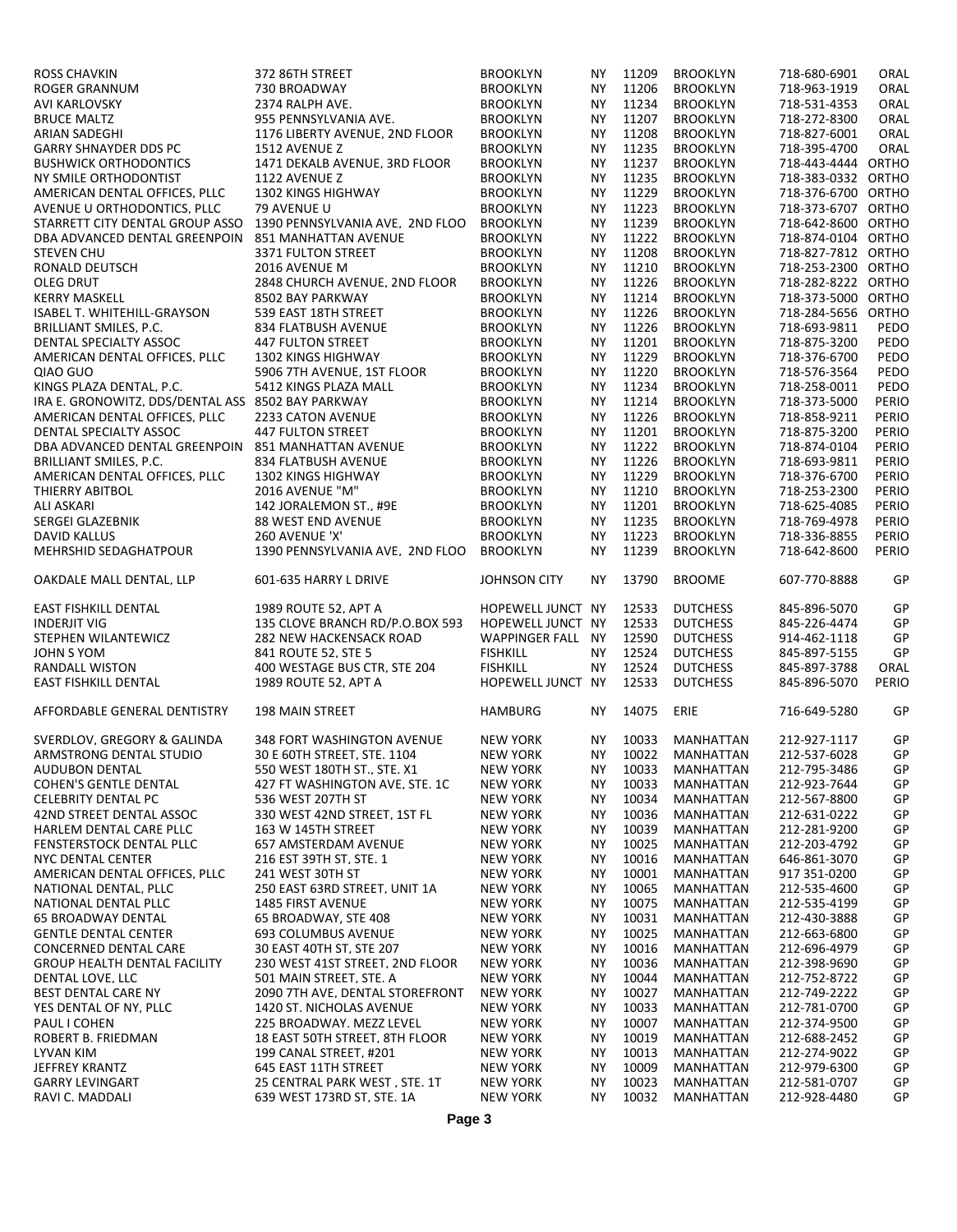| RICHARD MIKAELIAN                                            | 133 EAST 58TH STREET STE #403     | <b>NEW YORK</b>    | ΝY        | 10022 | MANHATTAN        | 212-752-1898       | GP           |
|--------------------------------------------------------------|-----------------------------------|--------------------|-----------|-------|------------------|--------------------|--------------|
| ALEXANDER MIKHAILOV                                          | 3928 BROADWAY (1ST FLOOR)         | <b>NEW YORK</b>    | NΥ        | 10032 | MANHATTAN        | 212-543-0200       | GP           |
| DAVID SEIDMAN                                                | 59 EAST 54TH STREET               | <b>NEW YORK</b>    | NY        | 10022 | MANHATTAN        | 212-223-0911       | GP           |
| PHILFARHAD SHAY                                              | 30 E. 60TH STREET. STE. 1104      | <b>NEW YORK</b>    | NY        | 10022 | <b>MANHATTAN</b> | 212-808-0709       | GP           |
| <b>SHELDON STERN</b>                                         | 65 COLUMBIA ST.                   | <b>NEW YORK</b>    | NΥ        | 10002 | MANHATTAN        | 212-254-2225       | GP           |
| <b>AARON WICKS</b>                                           | 2474 FREDERICK DOUGLAS BLVD. STE. | <b>NEW YORK</b>    | <b>NY</b> | 10027 | <b>MANHATTAN</b> | 212-234-6088       | GP           |
| PAUL COHEN                                                   | 225 BROADWAY-MEZZ. LEVEL          | <b>NEW YORK</b>    | NY        | 10007 | MANHATTAN        | 212-732-7400       | GP           |
| MICHAEL GITLIN                                               | <b>62 RIVINGTON STREET</b>        | <b>NEW YORK</b>    | <b>NY</b> | 10002 | MANHATTAN        | 212-979-0990       | GP           |
| FENSTERSTOCK DENTAL PLLC                                     | 657 AMSTERDAM AVENUE              | <b>NEW YORK</b>    | <b>NY</b> | 10025 | MANHATTAN        | 212-203-4792       | <b>ENDO</b>  |
| GROUP HEALTH DENTAL FACILITY                                 | 230 WEST 41ST STREET, 2ND FLOOR   | <b>NEW YORK</b>    | NY        | 10036 | MANHATTAN        | 212-398-9690       | <b>ENDO</b>  |
| <b>CONCERNED DENTAL CARE</b>                                 | 30 EAST 40TH ST. STE 207          | <b>NEW YORK</b>    | NY        | 10016 | <b>MANHATTAN</b> | 212-696-4979       | <b>ENDO</b>  |
| AMERICAN DENTAL OFFICES, PLLC                                | 241 WEST 30TH ST                  | <b>NEW YORK</b>    | NY        | 10001 | <b>MANHATTAN</b> | 917-351-0200       | <b>ENDO</b>  |
| <b>65 BROADWAY DENTAL</b>                                    | 65 BROADWAY, STE 408              | <b>NEW YORK</b>    | NΥ        | 10006 | MANHATTAN        | 212-430-3888       | <b>ENDO</b>  |
| MICHAEL J. COLLURA, D.M.D., PC                               | 121 EAST 60TH STREET, #4          | <b>NEW YORK</b>    | <b>NY</b> | 10019 | MANHATTAN        | 212-980-7857       | <b>ENDO</b>  |
| <b>KAMRAN FOROUGHI</b>                                       |                                   | <b>NEW YORK</b>    | NY        | 10007 |                  | 212-374-9500       | <b>ENDO</b>  |
|                                                              | 225 BROADWAY, MEZZ LEVEL          |                    | NY        |       | MANHATTAN        |                    |              |
| <b>SCOTT SCHECHTER</b>                                       | 65 EAST 76TH STREET, STE. 2B      | <b>NEW YORK</b>    |           | 10021 | <b>MANHATTAN</b> | 212-772-9722       | <b>ENDO</b>  |
| <b>SCOTT SCHECTER</b>                                        | 919 SECOND AVENUE. 2ND FLOOR      | <b>NEW YORK</b>    | <b>NY</b> | 10017 | MANHATTAN        | 212-949-6105       | <b>ENDO</b>  |
| HARLEM DENTAL CARE PLLC                                      | 163 W 145TH STREET                | <b>NEW YORK</b>    | <b>NY</b> | 10039 | MANHATTAN        | 212-281-9200       | ORAL         |
| FENSTERSTOCK DENTAL PLLC                                     | 657 AMSTERDAM AVENUE              | <b>NEW YORK</b>    | NΥ        | 10025 | MANHATTAN        | 212-203-4792       | ORAL         |
| AMERICAN DENTAL OFFICES. PLLC                                | 241 WEST 30TH ST                  | <b>NEW YORK</b>    | NY        | 10001 | <b>MANHATTAN</b> | 917 351-0200       | ORAL         |
| <b>CONCERNED DENTAL CARE</b>                                 | 30 EAST 40TH ST. STE 207          | <b>NEW YORK</b>    | <b>NY</b> | 10016 | <b>MANHATTAN</b> | 212-696-4979       | ORAL         |
| KINGS ORAL & FACIAL SURGERY                                  | 63 WEST 125TH STREET. 2ND FLOOR   | <b>NEW YORK</b>    | <b>NY</b> | 10027 | MANHATTAN        | 212-348-9500       | ORAL         |
| MANHATTAN ORAL FACIAL SURG.LLC 5209 BROADWAY                 |                                   | <b>NEW YORK</b>    | NΥ        | 10463 | MANHATTAN        | 646-964-5960       | ORAL         |
| MANHATTAN ORAL FACIAL SURG.LLC 3915 BROADWAY                 |                                   | <b>NEW YORK</b>    | NY        | 10032 | MANHATTAN        | 212-567-5536       | ORAL         |
| NEW HEIGHTS ORAL SURGERY                                     | 651 WEST 180TH STREET. STE. 1     | <b>NEW YORK</b>    | <b>NY</b> | 10033 | MANHATTAN        | 212-927-0565       | ORAL         |
| YES DENTAL OF NY, PLLC                                       | 1420 ST. NICHOLAS AVENUE          | <b>NEW YORK</b>    | NΥ        | 10033 | MANHATTAN        | 212-781-0700       | ORAL         |
| <b>65 BROADWAY DENTAL</b>                                    | 65 BROADWAY. STE 408              | <b>NEW YORK</b>    | <b>NY</b> | 10006 | <b>MANHATTAN</b> | 212-430-3888       | ORAL         |
| UPPER EAST ORAL & MAXI SURGERY                               | 205 EAST 64TH STREET, STE. 503    | <b>NEW YORK</b>    | NY        | 10065 | MANHATTAN        | 212-644-7900       | ORAL         |
| MANHATTAN ORAL FACIAL SURG, LLC                              | 2168 THIRD AVENUE                 | <b>NEW YORK</b>    | <b>NY</b> | 10035 | MANHATTAN        | 212-567-5536       | ORAL         |
| DENTAL SPECIALTY ASSOC                                       | 225 BROADWAY, MEZZ LEVEL          | <b>NEW YORK</b>    | <b>NY</b> | 10007 | MANHATTAN        | 212-374-9500       | ORAL         |
| RONALD L. BIONDO                                             | 30 EAST 40TH STREET, STE. 206     | <b>NEW YORK</b>    | NΥ        | 10016 | MANHATTAN        | 212-889-4700       | ORAL         |
| <b>JANET C BODEY</b>                                         | 18 E 50TH STREET, 5TH FL          | <b>NEW YORK</b>    | NΥ        | 10022 | MANHATTAN        | 347-590-9910       | ORAL         |
| <b>FREDERICK HEGEDUS</b>                                     | 30 CENTRAL PARK SOUTH. STE. 3A    | <b>NEW YORK</b>    | <b>NY</b> | 10019 | <b>MANHATTAN</b> | 212-759-2993       | ORAL         |
| <b>65 BROADWAY DENTAL</b>                                    | 65 BROADWAY, STE 408              | <b>NEW YORK</b>    | NΥ        | 10006 | MANHATTAN        | 212-430-3888 ORTHO |              |
| AMERICAN DENTAL OFFICES. PLLC                                | 241 WEST 30TH ST                  | <b>NEW YORK</b>    | NΥ        | 10001 | MANHATTAN        | 917-351-0200 ORTHO |              |
| I SMILE ORTHODONTICS. PLLC.                                  | 1901 MADISON AVENUE               | <b>NEW YORK</b>    | NY        | 10035 | MANHATTAN        | 212-996-7300 ORTHO |              |
| I SMILE ORTHODONTICS. PLLC.                                  | 4779 BROADWAY                     | <b>NEW YORK</b>    | <b>NY</b> | 10034 | <b>MANHATTAN</b> | 646-863-2181 ORTHO |              |
| <b>WASHINGTON HTS ORTHODONTICS</b>                           | 260 AUDUBON AVENUE                | <b>NEW YORK</b>    | <b>NY</b> | 10033 | MANHATTAN        | 212-923-0222 ORTHO |              |
| NATIONAL DENTAL PLLC                                         | <b>1485 FIRST AVENUE</b>          | <b>NEW YORK</b>    | NΥ        | 10075 | MANHATTAN        | 212-535-4199 ORTHO |              |
|                                                              |                                   |                    |           |       |                  |                    |              |
| <b>WASHINGTON HTS ORTHODONTICS</b><br>DENTAL SPECIALTY ASSOC | <b>260 AUDBON AVENUE</b>          | <b>NEW YORK</b>    | NΥ        | 10033 | MANHATTAN        | 212-923-0222 ORTHO |              |
|                                                              | 225 BROADWAY, MEZZ LEVEL          | <b>NEW YORK</b>    | NY        | 10007 | MANHATTAN        | 212-374-9500 ORTHO |              |
| 125TH STREET ORTHODONTICS P.C.                               | 360 WEST 125TH STREET, STE. 8     | <b>NEW YORK</b>    | <b>NY</b> | 10027 | <b>MANHATTAN</b> | 212-222-3210 ORTHO |              |
| 42ND STREET DENTAL ASSOC                                     | 330 WEST 42ND STREET. 1ST FL      | <b>NEW YORK</b>    | <b>NY</b> | 10036 | MANHATTAN        | 212-631-0222 ORTHO |              |
| CENTRAL PARK NORTH ORTHODONTI                                | 1851 7TH AVENUE                   | <b>NEW YORK</b>    | NΥ        | 10026 | MANHATTAN        | 212-866-9800 ORTHO |              |
| <b>MADISON AVENUE ORTHODONTICS</b>                           | 1901 MADISON AVENUE               | <b>NEW YORK</b>    | <b>NY</b> | 10035 | MANHATTAN        | 212-966-7300 ORTHO |              |
| <b>EMIL BAILEY</b>                                           | <b>192 DYCKMAN STREET</b>         | <b>NEW YORK</b>    | <b>NY</b> | 10040 | MANHATTAN        | 347-801-8888 ORTHO |              |
| JEFFREY DRAYER                                               | 180 WEST END AVENUE, STE. 1F      | <b>NEW YORK</b>    | <b>NY</b> | 10023 | MANHATTAN        | 212-595-1500 ORTHO |              |
| <b>KARIN GRINBAUM</b>                                        | 400 EAST 56TH STREET, STE. 1      | <b>NEW YORK</b>    | ΝY        | 1002  | MANHATTAN        | 212-777-6177 ORTHO |              |
| NEAL L. KAPLAN                                               | 133 E. 58TH STREET. STE. 510      | <b>NEW YORK</b>    | ΝY        | 10022 | <b>MANHATTAN</b> | 212-421-5354 ORTHO |              |
| DANIEL A. KUNCIO                                             | 63 WEST 125TH STREET, 2ND FLOOR   | <b>NEW YORK</b>    | ΝY        | 10027 | <b>MANHATTAN</b> | 212-348-3600 ORTHO |              |
| RONALD TOPAL                                                 | 2109 BROADWAY. STE. 201           | <b>NEW YORK</b>    | ΝY        | 10023 | MANHATTAN        | 212-874-0030 ORTHO |              |
| DENTAL SPECIALTY ASSOC                                       | 225 BROADWAY. MEZZ LEVEL          | <b>NEW YORK</b>    | ΝY        | 10007 | MANHATTAN        | 212-374-9500       | PEDO         |
| AMERICAN DENTAL OFFICES. PLLC                                | 241 WEST 30TH ST                  | <b>NEW YORK</b>    | ΝY        | 10001 | <b>MANHATTAN</b> | 917-351-0200       | PEDO         |
| <b>JULIA HOVSKY</b>                                          | 3928 BROADWAY. 1ST FL             | <b>NEW YORK</b>    | ΝY        | 10032 | MANHATTAN        | 212-543-0200       | PEDO         |
| AMERICAN DENTAL OFFICES. PLLC                                | 241 WEST 30TH ST                  | <b>NEW YORK</b>    | ΝY        | 10001 | <b>MANHATTAN</b> | 917-351-0200       | PERIO        |
| 42ND STREET DENTAL ASSOC                                     | 330 WEST 42ND STREET. 1ST FL      | <b>NEW YORK</b>    | ΝY        | 10036 | MANHATTAN        | 212-631-0222       | PERIO        |
| DENTAL SPECIALTY ASSOC                                       | 225 BROADWAY, MEZZ LEVEL          | <b>NEW YORK</b>    | NΥ        | 10007 | MANHATTAN        | 212-374-9500       | PERIO        |
| FENSTERSTOCK DENTAL PLLC                                     | 657 AMSTERDAM AVENUE              | <b>NEW YORK</b>    | ΝY        | 10025 | MANHATTAN        | 212-203-4792       | PERIO        |
| <b>GROUP HEALTH DENTAL FACILITY</b>                          | 230 WEST 41ST STREET, 2ND FLOOR   | <b>NEW YORK</b>    | ΝY        | 10036 | <b>MANHATTAN</b> | 212-398-9690       | PERIO        |
| <b>HOWARD MARSHALL</b>                                       | 1995 BROADWAY, STE. 200           | <b>NEW YORK</b>    | ΝY        | 10023 | MANHATTAN        | 212-977-7210       | PERIO        |
| FAHIMEH TAFRESHI                                             | 112 EAST 71ST STREET              | <b>NEW YORK</b>    | ΝY        | 10021 | MANHATTAN        | 212-744-7414       | PERIO        |
| <b>NEAL VALLINS</b>                                          | 800A 5TH AVENUE                   | <b>NEW YORK</b>    | ΝY        | 10021 | MANHATTAN        | 212-371-6887       | PERIO        |
| NATIONAL DENTAL PLLC                                         | 1485 FIRST AVENUE                 | <b>NEW YORK</b>    | NΥ        | 10075 | MANHATTAN        | 212-535-4199       | <b>PROST</b> |
|                                                              | 241 WEST 30TH ST                  |                    | ΝY        | 10001 |                  | 917-351-0200       | <b>PROST</b> |
| AMERICAN DENTAL OFFICES, PLLC                                |                                   | <b>NEW YORK</b>    |           |       | MANHATTAN        |                    |              |
| NATIONAL DENTAL. PLLC                                        | 2047 HEMPSTEAD TPKE               | <b>EAST MEADOW</b> | ΝY        | 11554 | <b>NASSAU</b>    | 516-542-1400       | GP           |
| BAYSIDE FAMILY DENTAL PRACTICE. P 3253 LONG BEACH ROAD       |                                   | OCEANSIDE          | ΝY        | 11572 | NASSAU           | 516-442-2545       | GP           |
|                                                              |                                   |                    |           | 11550 |                  |                    | GP           |
| SOUTHWOOD FAMILY DENTAL P.C.                                 | 50 CLINTON STREET. STE. 100       | HEMPSTEAD          | NΥ        |       | NASSAU           | 516-483-9488       |              |
| ROOSEVELT FIELD MALL DENTAL, P.C. 630 OLD COUNTRY ROAD       |                                   | <b>GARDEN CITY</b> | NY.       | 11530 | NASSAU           | 516-294-1919       | GP           |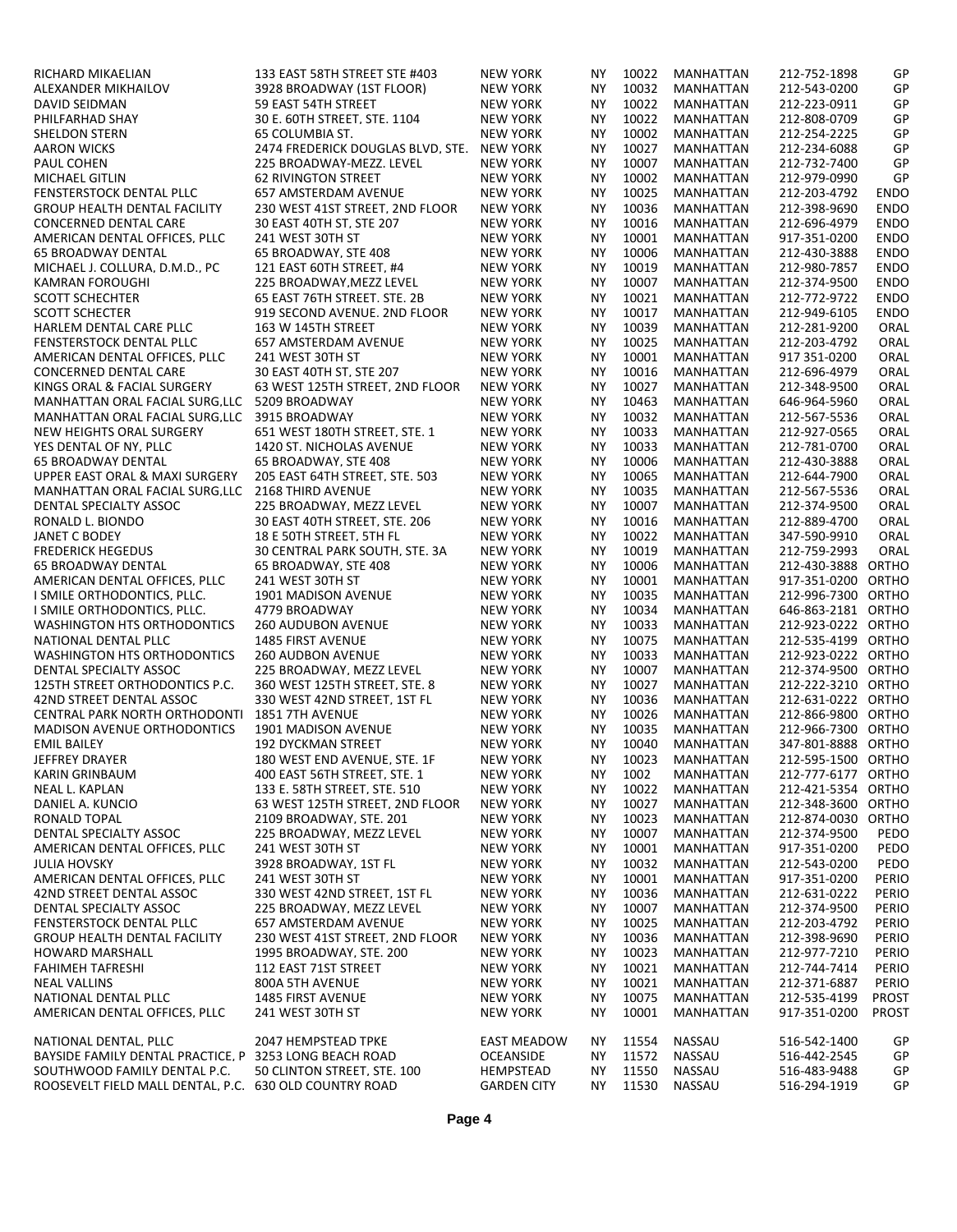| DENTISTRY ON BROADWAY             | <b>133 BROADWAY</b>                         | LYNBROOK                           | ΝY        | 11563          | NASSAU           | 516-825-8009                 | GP          |
|-----------------------------------|---------------------------------------------|------------------------------------|-----------|----------------|------------------|------------------------------|-------------|
| RYLINE DENTAL PC                  | 6500 JERICHO TPKE, STE. 2W                  | <b>SYOSSET</b>                     | NY        | 11791          | NASSAU           | 516-935-0643                 | GP          |
| AMERICAN DENTAL OFFICES, PLLC     | 250 FULTON AVENUE, STE. 320                 | HEMPSTEAD                          | NY        | 11550          | NASSAU           | 516-481-9700                 | GP          |
| DENTAL CARE OF MANHASSET          | <b>1185 NORTHERN BLVD</b>                   | MANHASSET                          | NY        | 11030          | NASSAU           | 516-441-5142                 | GP          |
| THE SMILIST DENTA. PLLC           | 5060 SUNRISE HIGHWAY                        | MASSAPEQUA                         | NY        | 11762          | NASSAU           | 516-619-9770                 | GP          |
| <b>MERRICK DENTAL CARE PC</b>     | <b>1846 MERRICK AVENUE</b>                  | <b>MERRICK</b>                     | NY        | 11566          | <b>NASSAU</b>    | 516-378-1725                 | GP          |
| FAMILY DENTAL ASSOCIATES          | 1040 HEMPSTEAD TPKE. STE. 10                | <b>FRANKLIN SQUAR</b>              | <b>NY</b> | 11010          | NASSAU           | 516-565-6622                 | GP          |
| FLORAL PARK DENTAL CARE. P.C.     | <b>25 SOUTH TYSON AVENUE</b>                | <b>FLORAL PARK</b>                 | NY        | 11001          | NASSAU           | 516-437-5566                 | GP          |
| N N DENTAL PC                     | 560 NORTHERN BLVD. STE. 205                 | <b>GREAT NECK</b>                  | NY        | 11021          | NASSAU           | 516-515-7310                 | GP          |
| COMFORT DENTAL AT HICKSVILLE      | 184 W OLD COUNTRY ROAD                      | <b>HICKSVILLE</b>                  | ΝY        | 11801          | NASSAU           | 516-931-4500                 | GP          |
| NATIONAL DENTAL PLLC              | <b>215 HILLSIDE AVENUE</b>                  | <b>WILLISTON PARK</b>              | <b>NY</b> | 11596          | NASSAU           | 516-741-2800                 | GP          |
| AMERICAN DENTAL OFFICES, PLLC     | <b>760 FULTON AVENUE</b>                    | HEMPSTEAD                          | ΝY        | 11550          | <b>NASSAU</b>    | 516-481-9700                 | GP          |
| AMERICAN DENTAL OFFICES, PLLC     | <b>180 SOUTH BROADWAY</b>                   | <b>HICKSVILLE</b>                  | NY        | 11801          | <b>NASSAU</b>    | 516-433-1800                 | GP          |
| NATIONAL DENTAL PLLC              | 333 SOUTH BROADWAY                          | <b>HICKSVILLE</b>                  | <b>NY</b> | 11801          | NASSAU           | 516-931-3615                 | GP          |
| THE SMILISTE DENTAL, PLLC         | 510-520 JERICHO TPKE                        | <b>SYOSSET</b>                     | <b>NY</b> | 11791          | NASSAU           | 516-430-5815                 | GP          |
| VISHAL SURI DMD PC                | 359 ATLANTIC AVENUE                         | <b>EAST ROCKAWAY</b>               | ΝY        | 11518          | NASSAU           | 516-599-7500                 | GP          |
| <b>COMFORT DENTAL</b>             | 709 SOUTH OYSTER BAY ROAD                   | PLAINVIEW                          | NY        | 11803          | NASSAU           | 516-931-3999                 | GP          |
| DANIEL S. BIRNBAUM                | <b>403 MERRICK AVENUE</b>                   | <b>EAST MEADOW</b>                 | ΝY        | 11554<br>11552 | NASSAU<br>NASSAU | 516-486-0900                 | GP<br>GP    |
| REGINALD BORGELLA                 | 120 WOODFIELD RD                            | WEST HEMPSTEA                      | <b>NY</b> |                |                  | 516-489-3679                 | GP          |
| SALVATORE COSCIA                  | 96 ATLANTIC AVENUE                          | <b>LYNBROOK</b><br><b>BETHPAGE</b> | NY<br>NY  | 11563<br>11714 | NASSAU<br>NASSAU | 516-792-6952                 | GP          |
| MICHAEL GITLIN<br>PREETIKA GUPTA  | 99 HICKSVILLE ROAD<br>234 WEST JERICHO TPKE | HUNTINGTON ST                      | <b>NY</b> | 11746          | NASSAU           | 516-579-8950<br>631-923-3500 | GP          |
| PREETIKA GUPTA                    | <b>1521 STRAIGHT PATH</b>                   |                                    | NY        | 11798          | NASSAU           | 631-643-3800                 | GP          |
| PETER ICKOWICZ                    | 99 HILLSIDE AVENUE. STE. M                  | WYANDANCH<br><b>WILLISTON PARK</b> | <b>NY</b> | 11596          | NASSAU           | 516-746-7761                 | GP          |
| RICHARD IMPARATO DMD              | 1300 UNION TPKE. STE. 208                   | <b>NEW HYDE PARK</b>               | NY        | 11040          | NASSAU           | 516-352-6777                 | GP          |
| NATHANIEL JACOB DDS PLLC          | 100 WASHINGTON ST, STE. LB1                 | HEMPSTEAD                          | NY        | 11550          | NASSAU           | 516-483-8383                 | GP          |
| <b>REBEKAH KANE</b>               | <b>72 FULTON AVENUE</b>                     | HEMPSTEAD                          | NY        | 11550          | NASSAU           | 516-483-2220                 | GP          |
| REBEKAH KANE                      | 184 OLD COUNTRY ROAD                        | HICKSVILLE                         | <b>NY</b> | 11801          | NASSAU           | 516-931-4500                 | GP          |
| RAKESH KHILWANI                   | 2279 HEMPSTEAD TPKE                         | <b>EAST MEADOW</b>                 | NY.       | 11554          | NASSAU           | 516-489-1199                 | GP          |
| MICHAEL PESIRI                    | 1825 NEW HYDE PARK ROAD                     | NEW HYDE PARK                      | <b>NY</b> | 11040          | NASSAU           | 516-437-8150                 | GP          |
| MICHAEL PIKUS                     | 152 NASSAU AVENUE                           | MANHASSET                          | NY        | 11030          | NASSAU           | 516-708-1981                 | GP          |
| <b>STUART RUBIN</b>               | 230 MINEOLA BLVD                            | MINEOLA                            | NY        | 11501          | NASSAU           | 516-248-3623                 | GP          |
| <b>IRINA RYBALOVA</b>             | 21 W. MERRICK ROAD                          | <b>FREEPORT</b>                    | <b>NY</b> | 11520          | NASSAU           | 516-378-2843                 | GP          |
| <b>ENGIN SANGIRAY DDS PC</b>      | 1575 BROADWAY                               | <b>HEWLETT</b>                     | NY        | 11557          | NASSAU           | 516-764-3062                 | GP          |
| JARRED SEID                       | 700 HILLSIDE AVENUE                         | <b>NEW HYDE PARK</b>               | <b>NY</b> | 11040          | NASSAU           | 516-352-8282                 | GP          |
| MARINA U. SHIMUNY                 | <b>158 GARDINERS AVENUE</b>                 | LEVITTOWN                          | NY        | 11756          | NASSAU           | 516-261-9595                 | GP          |
| <b>GREG YEN</b>                   | 50 ATLANTIC AVENUE                          | <b>LYNBROOK</b>                    | NY.       | 11563          | NASSAU           | 516-599-3131                 | GP          |
| THE SMILIST DENTAL. PLLC          | 71 LINCOLN AVE.                             | ROCKVILLE CENTR NY                 |           | 11570          | <b>NASSAU</b>    | 516-764-7222                 | GP          |
| THE SMILIST DENTAL. PLLC          | 3299 CHERRYWOOD DRIVE                       | WANTAGH                            | NY        | 11793          | NASSAU           | 516-785-5239                 | GP          |
| KENNETH K LIAO D.D.SP.C.          | 1229 BROADWAY                               | <b>HEWLETT</b>                     | <b>NY</b> | 11557          | NASSAU           | 516-374-0685                 | <b>ENDO</b> |
| MASSAPEQUA ENDODONTICS, P.C.      | 4770 SUNRISE HWY, STE. 102                  | MASSAPEQUA PA                      | <b>NY</b> | 11762          | NASSAU           | 516-308-4445                 | <b>ENDO</b> |
| AMERICAN DENTAL OFFICES, PLLC     | <b>180 SOUTH BROADWAY</b>                   | <b>HICKSVILLE</b>                  | NY.       | 11801          | NASSAU           | 516-433-1800                 | <b>ENDO</b> |
| <b>DAVID BROWDY</b>               | 483 SCRANTON AVENUE. #2                     | <b>LYNBROOK</b>                    | NY.       | 11563          | NASSAU           | 516-599-7111                 | <b>ENDO</b> |
| WILLIAM BROWNSTEIN                | 800 COMMUNITY DRIVE, STE. 304               | MANHASSET                          | <b>NY</b> | 11030          | NASSAU           | 516-627-9393                 | <b>ENDO</b> |
| DENTISTRY ON BROADWAY             | 133 BROADWAY                                | <b>LYNBROOK</b>                    | NY.       | 11563          | NASSAU           | 516-825-8009                 | ORAL        |
| MERRICK ORAL SURGERY PLLC         | 2116 MERRICK AVENUE STE. 4008               | <b>MERRICK</b>                     | NΥ        | 11566          | <b>NASSAU</b>    | 516-546-1444                 | ORAL        |
| AMERICAN DENTAL OFFICES, PLLC     | 760 FULTON AVENUE                           | HEMPSTEAD                          | <b>NY</b> | 11550          | NASSAU           | 516-481-9700                 | ORAL        |
| PROGRESSIVE ORAL SURGERY OF LON   | 23 BOND STREET                              | <b>GREAT NECK</b>                  | ΝY        | 11021          | <b>NASSAU</b>    | 516-482-0329                 | ORAL        |
| PROGRESSIVE ORAL SURGE & IMPLA    | 601 FRANKLIN AVENUE. STE 110                | <b>GARDEN CITY</b>                 | NΥ        | 11530          | NASSAU           | 516-741-4415                 | ORAL        |
| AMERICAN DENTAL OFFICES, PLLC     | <b>180 SOUTH BROADWAY</b>                   | <b>HICKSVILLE</b>                  | NΥ        | 11801          | NASSAU           | 516-433-1800                 | ORAL        |
| JOSEPH W. COMO                    | 230 HILTON AVENUE. #104                     | HEMPSTEAD                          | NΥ        | 11550          | NASSAU           | 516-481-6818                 | ORAL        |
| ALEXANDER GEKHT                   | 1705 BROADWAY                               | HEWLETT                            | NΥ        | 11557          | NASSAU           | 516-593-4111                 | ORAL        |
| REBEKAH KANE                      | 72 FULTON AVENUE                            | HEMPSTEAD                          | ΝY        | 11550          | NASSAU           | 516-483-2220                 | ORAL        |
| <b>GREG J. PANOSSIAN</b>          | 5240 MERRICK ROAD                           | MASSAPEQUA                         | ΝY        | 11758          | NASSAU           | 516-541-4767                 | ORAL        |
| THE SMILIST DENTAL. PLLC          | 3299 CHERRYWOOD DRIVE                       | <b>WANTAGH</b>                     | ΝY        | 11793          | NASSAU           | 516-785-5289                 | ORAL        |
| NASSAU COUNTY ORTHODONTICS        | 4025 HEMPSTEAD TPKE. STE 1-A                | <b>BETHPAGE</b>                    | NΥ        | 11714          | NASSAU           | 516-797-7799 ORTHO           |             |
| <b>BRACETOWN ORTHODONTICS</b>     | 519 BELLMORE AVENUE                         | EAST MEADOW                        | NΥ        | 11554          | NASSAU           | 516-505-8800 ORTHO           |             |
| ROOSEVELT FIELD MALL DENTAL, P.C. | <b>630 OLD COUNTRY ROAD</b>                 | GARDEN CITY                        | NΥ        | 11530          | NASSAU           | 516-294-1919 ORTHO           |             |
| AMERICAN DENTAL OFFICES, PLLC     | <b>180 SOUTH BROADWAY</b>                   | HICKSVILLE                         | NΥ        | 11801          | NASSAU           | 516-433-1800 ORTHO           |             |
| AMERICAN DENTAL OFFICES, PLLC     | 250 FULTON AVENUE, STE. 320                 | HEMPSTEAD                          | ΝY        | 11550          | NASSAU           | 516-481-9700 ORTHO           |             |
| NATIONAL DENTAL, PLLC             | 2047 HEMPSTEAD TPKE                         | EAST MEADOW                        | ΝY        | 11554          | NASSAU           | 516-542-1400 ORTHO           |             |
| AMERICAN DENTAL OFFICES, PLLC     | 760 FULTON AVENUE                           | HEMPSTEAD                          | NΥ        | 11550          | NASSAU           | 516-481-9700 ORTHO           |             |
| <b>FAMILY DENTAL ASSOCIATES</b>   | 1040 HEMPSTEAD TPKE. STE. 10                | FRANKLIN SQUAR                     | ΝY        | 11010          | NASSAU           | 516-565-6622 ORTHO           |             |
| NATIONAL DENTAL PLLC              | 333 SOUTH BROADWAY                          | HICKSVILLE                         | NΥ        | 11801          | NASSAU           | 516-931-3615 ORTHO           |             |
| WIEDER ORTHODONTICS PC            | 1021 CEDAR LANE                             | WOODMERE                           | ΝY        | 11598          | NASSAU           | 516-316-4480 ORTHO           |             |
| NATIONAL DENTAL PLLC              | <b>215 HILLSIDE AVENUE</b>                  | <b>WILLISTON PARK</b>              | ΝY        | 11596          | NASSAU           | 516-741-2800 ORTHO           |             |
| AMERICAN ORTHODONTIC ASSOCIAT     | 25 CARMANS RD                               | MASSAPEQUA                         | ΝY        | 11758          | NASSAU           | 516-798-6786 ORTHO           |             |
| NAZITA AMINPOUR                   | 51 ARLEIGH ROAD                             | <b>GREAT NECK</b>                  | NΥ        | 11021          | NASSAU           | 516-482-7620 ORTHO           |             |
| <b>HARVEY CHOIT</b>               | 50 ATLANTIC AVENUE                          | <b>LYNBROOK</b>                    | NΥ        | 11563          | <b>NASSAU</b>    | 516-599-3131 ORTHO           |             |
|                                   |                                             |                                    |           |                |                  |                              |             |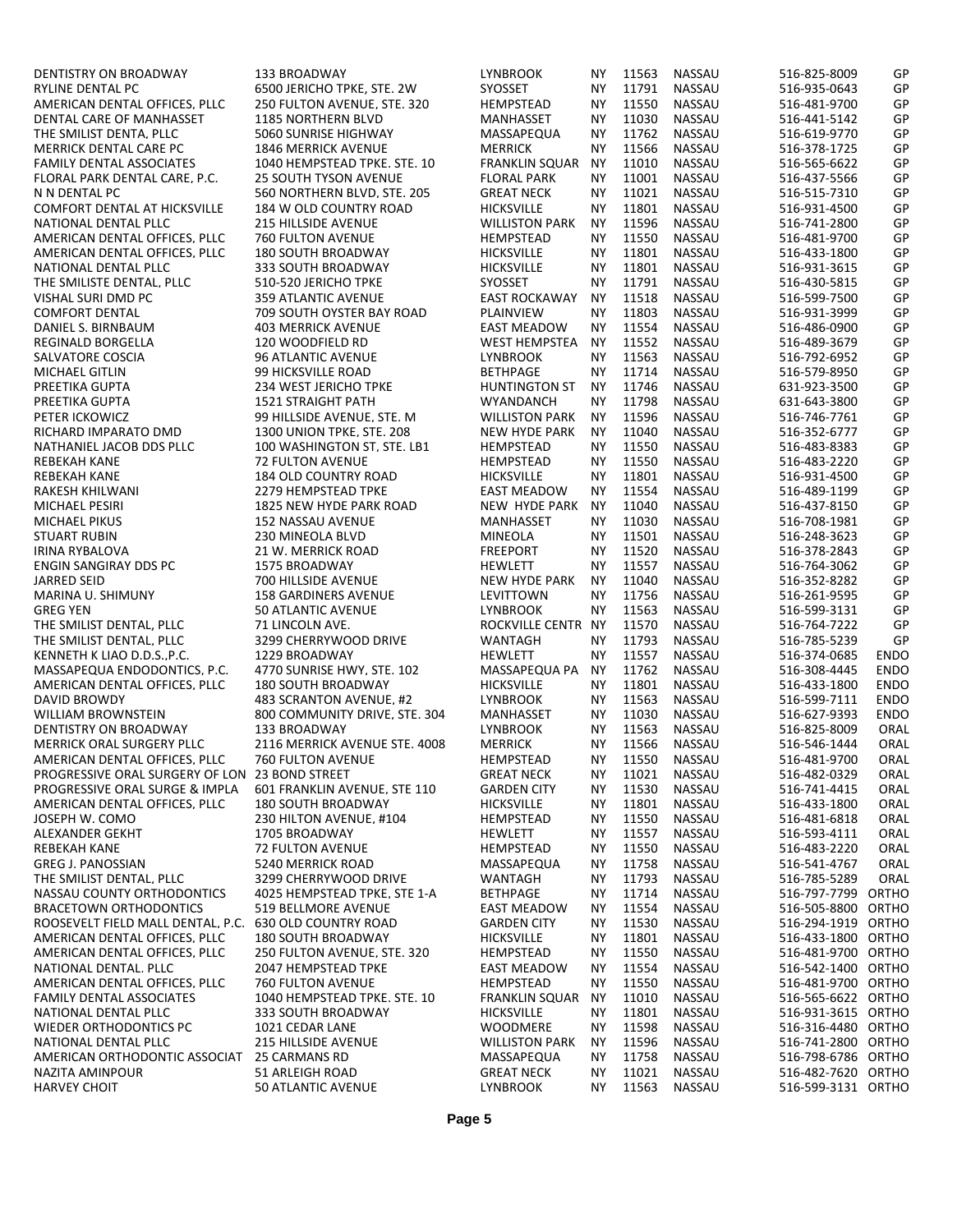| <b>HARVEY CHOIT</b>                                                | 4250 HEMPSTEAD TURNPIKE, #4                                                       | <b>BETHPAGE</b>                        | NY.                    | 11714          | NASSAU                         | 516-579-8950 ORTHO                       |                       |
|--------------------------------------------------------------------|-----------------------------------------------------------------------------------|----------------------------------------|------------------------|----------------|--------------------------------|------------------------------------------|-----------------------|
| <b>HARVEY M. CHOIT</b>                                             | 900 NORTHERN BLVD, STE. 240                                                       | <b>GREAT NECK</b>                      | NΥ                     | 11021          | <b>NASSAU</b>                  | 516-482-6677 ORTHO                       |                       |
| FRANK P. DIBLASI                                                   | 690 BROADWAY, STE. 102                                                            | MASSAPEQUA                             | <b>NY</b>              | 11758          | NASSAU                         | 516-795-5769 ORTHO                       |                       |
| <b>DAVID FRIEDMAN</b>                                              | 435 NASSAU BLVD                                                                   | WEST HEMPSTEA                          | NY.                    | 11552          | <b>NASSAU</b>                  | 516-486-0473 ORTHO                       |                       |
| <b>JOSEPH FRIEDMAN</b>                                             | 435 NASSAU BLVD.                                                                  | WEST HEMPSTEA                          | NY.                    | 11552          | NASSAU                         | 516-486-0473 ORTHO                       |                       |
| <b>SCOTT FRIEDMAN</b><br>LYUDMILA NORMATOVA                        | 1025 NORTHERN BLVD. STE 207                                                       | ROSLYN                                 | <b>NY</b><br><b>NY</b> | 11576<br>11758 | NASSAU<br><b>NASSAU</b>        | 516-365-5300 ORTHO<br>516-798-6786 ORTHO |                       |
| ROBERT H PANZER                                                    | <b>25 CARMANS ROAD</b><br><b>23 BOND STREET</b>                                   | MASSAPEQUA<br><b>GREAT NECK</b>        | NΥ                     | 11021          | NASSAU                         | 516-487-7475 ORTHO                       |                       |
| <b>MITA PARIKH</b>                                                 | 864 W. JERICHO TPKE. STE. B                                                       | <b>HUNTINGTON</b>                      | NY.                    | 11743          | <b>NASSAU</b>                  | 631-824-6353 ORTHO                       |                       |
| KIDDSMILES PEDIATRIC DENTISTRY II                                  | 1201 NORTHERN BLVD, STE. 102                                                      | MANHASSET                              | <b>NY</b>              | 11030          | NASSAU                         | 516-365-5439                             | PEDO                  |
| KIDDSMILES PEDIATRIC DENTISTRY 5                                   | <b>25 SOUTH OYSTER BAY RD</b>                                                     | SYOSSET                                | NY.                    | 11791          | <b>NASSAU</b>                  | 516-365-5439                             | PEDO                  |
| KIDDSMILES PEDI DNTSTRY4 PLLC                                      | 2211 MERRICK ROAD                                                                 | <b>MERRICK</b>                         | NY.                    | 11566          | NASSAU                         | 516-986-1365                             | PEDO                  |
| AMERICAN DENTAL OFFICES, PLLC                                      | <b>180 SOUTH BROADWAY</b>                                                         | <b>HICKSVILLE</b>                      | NΥ                     | 11801          | NASSAU                         | 516-433-1800                             | PEDO                  |
| JEANNIE ALVARADO-ASTAIZA                                           | 3426 MERRICK ROAD                                                                 | <b>SEAFORD</b>                         | <b>NY</b>              | 11783          | NASSAU                         | 516-783-9773                             | PEDO                  |
| PREETIKA GUPTA                                                     | <b>1521 STRAIGHT PATH</b>                                                         | <b>WYANDANCH</b>                       | NY.                    | 11798          | NASSAU                         | 631-643-3800                             | PEDO                  |
| PREETIKA GUPTA                                                     | 234 WEST JERICHO TPKE                                                             | HUNTINGTON ST                          | NY.                    | 11746          | NASSAU                         | 631-923-3500                             | PEDO                  |
| <b>REBEKAH KANE</b><br><b>MAJID NAVAB</b>                          | <b>72 FULTON AVENUE</b><br>935 NORTHERN BLVD. STE #100                            | HEMPSTEAD<br><b>GREAT NECK</b>         | NY.<br><b>NY</b>       | 11550<br>11021 | NASSAU<br>NASSAU               | 516-483-2220<br>516-487-7962             | PEDO<br>PEDO          |
| AMERICAN DENTAL OFFICES, PLLC                                      | 250 FULTON AVENUE, STE. 320                                                       | HEMPSTEAD                              | NY.                    | 11550          | NASSAU                         | 516-481-9700                             | PERIO                 |
| AMERICAN DENTAL OFFICES. PLLC                                      | 760 FULTON AVENUE                                                                 | HEMPSTEAD                              | <b>NY</b>              | 11550          | <b>NASSAU</b>                  | 516-481-9700                             | PERIO                 |
| AMERICAN DENTAL OFFICES. PLLC                                      | <b>180 SOUTH BROADWAY</b>                                                         | <b>HICKSVILLE</b>                      | <b>NY</b>              | 11801          | NASSAU                         | 516-433-1800                             | PERIO                 |
| ROOSEVELT FIELD MALL DENTAL, P.C. 630 OLD COUNTRY ROAD             |                                                                                   | <b>GARDEN CITY</b>                     | NY.                    | 11530          | NASSAU                         | 516-294-1919                             | PERIO                 |
| <b>BARRY GREENFIELD</b>                                            | <b>14 MAPLE STREET</b>                                                            | PT WASHINGTON                          | <b>NY</b>              | 11050          | NASSAU                         | 516-767-1880                             | PERIO                 |
| MICHAEL PIKUS                                                      | 152 NASSAU AVENUE                                                                 | MANHASSET                              | NY.                    | 11030          | NASSAU                         | 516-708-1981                             | PERIO                 |
| <b>HENRY SACHS</b>                                                 | 1181 OLD COUNTRY ROAD #2                                                          | PLAINVIEW                              | NY.                    | 11803          | NASSAU                         | 516-932-3050                             | PERIO                 |
| ADAM L. ZATCOFF                                                    | 700 HILLSIDE AVENUE                                                               | <b>NEW HYDE PARK</b>                   | <b>NY</b>              | 11040          | NASSAU                         | 516-352-8282                             | PERIO                 |
| NATIONAL DENTAL, PLLC                                              | 2047 HEMPSTEAD TPKE                                                               | <b>EAST MEADOW</b>                     | NY.                    | 11554          | <b>NASSAU</b>                  | 516-542-1400                             | PROST                 |
| NATIONAL DENTAL PLLC                                               | <b>215 HILLSIDE AVENUE</b>                                                        | <b>WILLISTON PARK</b>                  | <b>NY</b>              | 11596          | NASSAU                         | 516-741-2800                             | PROST<br><b>PROST</b> |
| AMERICAN DENTAL OFFICES, PLLC<br>NATIONAL DENTAL PLLC              | 180 SOUTH BROADWAY<br>333 SOUTH BROADWAY                                          | <b>HICKSVILLE</b><br><b>HICKSVILLE</b> | NΥ<br>NY.              | 11801<br>11801 | NASSAU<br>NASSAU               | 516-433-1800<br>516-931-3615             | PROST                 |
|                                                                    |                                                                                   |                                        |                        |                |                                |                                          |                       |
| EMILE AMZALLAG DDS PLLC                                            | 581 ROUTE 17-M                                                                    | <b>MONROE</b>                          | <b>NY</b>              | 10950          | ORANGE                         | 845-783-1200                             | GP                    |
| DRS GOLDSTEIN & FREUD                                              | 1401 ROUTE 300                                                                    | NEWBURGH                               | NY.                    | 12550          | ORANGE                         | 845-564-9300                             | GP                    |
| MIDDLETOWN DENTAL ASSOC. PLLC                                      | 225 DOLSON AVE. #202                                                              | MIDDLETOWN                             | NΥ                     | 10940          | ORANGE                         | 845-782-5040                             | GP                    |
| <b>MARC FABER</b>                                                  | 809 ROUTE 208                                                                     | <b>MONROE</b>                          | NY.                    | 10950          | ORANGE                         | 845-782-5040                             | GP                    |
| <b>ROSS KRASNOV</b>                                                | 1 NORTH GALLERIA DRIVE. STE. 141                                                  | MIDDLETOWN                             | <b>NY</b>              | 10941          | ORANGE                         | 845-692-9212                             | GP                    |
| <b>KENNETH K LEE</b>                                               | 50 ROUTE 17K. #104                                                                | NEWBURGH                               | <b>NY</b>              | 12550<br>12550 | ORANGE                         | 845-561-8880                             | GP                    |
| JOSE D. PEREZ<br>MANHATTAN ORAL FACIAL SURG.LLC 360 ROUTE 211 EAST | <b>38 NORTH PLANK ROAD</b>                                                        | NEWBURGH<br>MIDDLETOWN                 | NY.<br><b>NY</b>       | 10940          | ORANGE<br>ORANGE               | 845-561-5568<br>845-775-4490             | GP<br>ORAL            |
| DRS GOLDSTEIN & FREUD                                              | 1401 ROUTE 300                                                                    | NEWBURGH                               | NY.                    | 12550          | ORANGE                         | 845-564-9300                             | ORAL                  |
| <b>RANDALL WISTON</b>                                              | 36 N. PLANK ROAD                                                                  | NEWBURGH                               | NY.                    | 12550          | ORANGE                         | 845-565-1166                             | ORAL                  |
| ORANGE COUNTY ORTHODONTICS, P                                      | 33 ROUTE 17M, STE. 5                                                              | HARRIMAN                               | NY.                    | 10926          | ORANGE                         | 845-774-2724 ORTHO                       |                       |
| MAIRAJ AHMED                                                       | 809 ROUTE 208                                                                     | <b>MONROE</b>                          | NY.                    | 10950          | ORANGE                         | 845-782-5040 ORTHO                       |                       |
| <b>MANISH PATEL</b>                                                | 33 NY ROUTE 17-M. STE. E                                                          | HARRIMAN                               | <b>NY</b>              | 10926          | ORANGE                         | 845-774-2724 ORTHO                       |                       |
| MIDDLETOWN DENTAL ASSOC. PLLC                                      | 225 DOLSON AVE, #202                                                              | MIDDLETOWN                             | NY.                    | 10940          | ORANGE                         | 845-782-5040                             | PEDO                  |
| <b>ROSS KRASNOV</b>                                                | 1 NORTH GALLERIA DRIVE                                                            | MIDDLETOWN                             | NY.                    | 10941          | ORANGE                         | 845-692-9212                             | PEDO                  |
| CRAIG LUSTMAN                                                      | 809 ROUTE 208                                                                     | <b>MONROE</b>                          | ΝY                     | 10950          | ORANGE                         | 845-782-5040                             | PEDO                  |
| DRS GOLDSTEIN & FREUD<br><b>ROSS KRASNOV</b>                       | <b>1401 ROUTE 300</b><br>1 NORTH GALLERIA DRIVE                                   | <b>NEWBURGH</b><br>MIDDLETOWN          | NY.<br>NY.             | 12550<br>10941 | ORANGE<br>ORANGE               | 845-564-9300<br>845-692-9212             | PERIO<br>PERIO        |
|                                                                    |                                                                                   |                                        |                        |                |                                |                                          |                       |
| LEIBOWITZ & CINQUEMANI. DDS. PC.                                   | 60-51 WOODHAVEN BLVD                                                              | <b>ELMHURST</b>                        | ΝY                     | 11373          | <b>QUEENS</b>                  | 718-275-2929                             | GP                    |
| LEFFERTS 26 DENTISTRY. PLLC                                        | 103-43 LEFFERTS BLVD                                                              | SO RICHMOND HI                         | NY.                    | 11419          | <b>QUEENS</b>                  | 718-843-5500                             | GP                    |
| LINCOLN FAMILY DENTAL. PLLC                                        | 131-14 ROCKAWAY BLVD                                                              | SOUTH OZONE PA NY                      |                        | 11420          | <b>QUEENS</b>                  | 718-322-9022                             | GP                    |
| KINGS 26 DENTISTRY. P.C.                                           | 105-04 CROSSBAY BOULEVARD                                                         | <b>OZONE PARK</b>                      | NY.                    | 11417          | <b>QUEENS</b>                  | 718-843-4444                             | GP                    |
| 104 DENTAL                                                         | 104-23 ROOSEVELT AVENUE                                                           | CORNOA                                 | ΝY                     | 11368          | <b>QUEENS</b>                  | 718-476-7801                             | GP                    |
| NATIONAL DENTAL PLLC                                               | 43-21 GREENPOINT AVENUE                                                           | SUNNYSIDE                              | ΝY                     | 11104          | QUEENS                         | 718-786-4175                             | GP                    |
| NATIONAL DENTAL PLLC                                               | 61-54 SPRINGFIELD BLVD<br>31-25 31ST STREET                                       | OAKLAND GARDE                          | <b>NY</b>              | 11364<br>11106 | <b>QUEENS</b><br>QUEENS        | 718-229-2787<br>718-806-1662             | GP<br>GP              |
| E D ADVANCED FAMILY DENTISTRY P<br>DR FERNANDEZ DENTAL OFFICE      | 1640 MADISON STREET, 1ST FL                                                       | <b>ASTORIA</b><br><b>RIDGEWOOD</b>     | ΝY<br>NY.              | 11385          | QUEENS                         | 718-456-0751                             | GP                    |
| VIVA DENTAL, P.C.                                                  | 87-15 37TH AVENUE, OFFICE A                                                       | <b>JACKSON HEIGHT</b>                  | ΝY                     | 11372          | QUEENS                         | 718-651-8488                             | GP                    |
| VIDA DENTAL SPA INC                                                | 11-01 154TH STREET                                                                | <b>WHITESTONE</b>                      | NΥ                     | 11357          | QUEENS                         | 718-559-6090                             | GP                    |
| OPEN SMILE DENTAL PC                                               | 107-53 GUY R BREWER BLVD                                                          | <b>JAMAICA</b>                         | NY.                    | 11433          | QUEENS                         | 718-878-4648                             | GP                    |
| NATIONAL DENTAL PLLC                                               | 242-02 61ST AVENUE                                                                | <b>DOUGLASTON</b>                      | ΝY                     | 11362          | <b>QUEENS</b>                  | 718-631-3030                             | GP                    |
| <b>BRIGHT SMILE DENTISTRY</b>                                      | 62-40 WOODHAVEN BLVD                                                              | <b>REGO PARK</b>                       | ΝY                     | 11374          | QUEENS                         | 718-424-4818                             | GP                    |
|                                                                    | DAZZLINE SMILE OF ASTORIA D/B/A 8 82-01 ROOSEVELT AVENUE, 2ND FLOO JACKSON HEIGHT |                                        | ΝY                     | 11372          | QUEENS                         | 718-476-5555                             | GP                    |
| QUEENS PROFESSIONAL DENTAL CAR 86-18A 37TH AVENUE                  |                                                                                   | <b>JACKSON HEIGHT</b>                  | NY.                    | 11372          | QUEENS                         | 718-898-8080                             | GP                    |
| THE FLOATING HOSPITAL INC                                          | 41-40 27TH STREET                                                                 | LONG ISLAND CIT                        | <b>NY</b>              | 11101          | <b>QUEENS</b>                  | 718-784-2240                             | GP                    |
| REGO PARK DENTAL ASSOCIATES. P.C. 94-24 63RD DRIVE                 |                                                                                   | <b>REGO PARK</b>                       | ΝY                     | 11374          | <b>QUEENS</b>                  | 718-275-4545                             | GP                    |
| AMERICAN DENTAL OFFICES. PLLC<br>ROCKAWAY FAMILY DENTISTRY         | 40-20 MAIN STREET. 3RD FLOOR<br>147-12 ROCKAWAY BLVD                              | <b>FLUSHING</b><br><b>JAMAICA</b>      | NΥ<br>NY.              | 11354<br>11436 | <b>QUEENS</b><br><b>QUEENS</b> | 718-429-8300<br>718-732-7744             | GP<br>GP              |
|                                                                    |                                                                                   |                                        |                        |                |                                |                                          |                       |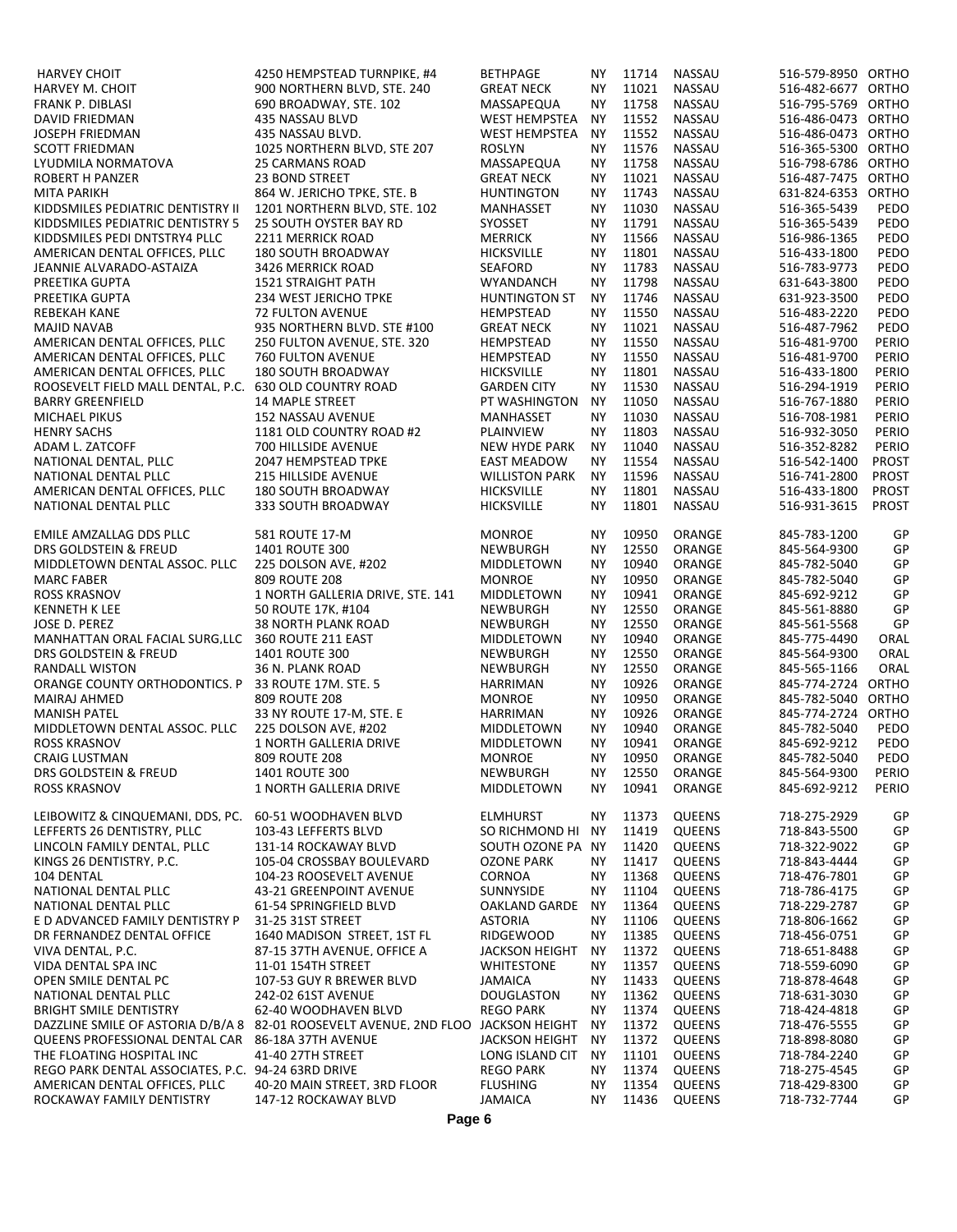| STEINWAY 26 DENTISTRY, P.C.                                     | 70-17 AUSTIN STREET, 3RD FL        | <b>FOREST HILLS</b>               | ΝY        | 11375 | <b>QUEENS</b> | 718-777-8000       | GP          |
|-----------------------------------------------------------------|------------------------------------|-----------------------------------|-----------|-------|---------------|--------------------|-------------|
| AMAZING SMILE DENTAL P.C.                                       | 118-16 QUEENS BLVD                 | <b>FOREST HILLS</b>               | <b>NY</b> | 11375 | <b>QUEENS</b> | 718-674-6478       | GP          |
| UNITED WIRE METAL MACHINE DENT 24-09 38TH AVENUE                |                                    | LONG ISLAND CIT                   | <b>NY</b> | 11101 | <b>QUEENS</b> | 212-691-4100       | GP          |
| MIDDLE VILLAGE DENTAL GROUP. LLP 73-38 BELL BLVD                |                                    | <b>BAYSIDE</b>                    | <b>NY</b> | 11364 | <b>QUEENS</b> | 718-468-1900       | GP          |
| <b>GENTLE DENTAL CARE PLLC</b>                                  | 135-06A JAMAICA AVENUE             | RICHMOND HILL                     | <b>NY</b> | 11418 | <b>QUEENS</b> | 718-262-0720       | GP          |
| MASPETH DENTAL NE PC                                            | 5523 69TH STREET                   | <b>MASPETH</b>                    | <b>NY</b> | 11378 | <b>QUEENS</b> | 718-898-6050       | GP          |
| MIDDLE VILLAGE DENTAL GROUP. LLP 66-26 METROPOLITAN AVENUE      |                                    | MIDDLE VILLAGE                    | <b>NY</b> | 11379 | <b>QUEENS</b> | 718-821-6464       | GP          |
| <b>GLENWOOD DENTAL CARE PLLC</b>                                | 90-12 161ST STREET                 | <b>JAMAICA</b>                    | <b>NY</b> | 11432 | <b>QUEENS</b> | 718-658-0123       | GP          |
| FLUSHING FAMILY DENTAL CARE                                     | 136-14A NORTHERN BLVD              | <b>FLUSHING</b>                   | <b>NY</b> | 11354 | <b>QUEENS</b> | 718-445-7030       | GP          |
| ALEKSANDR AZBOL                                                 | 65-55 WOODHAVEN BLVD               | <b>REGO PARK</b>                  | <b>NY</b> | 11374 | <b>QUEENS</b> | 718-897-0800       | GP          |
| <b>BABAK BEHMANESH</b>                                          | 63-54 FRESH POND ROAD              | <b>RIDGEWOOD</b>                  | <b>NY</b> | 11385 | <b>QUEENS</b> | 718-418-5555       | GP          |
| <b>ABRAM BORUKH</b>                                             | 94-42 59TH AVENUE                  | <b>ELMHURST</b>                   | ΝY        | 11373 | <b>QUEENS</b> | 718-699-8424       | GP          |
| MASSIMO ESPOSITO                                                | 60-83 MYRTLE AVE.                  | <b>RIDGEWOOD</b>                  | <b>NY</b> | 11385 | <b>QUEENS</b> | 718-497-2700       | GP          |
| <b>JAMES GELFAND</b>                                            | 31-56 STEINWAY STREET              | <b>ASTORIA</b>                    | ΝY        | 11103 | <b>QUEENS</b> | 718-721-4700       | GP          |
| <b>ROBERT GRILLO</b>                                            | 151-15 84TH AVENUE, UNIT LL        | <b>HOWARD BEACH</b>               | <b>NY</b> | 11414 | <b>QUEENS</b> | 718-641-7117       | GP          |
|                                                                 |                                    |                                   | <b>NY</b> | 11373 |               |                    |             |
| EMMANUIL ILYAYEV                                                | 86-10 GRAND AVENUE, STE. 1B        | <b>ELMHURST</b>                   |           |       | <b>QUEENS</b> | 718-301-8484       | GP          |
| ROSETTE IMAN                                                    | 84-18 37TH AVE                     | <b>JACKSON HEIGHT</b>             | <b>NY</b> | 11372 | <b>QUEENS</b> | 718-426-3000       | GP          |
| <b>BENJAMIN KATAYEV</b>                                         | 190-02 JAMAICA AVENUE, 2ND FL      | <b>HOLLIS</b>                     | <b>NY</b> | 11423 | <b>QUEENS</b> | 718-454-7418       | GP          |
| <b>MATTHEW KESSMAN</b>                                          | 86-04 GRAND AVENUE                 | <b>ELMHURST</b>                   | <b>NY</b> | 11373 | <b>QUEENS</b> | 718-335-4980       | GP          |
| <b>FARAMARZ KHALILI</b>                                         | 103-10 ROOSEVELT AVE. 2ND FL       | CORONA                            | <b>NY</b> | 11368 | <b>QUEENS</b> | 718-779-2626       | GP          |
| <b>FARAMARZ KHALILI</b>                                         | 117-07 JAMAICA AVENUE              | RICHMOND HILL                     | <b>NY</b> | 11418 | <b>QUEENS</b> | 718-847-5555       | GP          |
| RAKESH KHILWANI                                                 | 183-11 HILLSIDE AVENUE             | JAMAICA ESTATES NY                |           | 11432 | <b>QUEENS</b> | 718-523-7910       | GP          |
| HOWARD KIRSCHNER. PLLC                                          | 338 BEACH 54TH STREET              | ROCKAWAY BEAC NY                  |           | 11692 | <b>QUEENS</b> | 718-634-2123       | GP          |
| <b>ANDREW MANTEL</b>                                            | 150-09 89TH STREET                 | <b>HOWARD BEACH</b>               | <b>NY</b> | 11414 | <b>QUEENS</b> | 718-641-1333       | GP          |
| <b>GREGORY MARK</b>                                             | 102-10 66TH ROAD, STE, 1D          | <b>FOREST HILLS</b>               | <b>NY</b> | 11374 | <b>QUEENS</b> | 718-275-9792       | GP          |
| <b>CHRISTOPHER MIHALIOS</b>                                     | 42-21 FRANCIS LEWIS BLVD, STE. M10 | <b>BAYSIDE</b>                    | <b>NY</b> | 11361 | <b>QUEENS</b> | 718-279-8202       | GP          |
| <b>GARY MINKOWITZ</b>                                           | 55-23 69TH STREET                  | <b>MASPETH</b>                    | <b>NY</b> | 11378 | <b>QUEENS</b> | 718-898-6050       | GP          |
| <b>BARRY MITCHEL</b>                                            | 84-10 153RD AVENUE, STE. LM        | <b>HOWARD BEACH</b>               | <b>NY</b> | 11414 | <b>QUEENS</b> | 718-848-4777       | GP          |
| <b>IRINA PINSKY</b>                                             | 115-25 METROPOLITAN AVE            | <b>KEW GARDENS</b>                | ΝY        | 11418 | <b>QUEENS</b> | 718-441-2660       | GP          |
| SHEIKH M. RAHMAN                                                | 72-07 35TH AVENUE                  | <b>JACKSON HEIGHT</b>             | <b>NY</b> | 11372 | <b>QUEENS</b> | 718-476-3666       | GP          |
| SHEIKH M. RAHMAN                                                | 103-09 NORTHERN BLVD               | CORONA                            | <b>NY</b> | 11368 | <b>QUEENS</b> | 718-478-4580       | GP          |
| DR. GIRISH J. SHAH                                              | 41-25 KISSENA BLVD.#126            | <b>FLUSHING</b>                   | <b>NY</b> | 11354 | <b>QUEENS</b> | 718-539-5459       | GP          |
| <b>PRATIX SHROFF</b>                                            | <b>263-09 UNION TURNPIKE</b>       | <b>FLORAL PARK</b>                | <b>NY</b> | 11004 | <b>QUEENS</b> | 718-343-3300       | GP          |
| <b>BELEN VELASTEGUI-CAREY</b>                                   | 58-47 FRANCIS LEWIS BLVD, #102A    | <b>BAYSIDE</b>                    | <b>NY</b> | 11364 | <b>QUEENS</b> | 718-224-3001       | GP          |
| JEFFREY WEINTRAUB                                               | 221-01 69TH AVENUE                 | <b>BAYSIDE</b>                    | <b>NY</b> | 11364 | <b>QUEENS</b> | 718-631-2468       | GP          |
| SETH WOLFSON                                                    | 79-20 37TH AVENUE                  | <b>JACKSON HEIGHT</b>             | <b>NY</b> | 11372 | <b>QUEENS</b> | 718-458-0229       | GP          |
| ROSMERY ZURITA                                                  | 27-47 CRESCENT ST. STE. 206        | LONG ISLAND CIT                   | <b>NY</b> | 11102 | <b>QUEENS</b> | 718-721-9800       | GP          |
| <b>HOWARD BOGAN</b>                                             | 142-10 ROOSEVELT AVE. STE#10A      | <b>FLUSHING</b>                   | <b>NY</b> | 11354 | <b>QUEENS</b> | 718-961-0100       | GP          |
|                                                                 |                                    |                                   | <b>NY</b> | 11432 | <b>QUEENS</b> |                    | GP          |
| PAUL COHEN                                                      | 8801 PARSONS BLVD                  | <b>JAMAICA</b>                    |           | 11432 |               | 718-526-3400       |             |
| ROBERT FRIEDMAN                                                 | 175-61 HILLSIDE AVE STE. 301       | <b>JAMAICA</b><br><b>ELMHURST</b> | <b>NY</b> | 11373 | QUEENS        | 718-297-3303       | GP          |
| <b>ALEX MIKHAILOV</b>                                           | 90-15 QUEENS BLVD.                 |                                   | ΝY        |       | <b>QUEENS</b> | 718-760-1616       | GP          |
| THE SMILIST DENTAL, PLLC                                        | 47-05 44TH STREET, A2              | <b>WOODSIDE</b>                   | <b>NY</b> | 11377 | <b>QUEENS</b> | 718-752-9000       | GP          |
| THE SMILIST DENTAL. PLLC                                        | 133-36 WHITESTONE EXPRESSWAY       | <b>FLUSHING</b>                   | <b>NY</b> | 11354 | <b>QUEENS</b> | 718-762-0202       | GP          |
| ADVANCED SPECIALTIES OF N.Y.                                    | 197-11 HILLSIDE AVENUE             | <b>HOLLIS</b>                     | <b>NY</b> | 11423 | <b>QUEENS</b> | 718-740-6000       | ENDO        |
| <b>CONCERNED DENTAL CARE</b>                                    | 119-01 LIBERTY AVE.                | RICHMOND HILL                     | ΝY        | 11419 | <b>QUEENS</b> | 718-843-1616       | <b>ENDO</b> |
| HOLLIS ADVANCED DENTAL CARE, P.C 190-02 JAMAICA AVENUE, 2ND FL  |                                    | <b>HOLLIS</b>                     | <b>NY</b> | 11423 | <b>QUEENS</b> | 718-454-7418       | <b>ENDO</b> |
| QUEENS COUNTY ENDODONTICS                                       | 242-08 HILLSIDE AVENUE             | BELLEROSE                         | <b>NY</b> | 11426 | <b>QUEENS</b> | 718-962-3001       | <b>ENDO</b> |
| KENNETH K LIAO D.D.S., P.C.                                     | 37-14 28TH AVENUE                  | <b>ASTORIA</b>                    | ΝY        | 11103 | <b>QUEENS</b> | 718-278-5858       | <b>ENDO</b> |
| JI YEON CHUNG                                                   | 133-08 41ST AVENUE. 1ST FLOOR      | <b>FLUSHING</b>                   | <b>NY</b> | 11355 | <b>QUEENS</b> | 718-762-7888       | <b>ENDO</b> |
| MAGDALENA GORALCZYK                                             | 103-08 ROOSEVELT AVE, 2ND FL       | <b>CORONA</b>                     | ΝY        | 11368 | <b>QUEENS</b> | 718-397-7000       | <b>ENDO</b> |
| <b>SCOTT SCHECHTER</b>                                          | 76-05 ROOSEVELT AVENUE             | <b>JACKSON HEIGHT</b>             | ΝY        | 11372 | <b>QUEENS</b> | 718-898-5738       | <b>ENDO</b> |
| <b>BENJAMIN ZIEGLER</b>                                         | 62-54 97TH PLACE. STE 2F           | <b>REGO PARK</b>                  | ΝY        | 11374 | <b>QUEENS</b> | 718-271-7171       | <b>ENDO</b> |
| WHITESTONE ORAL & MAXI SURGERY 150-43C 14TH AVENUE              |                                    | <b>WHITESTONE</b>                 | <b>NY</b> | 11357 | <b>QUEENS</b> | 718-747-7899       | ORAL        |
| KINGS 26 DENTISTRY, P.C.                                        | 105-04 CROSSBAY BOULEVARD          | OZONE PARK                        | ΝY        | 11417 | <b>QUEENS</b> | 718-843-4444       | ORAL        |
| ADVANCED SPECIALTIES OF N.Y. P.C.                               | 197-11 HILLSIDE AVENUE             | <b>HOLLIS</b>                     | <b>NY</b> | 11423 | <b>QUEENS</b> | 718-740-6000       | ORAL        |
| AMERICAN DENTAL OFFICES. PLLC                                   | 40-20 MAIN STREET. 3RD FLOOR       | <b>FLUSHING</b>                   | ΝY        | 11354 | <b>QUEENS</b> | 718-429-8300       | ORAL        |
| REGO PARK DENTAL ASSOCIATES, P.C. 94-24 63RD DRIVE              |                                    | <b>REGO PARK</b>                  | ΝY        | 11374 | <b>QUEENS</b> | 718-275-4545       | ORAL        |
| LITTLE NECK BAY ORAL & MAXI SURG 38-08 BELL BLVD, STE. 3        |                                    | <b>BAYSIDE</b>                    | <b>NY</b> | 11361 | QUEENS        | 718-631-3300       | ORAL        |
| PROGRESSIVE ORAL SURGERY OF LON 37-06 82ND STREET. 3RD FLOOR    |                                    | <b>JACKSON HEIGHT</b>             | ΝY        | 11372 | <b>QUEENS</b> | 718-565-8800       | ORAL        |
| MANHATTAN ORAL FACIAL SURG, LLC 82-12 37TH AVENUE               |                                    | <b>JACKSON HEIGHT</b>             | ΝY        | 11372 | <b>QUEENS</b> | 347-738-4775       | ORAL        |
| ORAL & MAXILLOFACIAL SURG OF QU 103-08 ROOSEVELT AVE, 2ND FLOOR |                                    | <b>CORONA</b>                     | ΝY        | 11368 | <b>QUEENS</b> | 718-397-9000       | ORAL        |
| JUAN CARLOS DE FEX DDS, PLLC                                    | 74-10 35TH AVENUE, STE 106W        | <b>JACKSON HTS</b>                | ΝY        | 11372 | <b>QUEENS</b> | 718-476-6750       | ORAL        |
| <b>CONCERNED DENTAL CARE</b>                                    | 119-01 LIBERTY AVE.                | RICHMOND HILL                     | ΝY        | 11419 | <b>QUEENS</b> | 718-843-1616       | ORAL        |
| <b>JULIA ABEND</b>                                              | 102-32 JAMAICA AVENUE              | RICHMOND HILL                     | ΝY        | 11418 | <b>QUEENS</b> | 718-805-6000       | ORAL        |
| <b>WAYNE MAURER</b>                                             | 190-02 JAMAICA AVENUE. 2ND FL      | <b>HOLLIS</b>                     | ΝY        | 11423 | <b>QUEENS</b> | 718-454-7418       | ORAL        |
| <b>ROBERT MINES</b>                                             | 190-02 JAMAICA AVENUE, 2ND FL      | <b>HOLLIS</b>                     | <b>NY</b> | 11423 | <b>QUEENS</b> | 718-454-7418       | ORAL        |
|                                                                 |                                    |                                   |           |       |               |                    |             |
| THE SMILIST DENTAL. PLLC                                        | 47-05 44TH STREET. A2              | <b>WOODSIDE</b>                   | ΝY        | 11377 | <b>QUEENS</b> | 718-752-9000       | ORAL        |
| QUEENS ORTHODONTICS                                             | 3097 STEINWAY STREET. 2ND FL       | <b>ASTORIA</b>                    | NΥ        | 11103 | <b>QUEENS</b> | 718-545-5100 ORTHO |             |
| <b>ALEX MIKHAILOV</b>                                           | 90-15 QUEENS BLVD.                 | <b>ELMHURST</b>                   | NY.       | 11373 | <b>QUEENS</b> | 718-760-1616 ORTHO |             |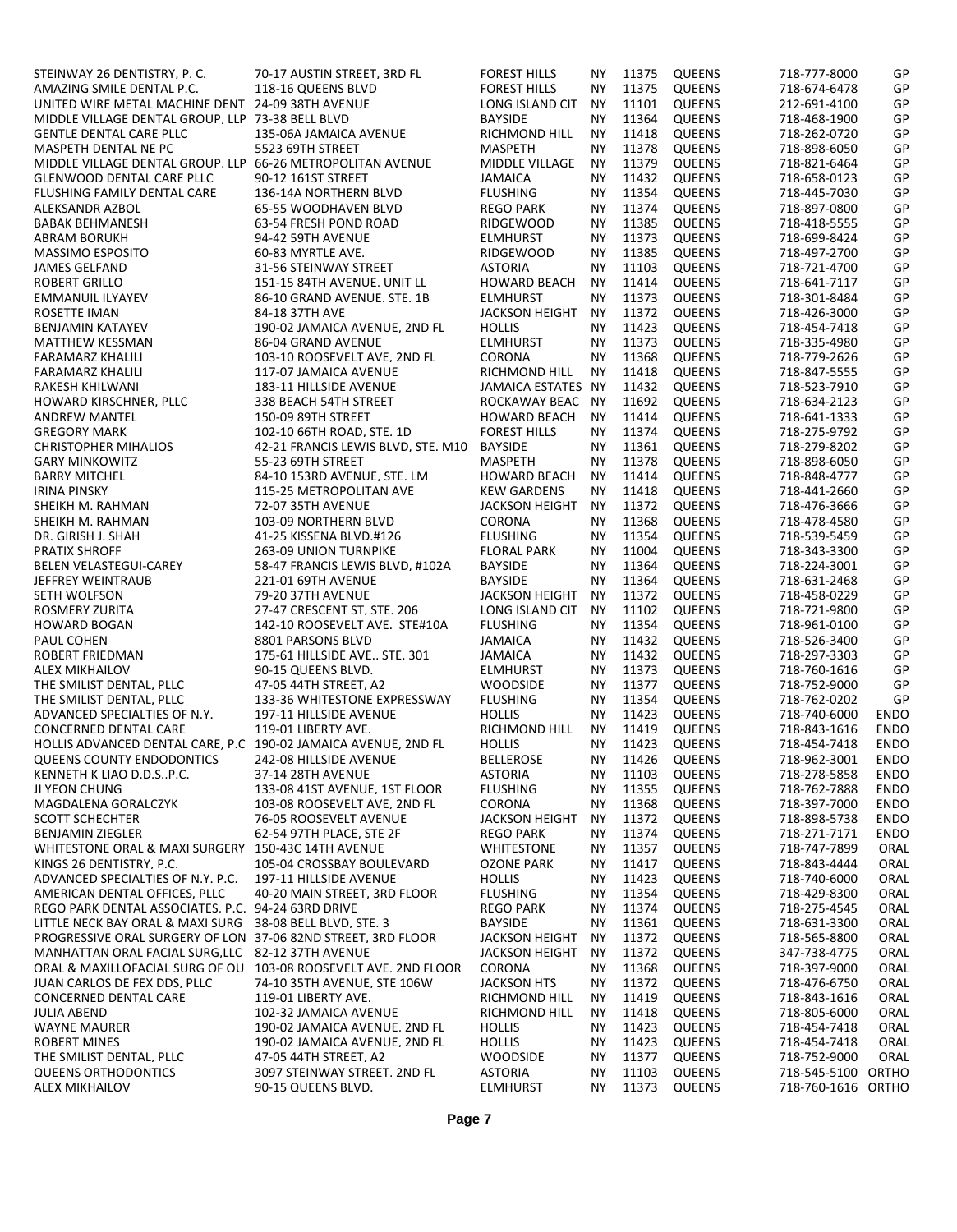| MIDDLE VILLAGE DENTAL GROUP, LLP 66-26 METROPOLITAN AVENUE  |                                                     | <b>MIDDLE VILLAGE</b>                        | <b>NY</b> | 11379          | <b>QUEENS</b>                         | 718-821-6464 ORTHO           |              |
|-------------------------------------------------------------|-----------------------------------------------------|----------------------------------------------|-----------|----------------|---------------------------------------|------------------------------|--------------|
| RICHMOND HILL DENTAL GROUP PLL                              | 103-45 LEFFERTS BLVD 2ND FL                         | SO RICHMOND HI NY                            |           | 11419          | <b>QUEENS</b>                         | 718-529-5000 ORTHO           |              |
|                                                             |                                                     |                                              |           |                |                                       |                              |              |
| KINGS 26 DENTISTRY, P.C.                                    | 105-04 CROSSBAY BOULEVARD                           | <b>OZONE PARK</b>                            | <b>NY</b> | 11417          | <b>QUEENS</b>                         | 718-843-4444 ORTHO           |              |
| <b>AUSTIN 26 ORTHODONTICS</b>                               | 70-17 AUSTIN STREET. 3RD FL                         | <b>FOREST HILLS</b>                          | NY        | 11375          | <b>QUEENS</b>                         | 718-261-4000 ORTHO           |              |
| NATIONAL DENTAL PLLC                                        | 61-54 SPRINGFIELD BLVD                              | OAKLAND GARDE                                | <b>NY</b> | 11364          | <b>QUEENS</b>                         | 718-229-2787 ORTHO           |              |
| AMERICAN DENTAL OFFICES. PLLC                               | 40-20 MAIN STREET. 3RD FLOOR                        | <b>FLUSHING</b>                              | <b>NY</b> | 11354          | <b>QUEENS</b>                         | 718-429-8300 ORTHO           |              |
| ORTHODONTICS @JACKSON HTS SMI                               | 37-55 76TH STREET                                   | <b>JACKSON HEIGHT</b>                        | <b>NY</b> | 11372          | <b>QUEENS</b>                         | 718-426-9400 ORTHO           |              |
|                                                             |                                                     |                                              |           |                |                                       |                              |              |
| NATIONAL DENTAL PLLC                                        | 43-21 GREENPOINT AVENUE                             | <b>SUNNYSIDE</b>                             | NΥ        | 11104          | <b>QUEENS</b>                         | 718-786-4175 ORTHO           |              |
| GOLDSTEIN ORTHODONTICS. P.C.                                | 159-05 92ND STREET                                  | <b>HOWARD BEACH</b>                          | <b>NY</b> | 11414          | <b>QUEENS</b>                         | 718-848-6944 ORTHO           |              |
| NATIONAL DENTAL PLLC                                        | 242-02 61ST AVENUE                                  | <b>DOUGLASTON</b>                            | <b>NY</b> | 11362          | <b>QUEENS</b>                         | 718-631-3030 ORTHO           |              |
| BRACETOWN ORTHODONTICS. LLP                                 | 31-19 NEWTOWN AVENUE. #201                          | <b>ASTORIA</b>                               | <b>NY</b> | 11002          | <b>QUEENS</b>                         | 718-406-6229 ORTHO           |              |
| <b>EMANUEL ABAYEV</b>                                       | 75-05 PARSONS BLVD                                  | <b>FLUSHING</b>                              | <b>NY</b> | 11366          | <b>QUEENS</b>                         | 718-380-1230 ORTHO           |              |
|                                                             |                                                     |                                              |           |                |                                       |                              |              |
| <b>BABAK BEHMANESH</b>                                      | 63-54 FRESH POND ROAD                               | <b>RIDGEWOOD</b>                             | NY.       | 11385          | <b>QUEENS</b>                         | 718-418-5555 ORTHO           |              |
| <b>VINCENT J. BILELLO</b>                                   | 65-34 MYRTLE AVENUE                                 | <b>GLENDALE</b>                              | <b>NY</b> | 11385          | <b>QUEENS</b>                         | 718-386-8728 ORTHO           |              |
| H. CHOIT                                                    | 94-24 63RD DRIVE                                    | <b>REGO PARK</b>                             | NY.       | 11374          | <b>QUEENS</b>                         | 718-275-4545 ORTHO           |              |
| <b>FRANCIS ENG</b>                                          | 141-05 NORTHERN BLVD.                               | <b>FLUSHING</b>                              | <b>NY</b> | 11354          | <b>QUEENS</b>                         | 718-445-6556 ORTHO           |              |
|                                                             |                                                     |                                              | <b>NY</b> | 11373          | <b>QUEENS</b>                         | 718-275-2929 ORTHO           |              |
| <b>BAHARAK FOOLADI</b>                                      | 60-51 WOODHAVEN BLVD                                | <b>ELMHURST</b>                              |           |                |                                       |                              |              |
| <b>SCOTT FRIEDMAN</b>                                       | 18-15 FRANCIS LEWIS BLVD                            | <b>WHITESTONE</b>                            | <b>NY</b> | 11357          | <b>QUEENS</b>                         | 718-767-7276 ORTHO           |              |
| EDI LAVI                                                    | 117-07 JAMAICA AVENUE                               | RICHMOND HILL                                | NY.       | 11418          | <b>QUEENS</b>                         | 718-847-5555 ORTHO           |              |
| AARON MILCHMAN                                              | 172-20 26TH AVENUE                                  | <b>FLUSHING</b>                              | <b>NY</b> | 11358          | <b>QUEENS</b>                         | 718-747-0393 ORTHO           |              |
| <b>SHELDON RINTEL</b>                                       | 109-20 QUEENS BLVD                                  | <b>FOREST HILLS</b>                          | <b>NY</b> | 11375          | <b>QUEENS</b>                         | 718-275-6767 ORTHO           |              |
|                                                             |                                                     |                                              |           |                |                                       |                              |              |
| DR. GIRISH J. SHAH                                          | 41-25 KISSENA BLVD.#126                             | <b>FLUSHING</b>                              | <b>NY</b> | 11354          | <b>QUEENS</b>                         | 718-539-5459 ORTHO           |              |
| CORONA 26 DENTAL GROUP PLLC                                 | 103-08 ROOSEVELT AVE. 2ND FL                        | <b>CORONA</b>                                | <b>NY</b> | 11368          | <b>QUEENS</b>                         | 718-397-9000                 | PEDO         |
| PARAKEVAS KOURTSOUNIS                                       | 18-15 FRANCIS LEWIS BLVD                            | <b>WHITESTONE</b>                            | NY.       | 11357          | <b>QUEENS</b>                         | 718-746-1230                 | PEDO         |
| PARAKEVAS KOURTSOUNIS                                       | 30-21 35TH STREET                                   | <b>ASTORIA</b>                               | <b>NY</b> | 11103          | <b>QUEENS</b>                         | 718-278-1700                 | PEDO         |
| <b>CHRISTOPHER MIHALIOS</b>                                 | 42-21 FRANCIS LEWIS BLVD, STE, M10                  | <b>BAYSIDE</b>                               | <b>NY</b> | 11361          | <b>QUEENS</b>                         | 718-279-8202                 | PEDO         |
|                                                             |                                                     |                                              |           |                |                                       |                              |              |
| <b>ALEX MIKHAILOV</b>                                       | 90-15 QUEENS BLVD.                                  | <b>ELMHURST</b>                              | NY.       | 11373          | <b>QUEENS</b>                         | 718-760-1616                 | PEDO         |
| QUEENS PROFESSIONAL DENTAL CAR 86-18A 37TH AVENUE           |                                                     | <b>JACKSON HEIGHT</b>                        | <b>NY</b> | 11372          | <b>QUEENS</b>                         | 718-898-8080                 | PERIO        |
| AMERICAN DENTAL OFFICES. PLLC                               | 40-20 MAIN STREET, 3RD FLOOR                        | <b>FLUSHING</b>                              | NΥ        | 11354          | QUEENS                                | 718-429-8300                 | PERIO        |
| <b>BAYSIDE PERIODONTICS &amp; DENTAL I</b>                  | 222-15 NORTHERN BLVD, STE. LL-F                     | <b>BAYSIDE</b>                               | <b>NY</b> | 11361          | <b>QUEENS</b>                         | 347-235-0660                 | PERIO        |
|                                                             |                                                     |                                              |           |                |                                       |                              |              |
| <b>CONCERNED DENTAL CARE</b>                                | 119-01 LIBERTY AVE.                                 | RICHMOND HILL                                | <b>NY</b> | 11419          | <b>QUEENS</b>                         | 718-843-1616                 | PERIO        |
| ADVANCED SPECIALTIES OF N.Y.                                | 197-11 HILLSIDE AVENUE                              | <b>HOLLIS</b>                                | <b>NY</b> | 11423          | <b>QUEENS</b>                         | 718-740-6000                 | PERIO        |
| FLUSHING FAMILY DENTAL CARE                                 | 136-14A NORTHERN BLVD                               | <b>FLUSHING</b>                              | <b>NY</b> | 11354          | <b>QUEENS</b>                         | 718-445-7030                 | PERIO        |
| MIDDLE VILLAGE DENTAL GROUP, LLP 66-26 METROPOLITAN AVENUE  |                                                     | MIDDLE VILLAGE                               | <b>NY</b> | 11379          | <b>QUEENS</b>                         | 718-821-6464                 | PERIO        |
| RICHARD BOGUSLAW                                            | 206-07 HILLSIDE AVE.                                | <b>HOLLIS HILLS</b>                          | <b>NY</b> | 11427          | <b>QUEENS</b>                         | 718-468-7373                 | PERIO        |
|                                                             |                                                     |                                              |           |                |                                       |                              |              |
| DANIEL GROSS                                                | 114-01 201 STREET                                   | ST. ALBANS                                   | <b>NY</b> | 11412          | <b>QUEENS</b>                         | 718-464-2138                 | PERIO        |
| EDWARD S. KIM                                               | 61-34 188TH STREET. STE. #210                       | FRESH MEADOWS NY                             |           | 11365          | <b>QUEENS</b>                         | 718-454-7334                 | PERIO        |
| <b>BIAGIO M. LEPRE</b>                                      | 190-02 JAMAICA AVENUE. 2ND FL                       | <b>HOLLIS</b>                                | <b>NY</b> | 11423          | <b>QUEENS</b>                         | 718-454-7418                 | PERIO        |
| <b>ROBERT OLAN</b>                                          | 18-15 FRANCIS LEWIS BLVD                            | <b>WHITESTONE</b>                            | <b>NY</b> | 11357          | <b>QUEENS</b>                         | 718-767-7276                 | PERIO        |
|                                                             | 103-08 ROOSEVELT AVENUE. 2ND FLO CORONA             |                                              |           | 11368          | <b>QUEENS</b>                         | 718-397-7000                 | PERIO        |
| LISA UGLIALORO                                              |                                                     |                                              | <b>NY</b> |                |                                       |                              |              |
| <b>ALEX MIKHAILOV</b>                                       | 90-15 QUEENS BLVD.                                  | <b>ELMHURST</b>                              | <b>NY</b> | 11373          | <b>QUEENS</b>                         | 718-760-1616                 | PERIO        |
| NATIONAL DENTAL PLLC                                        | <b>43-21 GREENPOINT AVENUE</b>                      | SUNNYSIDE                                    | ΝY        | 11104          | <b>QUEENS</b>                         | 718-786-4175                 | <b>PROST</b> |
| NATIONAL DENTAL PLLC                                        | 61-54 SPRINGFIELD BLVD                              | OAKLAND GARDE                                | <b>NY</b> | 11364          | <b>QUEENS</b>                         | 718-229-2787                 | PROST        |
|                                                             |                                                     |                                              |           |                |                                       |                              |              |
| HUDSON VALLEY PLAZA DENTAL, LLP 79 VANDENBURGH AVENUE       |                                                     | <b>TROY</b>                                  | <b>NY</b> | 12180          | RENSSELAER                            | 518-273-7777                 | GP           |
|                                                             |                                                     |                                              |           |                |                                       |                              |              |
| SPRING VALLEY DENTAL CARE, P.C.                             | 37 KENNEDY DRIVE                                    | SPRING VALLEY                                | <b>NY</b> |                | 10977 ROCKLAND                        | 845-352-0714                 | GP           |
|                                                             |                                                     |                                              |           |                |                                       |                              |              |
| PEARL DENTISTRY, P.C.                                       | 32 SOUTH MAIN STREET                                | PEARL RIVER                                  | ΝY        | 10965          | <b>ROCKLAND</b>                       | 845-735-0141                 | GP           |
| PALISADES MALL DENTAL, LLP                                  | 3645 PALISADES CENTER DRIVE                         | <b>WEST NYACK</b>                            | NΥ        | 10994          | <b>ROCKLAND</b>                       | 845-353-3350                 | GP           |
| MICHAEL Y. BANG                                             | 11 MEDICAL PARK DRIVE. #103                         | POMONA                                       | ΝY        | 10970          | <b>ROCKLAND</b>                       | 845-362-3400                 | GP           |
| SOPHIA DYAKIV                                               | 196 RAMAPO ROAD                                     | GARNERVILLE                                  | ΝY        | 10923          | ROCKLAND                              | 845-429-5322                 | GP           |
|                                                             |                                                     |                                              |           |                |                                       |                              |              |
| <b>JEFFREY GOLDSTEIN</b>                                    | 719 W. NYACK ROAD                                   | <b>WEST NYACK</b>                            | ΝY        | 10994          | <b>ROCKLAND</b>                       | 845-358-6888                 | GP           |
| <b>WILLIAM LIMONGELLI</b>                                   | 196 RAMAPO ROAD                                     | GARNERVILLE                                  | NΥ        | 10923          | ROCKLAND                              | 845-429-5322                 | GP           |
| <b>JAMES LUCIDO</b>                                         | 2 STRAWTOWN ROAD                                    | <b>WEST NYACK</b>                            | ΝY        | 10994          | ROCKLAND                              | 845-348-8725                 | GP           |
| <b>MAKSIM LYUBARSKY</b>                                     | 196 RAMAPO ROAD. RT 202                             | GARNERVILLE                                  | NΥ        | 10923          | <b>ROCKLAND</b>                       | 845-429-5322                 | GP           |
| <b>VLADIMIR MESKIN</b>                                      | 169 NORTH MIDDLETOWN ROAD                           | PEARL RIVER                                  | ΝY        | 10965          | <b>ROCKLAND</b>                       | 845-735-7500                 | GP           |
|                                                             |                                                     |                                              |           |                |                                       |                              |              |
| ALKA S. PATEL                                               | 1 LAKE ROAD, STE, #4                                | <b>CONGERS</b>                               | ΝY        | 10920          | ROCKLAND                              | 845-268-3304                 | GP           |
| N. JACOB PRAFF                                              | 193 ROUTE 59                                        | SPRING VALLEY                                | ΝY        | 10977          | <b>ROCKLAND</b>                       | 845-352-4300                 | GP           |
| VILLUPANOORA. SRIDHARAN                                     | 304 NORTH MAIN STREET                               | <b>SPRING VALLEY</b>                         | ΝY        | 10977          | ROCKLAND                              | 845-352-4265                 | GP           |
| <b>ANNELI STANTON</b>                                       | 329 ROUTE 202                                       | POMONA                                       | ΝY        | 10970          | <b>ROCKLAND</b>                       | 845-354-4249                 | GP           |
|                                                             |                                                     |                                              |           |                |                                       |                              |              |
| GOPALAKRISHNA K. VASTARE                                    | 206 EAST ROUTE 59                                   | <b>NANUET</b>                                | NΥ        | 10954          | <b>ROCKLAND</b>                       | 845-623-4435                 | GP           |
| JEFFREY GOLDSTEIN                                           | 719 W. NYACK ROAD                                   | <b>WEST NYACK</b>                            | ΝY        | 10994          | <b>ROCKLAND</b>                       | 845-358-6888                 | ORAL         |
| SACHDEV FAMILY ORTHODONTICS PC 124 E. RAMAPO ROAD. STE. 2   |                                                     | GARNERVILLE                                  | ΝY        | 10923          | ROCKLAND                              | 845-786-7736 ORTHO           |              |
| PALISADES MALL DENTAL, LLP                                  | 3645 PALISADES CENTER DRIVE                         | <b>WEST NYACK</b>                            | NΥ        | 10994          | <b>ROCKLAND</b>                       | 845-353-3350 ORTHO           |              |
| <b>OLEG DRUT</b>                                            | 21 SPRING VALLEY MARKETPLACE                        | <b>SPRING VALLEY</b>                         | ΝY        | 10977          | <b>ROCKLAND</b>                       | 845-352-2100 ORTHO           |              |
|                                                             |                                                     |                                              |           |                |                                       |                              |              |
| JEFFREY GOLDSTEIN                                           | 719 W. NYACK ROAD                                   | <b>WEST NYACK</b>                            | NΥ        | 10994          | <b>ROCKLAND</b>                       | 845-358-6888                 | PERIO        |
|                                                             |                                                     |                                              |           |                |                                       |                              |              |
|                                                             |                                                     |                                              |           |                |                                       |                              |              |
| GIFFORDS DENTAL PC                                          | 79 GIFFORDS LANE                                    | <b>STATEN ISLAND</b>                         | ΝY        | 10308          | STATEN ISLAND                         | 718-514-7223                 | GP           |
| OAKWOOD DENTAL ARTS. LLC<br>WAGUIH A. SIDHOM, DENTIST, P.C. | 1839 NORTH RAILROAD AVENUE<br><b>5 KEEGANS LANE</b> | <b>STATEN ISLAND</b><br><b>STATEN ISLAND</b> | NΥ        | 10306<br>10308 | STATEN ISLAND<br><b>STATEN ISLAND</b> | 718-979-2121<br>718-984-6181 | GP<br>GP     |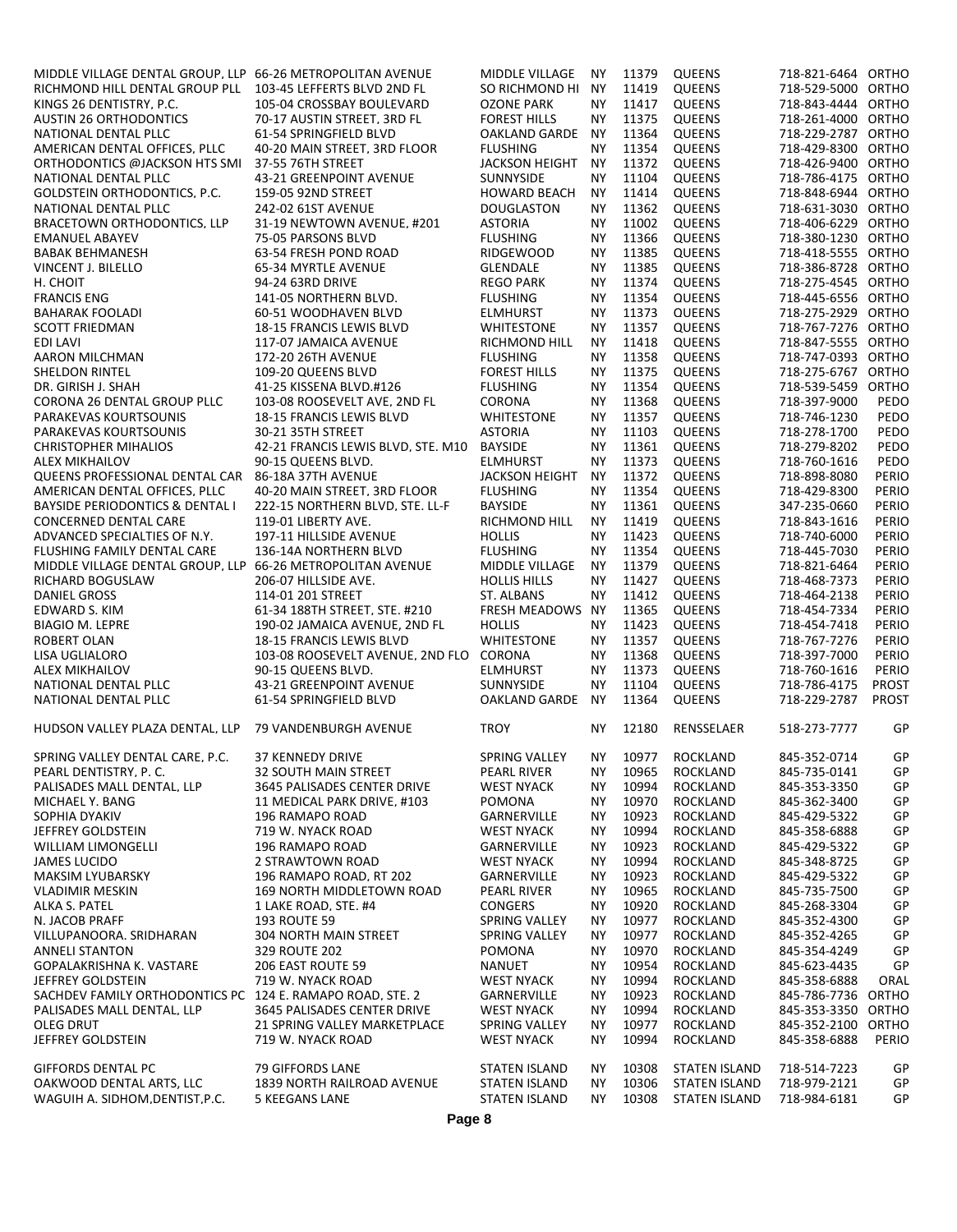| ISLAND FAMILY DENTAL, LLP                              | 4032 RICHMOND AVENUE              | <b>STATEN ISLAND</b> | <b>NY</b> | 10312 | <b>STATEN ISLAND</b> | 718-948-6500       | GP          |
|--------------------------------------------------------|-----------------------------------|----------------------|-----------|-------|----------------------|--------------------|-------------|
| OAKWOOD DENTAL ARTS BY THE MA                          |                                   |                      |           |       | <b>STATEN ISLAND</b> |                    |             |
|                                                        | 2791 RICHMOND AVENUE, STE. 2      | <b>STATEN ISLAND</b> | NΥ        | 10314 |                      | 718-400-9002       | GP          |
| BAY DENTAL AT THE POINTE, PC                           | 155 BAY STREET, COMMC'L UNIT 3    | <b>STATEN ISLAND</b> | NΥ        | 10301 | <b>STATEN ISLAND</b> | 718-876-8100       | GP          |
| OAKWOOD DENTAL ARTS SOUTH SH                           | 4864 ARTHUR KILL RD. STE. 400     | <b>STATEN ISLAND</b> | <b>NY</b> | 10309 | STATEN ISLAND        | 718-356-9800       | GP          |
| RICHMOND AVENUE DENTAL                                 | 3987 RICHMOND AVENUE              | <b>STATEN ISLAND</b> | <b>NY</b> | 10312 | <b>STATEN ISLAND</b> | 718-776-4159       | GP          |
| AMERICAN DENTAL OFFICES. PLLC                          | 1659 RICHMOND AVE                 | <b>STATEN ISLAND</b> | NΥ        | 10314 | <b>STATEN ISLAND</b> | 718-983-6300       | GP          |
| OAKWOOD DENTAL ARTS OF CLOVE L 1140 VICTORY BLVD       |                                   | <b>STATEN ISLAND</b> | NY.       | 10301 | <b>STATEN ISLAND</b> | 718-255-8995       | GP          |
|                                                        |                                   |                      |           |       |                      |                    |             |
| BAY DENTAL AT THE POINTE. PC                           | 79 GIFFORDS LANE                  | STATEN ISLAND        | NΥ        | 10308 | STATEN ISLAND        | 718-514-7223       | GP          |
| <b>STEVEN BRENMAN</b>                                  | 1311 BAY STREET                   | <b>STATEN ISLAND</b> | <b>NY</b> | 10305 | <b>STATEN ISLAND</b> | 718-447-4510       | GP          |
| CARL GIORLANDO                                         | 1924 VICTORY BLVD                 | <b>STATEN ISLAND</b> | NΥ        | 10314 | <b>STATEN ISLAND</b> | 718-442-4646       | GP          |
| <b>STEVEN GLASSMAN</b>                                 | 1146 HYLAN BLVD.                  | <b>STATEN ISLAND</b> | <b>NY</b> | 10305 | <b>STATEN ISLAND</b> | 718-273-5558       | GP          |
|                                                        |                                   |                      |           |       |                      |                    |             |
| JEFFREY GOLDSTEIN                                      | 2691 HYLAN BOULEVARD              | <b>STATEN ISLAND</b> | <b>NY</b> | 10306 | <b>STATEN ISLAND</b> | 718-987-3365       | GP          |
| MARCIA GREENE, DMD                                     | 736 CASTLETON AVENUE              | <b>STATEN ISLAND</b> | NΥ        | 10310 | <b>STATEN ISLAND</b> | 718-273-8686       | GP          |
| TALAAT N. HANNA                                        | 2627 HYLAN BLVD, BLDG A           | <b>STATEN ISLAND</b> | NΥ        | 10306 | <b>STATEN ISLAND</b> | 718-667-5814       | GP          |
| YELENA KHRAPKO                                         | 1975 HYLAN BLVD, #2               | <b>STATEN ISLAND</b> | NY.       | 10306 | <b>STATEN ISLAND</b> | 718-351-0012       | GP          |
| <b>ROSS KRASNOV</b>                                    |                                   | <b>STATEN ISLAND</b> | NΥ        | 10314 | <b>STATEN ISLAND</b> | 718-982-5500       | GP          |
|                                                        | <b>2655 RICHMOND AVENUE</b>       |                      |           |       |                      |                    |             |
| <b>JEFFREY LEON</b>                                    | 631 COLLEGE AVE.                  | <b>STATEN ISLAND</b> | <b>NY</b> | 10302 | <b>STATEN ISLAND</b> | 718-447-0607       | GP          |
| KONSTANTIN MOYSEYSTEV                                  | 372 BEACH AVENUE                  | <b>STATEN ISLAND</b> | NΥ        | 10306 | <b>STATEN ISLAND</b> | 718-667-1555       | GP          |
| <b>BRUCE NIEDLE</b>                                    | 460 WINDHAM LOOP                  | <b>STATEN ISLAND</b> | NΥ        | 10314 | <b>STATEN ISLAND</b> | 718-494-1144       | GP          |
| <b>VLADISLAV SHIKHMANTER</b>                           | 3589 RICHMOND AVENUE              | <b>STATEN ISLAND</b> | NY.       | 10312 | <b>STATEN ISLAND</b> | 718-317-1737       | GP          |
|                                                        |                                   |                      |           | 10314 |                      |                    | GP          |
| DRS. STANISLAUS & MICHELOTTI                           | 1003 RICHMOND AVENUE              | <b>STATEN ISLAND</b> | <b>NY</b> |       | <b>STATEN ISLAND</b> | 718-477-5588       |             |
| RALPH TARANTINO                                        | 441 GRANDVIEU AVE.                | <b>STATEN ISLAND</b> | <b>NY</b> | 10303 | <b>STATEN ISLAND</b> | 718-494-0037       | GP          |
| <b>HARRY WEISENFELD</b>                                | 310 RICHMOND HILL RD.             | <b>STATEN ISLAND</b> | NY.       | 10314 | <b>STATEN ISLAND</b> | 718-494-0100       | GP          |
| OAKWOOD DENTAL ARTS. LLC                               | 1839 NORTH RAILROAD AVENUE        | STATEN ISLAND        | NΥ        | 10306 | STATEN ISLAND        | 718-979-2121       | <b>ENDO</b> |
| ISLAND ORAL & FACIAL SURGERY                           | 4300 HYLAN BLDV. STE. 2G          | <b>STATEN ISLAND</b> | <b>NY</b> | 10312 | <b>STATEN ISLAND</b> | 718-967-3200       | ORAL        |
|                                                        |                                   |                      |           |       |                      |                    |             |
| AMERICAN DENTAL OFFICES, PLLC                          | 1659 RICHMOND AVE                 | <b>STATEN ISLAND</b> | <b>NY</b> | 10314 | <b>STATEN ISLAND</b> | 718-983-6300       | ORAL        |
| OAKWOOD DENTAL ARTS BY THE MA                          | 2791 RICHMOND AVENUE. STE. 2      | <b>STATEN ISLAND</b> | <b>NY</b> | 10314 | <b>STATEN ISLAND</b> | 718-400-9002       | ORAL        |
| PARAMOUNT ORAL SURGERY                                 | 201 EDWARD CURRY AVENUE           | <b>STATEN ISLAND</b> | NY.       | 10314 | <b>STATEN ISLAND</b> | 718-494-2053       | ORAL        |
| OAKWOOD DENTAL ARTS SOUTH SH                           | 4864 ARTHUR KILL RD, STE. 400     | STATEN ISLAND        | NΥ        | 10309 | STATEN ISLAND        | 718-356-9800       | ORAL        |
| YELENA KHRAPKO                                         | 1975 HYLAN BLVD, #2               | <b>STATEN ISLAND</b> | <b>NY</b> | 10306 | <b>STATEN ISLAND</b> | 718-351-0012       | ORAL        |
|                                                        |                                   |                      |           |       |                      |                    |             |
| <b>BRIDGEVIEW DENTAL PLLC</b>                          | 4864 ARTHUR KILL RD, 4TH FLOOR    | <b>STATEN ISLAND</b> | NΥ        | 10309 | <b>STATEN ISLAND</b> | 718-356-9800 ORTHO |             |
| RICHMOND AVE ORTHODONTICS PLL                          | 2025 RICHMOND AVE, #2LL           | <b>STATEN ISLAND</b> | <b>NY</b> | 10314 | <b>STATEN ISLAND</b> | 718-477-7711 ORTHO |             |
| BAY DENTAL AT THE POINTE. PC                           | 155 BAY STREET. COMMC'L UNIT 3    | <b>STATEN ISLAND</b> | <b>NY</b> | 10301 | <b>STATEN ISLAND</b> | 718-876-8100 ORTHO |             |
| BAY DENTAL AT THE POINTE, PC                           | 79 GIFFORDS LANE                  | <b>STATEN ISLAND</b> | <b>NY</b> | 10308 | <b>STATEN ISLAND</b> | 718-514-7223 ORTHO |             |
|                                                        |                                   |                      |           |       |                      |                    |             |
| AMERICAN DENTAL OFFICES. PLLC                          | 1659 RICHMOND AVE                 | <b>STATEN ISLAND</b> | NΥ        | 10314 | <b>STATEN ISLAND</b> | 718-983-6300 ORTHO |             |
| <b>BRIDGEVIEW DENTAL PLLC</b>                          | 2791 RICHMOND AVE. STE. 2         | <b>STATEN ISLAND</b> | NY.       | 10314 | <b>STATEN ISLAND</b> | 718-300-3499 ORTHO |             |
| <b>GIFFORDS DENTAL PC</b>                              | 79 GIFFORDS LANE                  | STATEN ISLAND        | NΥ        | 10308 | STATEN ISLAND        | 718-514-7223 ORTHO |             |
| ORTHO SMILES OF STATEN ISLAND                          | 4864 ARTHUR KILL RD. STE. 400     | <b>STATEN ISLAND</b> | <b>NY</b> | 10309 | <b>STATEN ISLAND</b> | 718-356-9800 ORTHO |             |
| <b>SCOTT BRUSTEIN</b>                                  | 3767 HYLAN BLVD                   | <b>STATEN ISLAND</b> | <b>NY</b> | 10308 | <b>STATEN ISLAND</b> | 718-966-2720 ORTHO |             |
|                                                        |                                   |                      |           |       |                      |                    |             |
| JOSEPH LAMENDELA                                       | 1235 RICHMOND AVE.                | <b>STATEN ISLAND</b> | <b>NY</b> | 10314 | <b>STATEN ISLAND</b> | 718-761-8856 ORTHO |             |
| OAKWOOD DENTAL ARTS, LLC                               | 1839 NORTH RAILROAD AVENUE        | STATEN ISLAND        | NY.       | 10306 | STATEN ISLAND        | 718-979-2121       | PERIO       |
| <b>BARRY GREENFIELD</b>                                | 1887 RICHMOND AVENUE              | <b>STATEN ISLAND</b> | <b>NY</b> | 10314 | <b>STATEN ISLAND</b> | 718-477-7500       | PERIO       |
|                                                        |                                   |                      |           |       |                      |                    |             |
| YOUR SMILE DENTAL OF HAUPPAUGE 521 ROUTE 111. STE. 106 |                                   | <b>HAUPPAUGE</b>     |           | 11788 | <b>SUFFOLK</b>       |                    | GP          |
|                                                        |                                   |                      | ΝY        |       |                      | 631-361-6605       |             |
| THE SMILIST DENTAL, PLLC                               | 193 BROADWAY, STE. 2              | AMITYVILLE           | NΥ        | 11701 | <b>SUFFOLK</b>       | 631-598-2940       | GP          |
| THE SMILIST DENTAL, PLLC                               | 715 ROANOKE AVE, STE. 2           | RIVERHEAD            | NY.       | 11901 | <b>SUFFOLK</b>       | 631-881-5395       | GP          |
| THE SMILIST DENTAL, PLLC                               | 770 MIDDLE COUNTRY ROAD           | MIDDLE ISLAND        | ΝY        | 11953 | <b>SUFFOLK</b>       | 631-924-7997       | GP          |
| THE SMILIST DENTAL, LLC                                | <b>256 FOURTH AVENUE</b>          | <b>BAY SHORE</b>     | NΥ        | 11706 | <b>SUFFOLK</b>       | 631-665-3398       | GP          |
|                                                        |                                   |                      |           |       |                      |                    |             |
| THE SMILIST DENTAL PLLC                                | 160 COMMACK ROAD. S1              | <b>COMMACK</b>       | ΝY        | 11725 | <b>SUFFOLK</b>       | 631-440-4933       | GP          |
| <b>SUPER SMILES</b>                                    | 562 EAST JERICHO TPKE             | <b>HUNTINGTON ST</b> | ΝY        | 11726 | <b>SUFFOLK</b>       | 888-915-7645       | GP          |
| NATIONAL DENTAL PLLC                                   | 324 SOUTH SERVICE RD. STE. 116    | <b>MELVILLE</b>      | NΥ        | 11747 | <b>SUFFOLK</b>       | 631-393-6888       | GP          |
| THE SMILIST DENTAL. PLLC                               | 269 EAST MAIN STREET. BLDG E      | SMITHTOWN            | NΥ        | 11787 | <b>SUFFOLK</b>       | 631-352-0642       | GP          |
| WISDOM TOOTH OF COMMACK                                | <b>6040 JERICHO TPKE</b>          | <b>COMMACK</b>       | ΝY        | 11725 | <b>SUFFOLK</b>       | 631-462-0300       | GP          |
|                                                        |                                   |                      |           |       |                      |                    |             |
| AMERICAN DENTAL OFFICES. PLLC                          | <b>6180 JERICHO TNPKE</b>         | <b>COMMACK</b>       | ΝY        | 11725 | <b>SUFFOLK</b>       | 631-499-0040       | GP          |
| COMMACK DENTAL DESIGN, PLLC                            | 283 COMMACK RD, STE. 120          | <b>COMMACK</b>       | ΝY        | 11725 | <b>SUFFOLK</b>       | 631-499-5955       | GP          |
| DENTAL ARTS OF LINDENHURST PLLC                        | <b>600D NORTH WELLWOOD AVENUE</b> | LINDENHURST          | NΥ        | 11757 | <b>SUFFOLK</b>       | 631-225-1900       | GP          |
| <b>COMFORT DENTAL OF RIVERHEAD</b>                     | 749 OLD COUNTRY ROAD              | RIVERHEAD            | ΝY        | 11901 | <b>SUFFOLK</b>       | 631-591-3727       | GP          |
|                                                        | <b>2 BROOKSITE DRIVE</b>          |                      | ΝY        | 11787 | <b>SUFFOLK</b>       | 631-673-6723       | GP          |
| COSMOPOLITAN DENTAL SERVICES                           |                                   | SMITHTOWN            |           |       |                      |                    |             |
| CORAM-SELDEN DENTAL GROUP                              | 280 K MIDDLE COUNTRY ROAD         | SELDEN               | ΝY        | 11784 | <b>SUFFOLK</b>       | 631-732-9000       | GP          |
| CONCERNED DENTAL CARE OF RONK                          | 966 PORTION ROAD                  | LAKE RONKONKO        | NΥ        | 11779 | <b>SUFFOLK</b>       | 631-451-2245       | GP          |
| CONCERNED DENTAL CARE OF PT JEF                        | 492 OLD TOWN ROAD                 | PT JEFFERSON ST      | ΝY        | 11776 | <b>SUFFOLK</b>       | 631-928-1018       | GP          |
| CONCERNED DENTAL CARE OF HAUP                          | <b>335 TERRY ROAD</b>             | <b>HAUPPAUGE</b>     | ΝY        | 11788 | <b>SUFFOLK</b>       | 631-724-0104       | GP          |
|                                                        |                                   |                      |           |       |                      |                    |             |
| CINQUEMANI & LEIBOWITZ, DDS                            | P.O. BOX 206/2535 MIDDLE COUNTRY  | CENTEREACH           | ΝY        | 11720 | <b>SUFFOLK</b>       | 631-467-4440       | GP          |
| PAK DENTISTRY, P.C.                                    | 1723 GREAT NECK ROAD              | <b>COPIAGUE</b>      | ΝY        | 11726 | <b>SUFFOLK</b>       | 631-598-3331       | GP          |
| COMFORT DENTAL @ ROCKY POINT                           | 347 ROUTE 25A. STE. 1             | ROCKY POINT          | ΝY        | 11778 | <b>SUFFOLK</b>       | 631-744-3088       | GP          |
| DENTAL ARTS OF LINDENHURST PLLC                        | <b>6040 JERICHO TPKE</b>          | <b>COMMACK</b>       | ΝY        | 11725 | <b>SUFFOLK</b>       | 631-462-0300       | GP          |
| BHARATI BEDI                                           | 280 GREENBELT PKWY                | <b>HOLTSVILLE</b>    | ΝY        | 11742 | <b>SUFFOLK</b>       | 631-472-1832       | GP          |
|                                                        |                                   |                      |           |       |                      |                    |             |
| <b>CHARLES BILLERA</b>                                 | 2019 ROUTE 112                    | CORAM                | ΝY        | 11727 | <b>SUFFOLK</b>       | 631-736-4922       | GP          |
| PARINDA S. DAVE                                        | 365 BROADWAY, SUITE 2B            | AMITYVILLE           | NY.       | 11701 | <b>SUFFOLK</b>       | 631-842-6473       | GP          |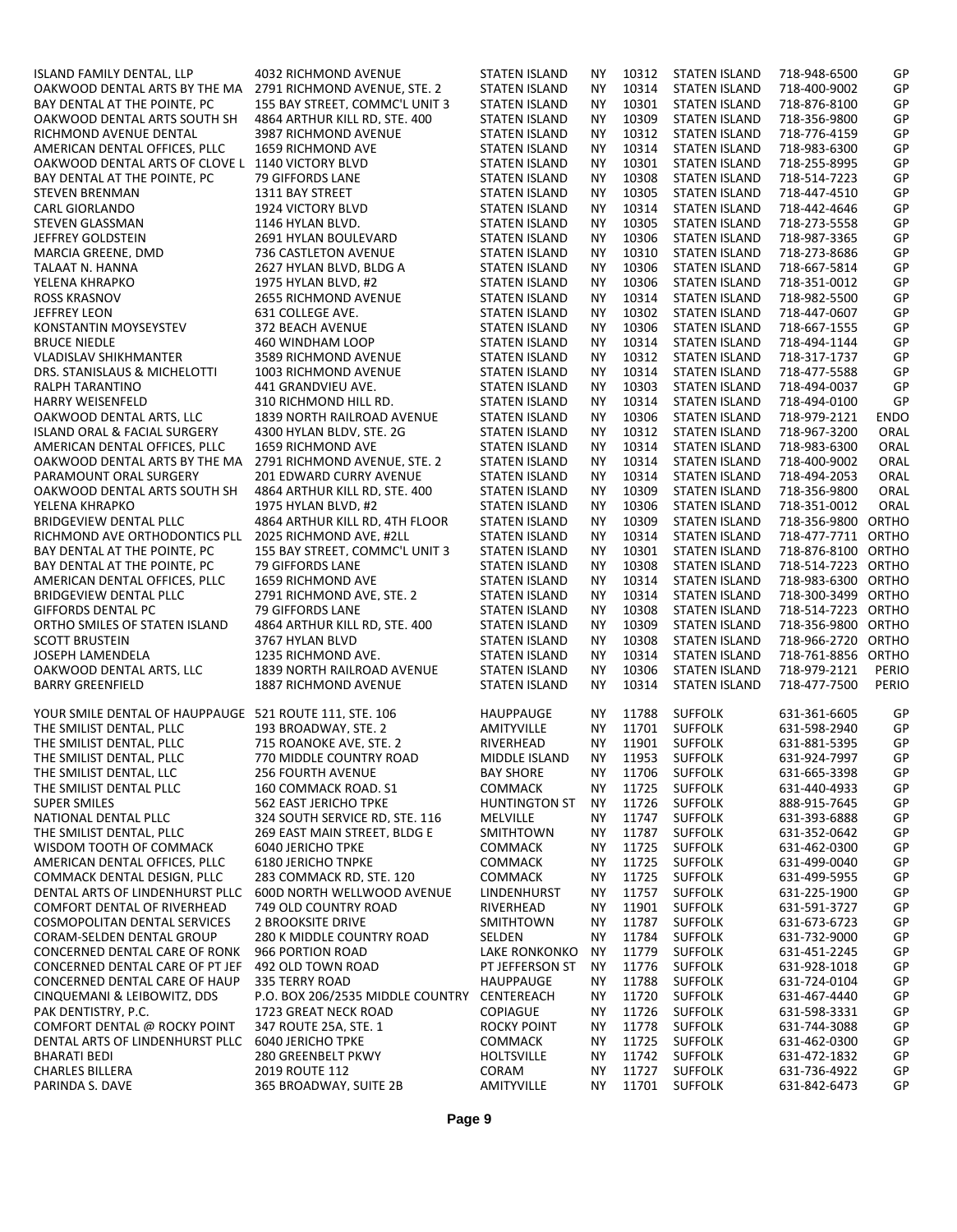| KASHMIRA DEMEIRELES                                    | 71 IRELAND PLACE                 | AMITYVILLE               | ΝY        | 11701 | <b>SUFFOLK</b>                   | 631-691-6161       | GP           |
|--------------------------------------------------------|----------------------------------|--------------------------|-----------|-------|----------------------------------|--------------------|--------------|
| SIRISHA DONTHIREDDY                                    | 27 WICKS ROAD                    | <b>BRENTWOOD</b>         | <b>NY</b> | 11717 | <b>SUFFOLK</b>                   | 631-231-9314       | GP           |
| <b>JAY FENSTERSTOCK</b>                                | 1025 PORTION ROAD, STE. H        | FARMINGVILLE             | <b>NY</b> | 11738 | <b>SUFFOLK</b>                   | 631-696-0100       | GP           |
| MICHAEL GITLIN                                         | 234 W JERICHO TPKE               | <b>HUNTINGTON ST</b>     | <b>NY</b> | 11746 | <b>SUFFOLK</b>                   | 631-591-9200       | GP           |
| <b>GLENN D. GOLDFARB</b>                               | 73 RUMFORD ROAD                  | <b>KINGS PARK</b>        | <b>NY</b> | 11754 | <b>SUFFOLK</b>                   | 631-265-5444       | GP           |
| S.E. KARIM                                             | 263 WICKS ROAD                   | <b>BRENTWOOD</b>         | <b>NY</b> | 11717 | <b>SUFFOLK</b>                   | 631-434-8155       | GP           |
| <b>CHARLES LIPENHOLTZ</b>                              | 163 HALF HOLLOW ROAD             | <b>DEER PARK</b>         | <b>NY</b> | 11729 | <b>SUFFOLK</b>                   | 631-667-8630       | GP           |
| PARAG MATHUR                                           | <b>1644 DEER PARK AVENUE</b>     | <b>DEER PARK</b>         | <b>NY</b> | 11729 | <b>SUFFOLK</b>                   | 631-586-7100       | GP           |
| RAWIA MOHAMED                                          | 1005 COMMACK ROAD                | <b>DIX HILLS</b>         | <b>NY</b> | 11746 | <b>SUFFOLK</b>                   | 631-254-8240       | GP           |
| ALYSE PASQUA                                           | 775 PARK AVENUE, STE. 230        | <b>HUNTINGTON</b>        | <b>NY</b> | 11743 | <b>SUFFOLK</b>                   | 631-271-9819       | GP           |
| <b>WILLIAM PERUSO</b>                                  | 77 ARKAY DRIVE. STE. A           | <b>HAUPPAUGE</b>         | <b>NY</b> | 11788 | <b>SUFFOLK</b>                   | 631-435-8200       | GP           |
| <b>LEONARD SHERESE SWEENEY</b>                         | 206 CLAY PITTS ROAD              | <b>EAST NORTHPOR</b>     | <b>NY</b> | 11731 | <b>SUFFOLK</b>                   | 631-266-5061       | GP           |
| <b>MANISHA SURI</b>                                    | 764 NORTH WELLWOOD AVENUE        | LINDENHURST              | <b>NY</b> | 11757 | <b>SUFFOLK</b>                   | 631-957-2211       | GP           |
| EYAL WALDMAN                                           | 240 PATCHOGUE YAPHANK RD. STE. 1 | <b>EAST PATCHOGUE NY</b> |           | 11772 | <b>SUFFOLK</b>                   | 631-289-3331       | GP           |
| <b>CHANPAE YU</b>                                      | 6500 JERICHO TNPKE, STE 218      | <b>COMMACK</b>           | <b>NY</b> | 11725 | <b>SUFFOLK</b>                   | 631-462-1111       | GP           |
| KAUFMAN/PERUSO, DDS                                    | 109 CARLETON AVE.                | <b>CENTRAL ISLIP</b>     | <b>NY</b> | 11722 | <b>SUFFOLK</b>                   | 631-348-2500       | GP           |
| COMMACK DENTAL DESIGN. PLLC                            | 283 COMMACK RD. STE. 120         | <b>COMMACK</b>           | <b>NY</b> | 11725 | <b>SUFFOLK</b>                   | 631-499-5955       | <b>ENDO</b>  |
| <b>ALBERT BONANNO</b>                                  | 1025 PORTION ROAD, STE. H        | FARMINGVILLE             | <b>NY</b> | 11738 | <b>SUFFOLK</b>                   | 631-696-0100       | <b>ENDO</b>  |
| <b>IRA BRAND</b>                                       | 425 BROAD HOLLOW ROAD #118       | MELVILLE                 | <b>NY</b> | 11747 | <b>SUFFOLK</b>                   | 631-293-6500       | <b>ENDO</b>  |
| CONCERNED DENTAL CARE OF RONK                          | 966 PORTION ROAD                 | LAKE RONKONKO            | <b>NY</b> | 11779 | <b>SUFFOLK</b>                   | 631-451-2245       | ORAL         |
| CONCERNED DENTAL CARE OF PT JEF                        | 492 OLD TOWN ROAD                | PT JEFFERSON ST          | <b>NY</b> | 11776 | <b>SUFFOLK</b>                   | 631-928-1018       | ORAL         |
| CONCERNED DENTAL CARE OF HAUP                          | 335 TERRY ROAD                   | <b>HAUPPAUGE</b>         | <b>NY</b> | 11788 | <b>SUFFOLK</b>                   | 631-724-0104       | ORAL         |
| AMERICAN DENTAL OFFICES. PLLC                          | <b>6180 JERICHO TNPKE</b>        | <b>COMMACK</b>           | <b>NY</b> | 11725 | <b>SUFFOLK</b>                   | 631-499-0040       | ORAL         |
| ADVANCED IMPLANT & ORAL SURG P                         | 17 WALT WHITMAN ROAD             | <b>HUNTINGTON ST</b>     | <b>NY</b> | 11746 | <b>SUFFOLK</b>                   | 631-923-1101       | ORAL         |
| RICARDO ALEXANDER                                      | 7 HIGH STREET. STE. #308         | <b>HUNTINGTON</b>        | <b>NY</b> | 11743 | <b>SUFFOLK</b>                   | 631-547-8324       | ORAL         |
| KEITH S. FISHER                                        | 363 ROUTE 111, STE. 106          | SMITHTOWN                | <b>NY</b> | 11787 | <b>SUFFOLK</b>                   | 631-265-7100       | ORAL         |
| KEITH M. HALLAIAN                                      | 80 MAPLE AVENUE, STE, 203        | SMITHTOWN                | <b>NY</b> | 11787 | <b>SUFFOLK</b>                   | 631-265-6533       | ORAL         |
| <b>EUGENE HERMAN</b>                                   | 1025 PORTION ROAD, STE. H        | FARMINGVILLE             | <b>NY</b> | 11738 | <b>SUFFOLK</b>                   | 631-696-0100       | ORAL         |
| REBEKAH KANE                                           | <b>135 WEST JERICHO TNPKE</b>    | <b>HUNTINGTON ST</b>     | <b>NY</b> | 11746 | <b>SUFFOLK</b>                   | 631-424-5900       | ORAL         |
| <b>ALEX MONTAZEM</b>                                   | <b>285 MIDDLE COUNTRY ROAD</b>   | SMITHTOWN                | <b>NY</b> | 11787 | <b>SUFFOLK</b>                   | 631-265-9700       | ORAL         |
| <b>LYNN PIERRI</b>                                     | <b>400 TOWNLINE ROAD</b>         | <b>HAUPPAUGE</b>         | <b>NY</b> | 11788 | <b>SUFFOLK</b>                   | 631-360-0266       | ORAL         |
| KAUFMAN/PERUSO, DDS                                    | 109 CARLETON AVE.                | <b>CENTRAL ISLIP</b>     | <b>NY</b> | 11722 | <b>SUFFOLK</b>                   | 631-348-2500       | ORAL         |
| AMERICAN DENTAL OFFICES. PLLC                          | <b>6180 JERICHO TNPKE</b>        | <b>COMMACK</b>           | <b>NY</b> | 11725 | <b>SUFFOLK</b>                   | 631-499-0040 ORTHO |              |
| I CARE ORTHODONTICS, PLLC                              | 150 ISLIP AVENUE, STE. 3         | <b>ISLIP</b>             | <b>NY</b> | 11751 | <b>SUFFOLK</b>                   | 631-581-6565 ORTHO |              |
| NORTH FORK ORTHODONTICS                                | <b>175 ROUTE 25A</b>             | <b>EAST SETAUKET</b>     | <b>NY</b> | 11733 | <b>SUFFOLK</b>                   | 631-941-4498 ORTHO |              |
| <b>NORTH FORK ORTHODONTICS</b>                         | 940 ROANOKE AVENUE               | RIVERHEAD                | <b>NY</b> | 11901 | <b>SUFFOLK</b>                   | 631-727-4040 ORTHO |              |
| NATIONAL DENTAL PLLC                                   | 324 SOUTH SERVICE RD. STE. 116   | MELVILLE                 | <b>NY</b> | 11747 | <b>SUFFOLK</b>                   | 631-393-6888 ORTHO |              |
| <b>JUSTYNA BALICKA</b>                                 | 124 MAIN STREET. STE. 6          | <b>HUNTINGTON</b>        | <b>NY</b> | 11743 | <b>SUFFOLK</b>                   | 631-423-7857 ORTHO |              |
| <b>HARVEY CHOIT</b>                                    | 496 SMITHTOWN BY PASS. STE. 300  | SMITHTOWN                | <b>NY</b> | 11787 | <b>SUFFOLK</b>                   | 631-724-7788 ORTHO |              |
| <b>GEORGE DIAMENT</b>                                  | P.O. BOX 206/2535 MIDDLE COUNTRY | CENTEREACH               | <b>NY</b> | 11720 | <b>SUFFOLK</b>                   | 631-467-4440 ORTHO |              |
| <b>SCOTT FRIEDMAN</b>                                  | 500 PORTION ROAD                 | LAKE RONKONKO            | <b>NY</b> | 11779 | <b>SUFFOLK</b>                   | 631-588-1199 ORTHO |              |
| <b>SCOTT FRIEDMAN</b>                                  | 1990 DEER PARK AVE               | <b>DEER PARK</b>         | <b>NY</b> | 11729 | <b>SUFFOLK</b>                   | 631-586-7654 ORTHO |              |
| <b>SCOTT FRIEDMAN</b>                                  | 1150 PORTION ROAD. STE. 13       | <b>HOLTSVILLE</b>        | <b>NY</b> | 11742 | <b>SUFFOLK</b>                   | 631-698-2424 ORTHO |              |
| <b>SCOTT FRIEDMAN</b>                                  | <b>264 UNION AVENUE</b>          | <b>HOLBROOK</b>          | ΝY        | 11741 | <b>SUFFOLK</b>                   | 631-588-5600 ORTHO |              |
| <b>REBEKAH KANE</b>                                    | 135 WEST JERICHO TNPKE           | <b>HUNTINGTON ST</b>     | <b>NY</b> | 11746 | <b>SUFFOLK</b>                   | 631-424-5900 ORTHO |              |
| <b>MATTHEW NISSENBAUM</b>                              | 221 NORTH WELLWOOD AVENUE        | LINDENHURST              | NY.       | 11757 | <b>SUFFOLK</b>                   | 631-225-8000 ORTHO |              |
| LYUDMILA NORMATOVA                                     | 150 HIGBIL LANE                  | WEST ISLIP               | ΝY        | 11795 | <b>SUFFOLK</b>                   | 631-661-3025 ORTHO |              |
| <b>SHELDON RINTEL</b>                                  | 111 SMITHTOWN BY-PASS, STE. 217  | HAUPPAUGE                | ΝY        | 11788 | <b>SUFFOLK</b>                   | 631-724-3505 ORTHO |              |
| <b>GERALD SCHWARTZ</b>                                 | 66 COMMACK ROAD, STE 102         | <b>COMMACK</b>           | NΥ        | 11725 | <b>SUFFOLK</b>                   | 631-462-1970 ORTHO |              |
| NADAV SEGAL                                            | 2500 NESCONSET HWY, BLDG B       | <b>STONY BROOK</b>       | ΝY        | 11790 | <b>SUFFOLK</b>                   | 631-675-2700 ORTHO |              |
| DR. GIRISH J. SHAH                                     | 1 EAST ROE BLVD.                 | <b>PATCHOGUE</b>         | NΥ        | 11772 | <b>SUFFOLK</b>                   | 631-475-3900 ORTHO |              |
| MARGARET ZADNIK                                        | 439 MAIN STREET                  | <b>ISLIP</b>             | ΝY        | 11751 | <b>SUFFOLK</b>                   | 631-581-1150 ORTHO |              |
| KIDDSMILES. PLLC                                       | 1476 DEER PARK AVENUE            | <b>NORTH BABYLON</b>     | ΝY        | 11703 | <b>SUFFOLK</b>                   | 631-254-5437       | PEDO         |
| PARAKEVAS KOURTSOUNIS                                  | 500 PORTION ROAD. STE. 16        | LAKE RONKONKO            | ΝY        | 11779 | <b>SUFFOLK</b>                   | 631-451-7700       | PEDO         |
| PARAKEVAS KOURTSOUNIS                                  | 7 MARK TREE ROAD                 | CENTEREACH               | ΝY        | 11720 | <b>SUFFOLK</b>                   | 631-585-6000       | PEDO         |
| MICHELE SAVEL                                          | 315 MAIN STREET. STE. 315-1      | <b>HOLBROOK</b>          | NΥ        | 11741 | <b>SUFFOLK</b>                   | 631-676-4070       | PEDO         |
| CONCERNED DENTAL CARE OF RONK                          | 966 PORTION ROAD                 | LAKE RONKONKO            | ΝY        | 11779 | <b>SUFFOLK</b>                   | 631-451-2245       | PERIO        |
| YOUR SMILE DENTAL OF HAUPPAUGE 521 ROUTE 111, STE. 106 |                                  | <b>HAUPPAUGE</b>         | ΝY        | 11788 | <b>SUFFOLK</b>                   | 631-361-6605       | PERIO        |
| AMERICAN DENTAL OFFICES, PLLC                          | <b>6180 JERICHO TNPKE</b>        | <b>COMMACK</b>           | ΝY        | 11725 | <b>SUFFOLK</b>                   | 631-499-0040       | PERIO        |
| CONCERNED DENTAL CARE OF PT JEF                        | 492 OLD TOWN ROAD                | PT JEFFERSON ST          | ΝY        | 11776 | <b>SUFFOLK</b>                   | 631-928-1018       | PERIO        |
| DENTAL ARTS OF LINDENHURST PLLC                        | <b>6040 JERICHO TPKE</b>         | <b>COMMACK</b>           | NΥ        | 11725 | <b>SUFFOLK</b>                   | 631-462-0300       | PERIO        |
| DENTAL ARTS OF LINDENHURST PLLC                        | 600D NORTH WELLWOOD AVENUE       | LINDENHURST              | ΝY        | 11757 | <b>SUFFOLK</b>                   | 631-225-1900       | PERIO        |
| CONCERNED DENTAL CARE OF HAUP                          | 335 TERRY ROAD                   | <b>HAUPPAUGE</b>         | ΝY        | 11788 | <b>SUFFOLK</b>                   | 631-724-0104       | PERIO        |
| <b>MAYER C. SINENESKY</b>                              | 600D NORTH WELLWOOD AVENUE       | N. LINDENHURST           | NΥ        | 11757 | <b>SUFFOLK</b>                   | 631-225-1900       | PERIO        |
| <b>CHERYL VERNAI</b>                                   | 1025 PORTION ROAD. STE. H        |                          |           | 11738 |                                  | 631-696-0100       | PERIO        |
| NATIONAL DENTAL PLLC                                   | 324 SOUTH SERVICE RD, STE. 116   | FARMINGVILLE             | NΥ        | 11747 | <b>SUFFOLK</b><br><b>SUFFOLK</b> | 631-393-6888       | <b>PROST</b> |
|                                                        |                                  | MELVILLE                 | NΥ        |       |                                  |                    |              |
| <b>ROSS KRASNOV</b>                                    | 1300 ULSTER AVE. STE. 160        | KINGSTON                 | NY.       | 12401 | <b>ULSTER</b>                    | 845-336-0400       | GP           |
| ROBERT TALLERING                                       | 216 ROUTE 299, BOX 1534          | HIGHLAND                 | NΥ        | 12528 | <b>ULSTER</b>                    | 914-691-6969       | GP           |
|                                                        |                                  |                          |           |       |                                  |                    |              |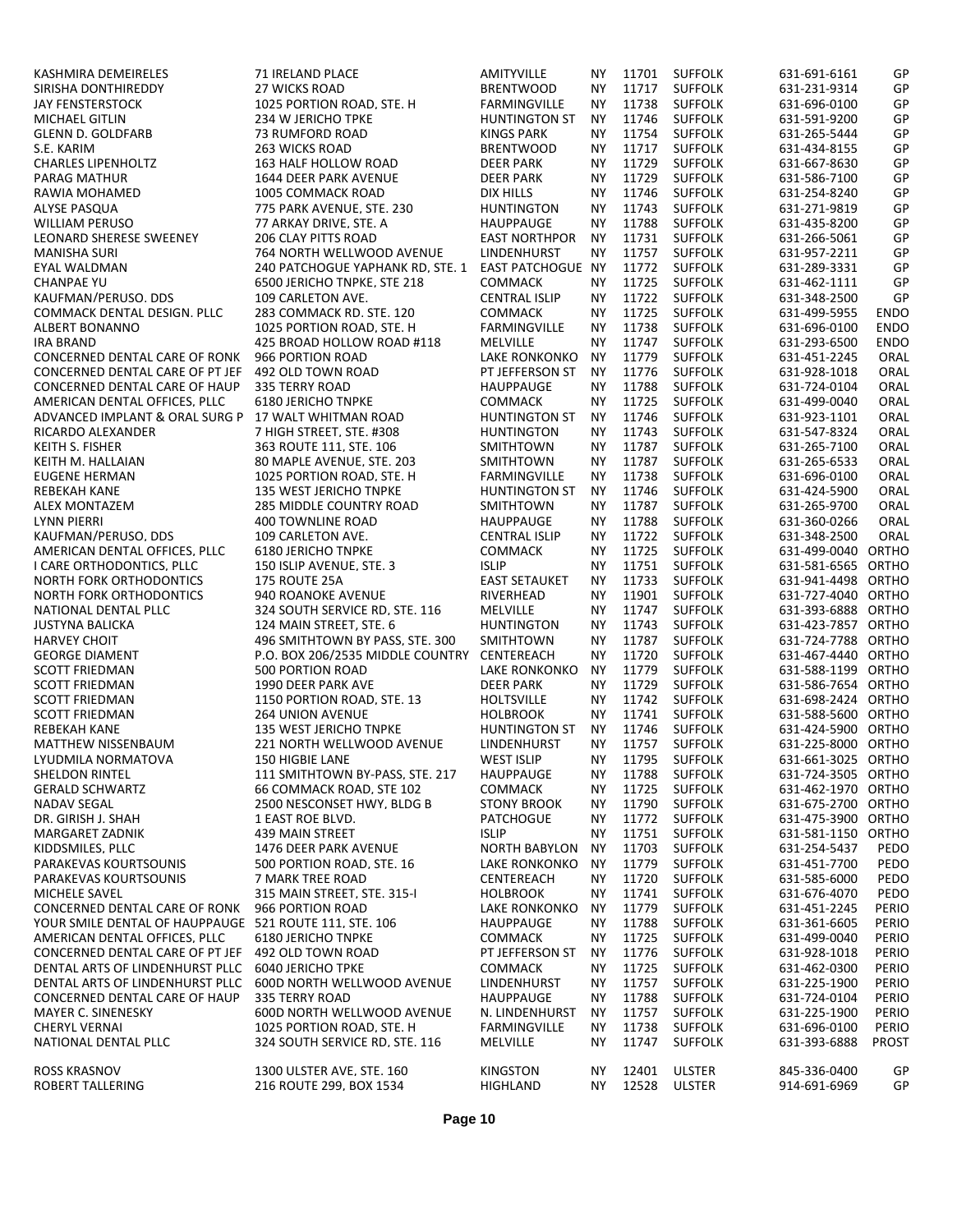| CONCERNED DENTAL CARE OF WEST                                    | 35 EAST GRASSY SPRAIN RD, STE. 103                 | <b>YONKERS</b>                         | ΝY        | 10710          | <b>WESTCHESTER</b>                       | 914-337-5252                 | GP             |
|------------------------------------------------------------------|----------------------------------------------------|----------------------------------------|-----------|----------------|------------------------------------------|------------------------------|----------------|
| <b>HEALING DENTAL GROUP</b>                                      | 280 N CENTRAL AVE, STE. 420                        | <b>HARTSDALE</b>                       | ΝY        | 10530          | <b>WESTCHESTER</b>                       | 914-874-5121                 | GP             |
| GALLERIA MALL DENTAL, P.C.                                       | 100 MAIN STREET                                    | <b>WHITE PLAINS</b>                    | <b>NY</b> | 10601          | WESTCHESTER                              | 914-997-9000                 | GP             |
| <b>MARBLE DENTISTRY</b>                                          | <b>12 MARBLE AVENUE</b>                            | <b>THORNWOOD</b>                       | <b>NY</b> | 10594          | <b>WESTCHESTER</b>                       | 914-747-5400                 | GP             |
| D & D DENTAL. P.C.                                               | 95 BEEKMAN AVENUE                                  | <b>SLEEPY HOLLOW</b>                   | <b>NY</b> | 10591          | WESTCHESTER                              | 914-366-6109                 | GP             |
| BROADWAY SMILES DENTAL P.C.                                      | 105 STEVENS AVENUE. STE. 302                       | <b>MOUNT VERNON</b>                    | <b>NY</b> | 10550          | <b>WESTCHESTER</b>                       | 914-664-5955                 | GP             |
| AMERICAN DENTAL OFFICES. PLLC                                    | <b>200 HAMILTON AVENUE</b>                         | <b>WHITE PLAINS</b>                    | <b>NY</b> | 10601          | WESTCHESTER                              | 914-949-6800                 | GP             |
| YONKERS DENTAL SURGERY                                           | <b>12 WARBURTON AVE</b>                            | <b>YONKERS</b>                         | <b>NY</b> | 10701          | <b>WESTCHESTER</b>                       | 914-969-2727                 | GP             |
| G & M FAMILY DENTAL P.C.                                         | <b>160 SOUTH CENTRAL AVENUE</b>                    | <b>ELMSFORD</b>                        | <b>NY</b> | 10523          | WESTCHESTER                              | 914-592-4416                 | GP             |
| PARK AVENUE DENTISTRY OF YONKE                                   | 169 PARK AVENUE                                    | <b>YONKERS</b>                         | <b>NY</b> | 10703          | WESTCHESTER                              | 914-965-3864                 | GP             |
| A & B SCARSDALE DENTAL PLLC                                      | 130 GARTH ROAD                                     | SCARSDALE                              | <b>NY</b> | 10583          | <b>WESTCHESTER</b>                       | 914-472-1555                 | GP             |
| ILLUSTRADENT YONKERS DENTAL SER 1730 CENTRAL PARK AVENUE, STE 2R |                                                    | <b>YONKERS</b>                         | <b>NY</b> | 10710          | <b>WESTCHESTER</b>                       | 914-793-8700                 | GP             |
| INNABI DENTAL CARE, P.C.                                         | 944 NORTH BROADWAY, STE. 105                       | <b>YONKERS</b>                         | <b>NY</b> | 10701          | WESTCHESTER                              | 909-868-8955                 | GP             |
| <b>CHARLES AVANZATO</b>                                          | 280 N. CENTRAL PARK AVE, STE. 130                  | <b>HARTSDALE</b>                       | <b>NY</b> | 10530          | <b>WESTCHESTER</b>                       | 914 946-0006                 | GP             |
| <b>BOGDAN BUTRYMOWICZ</b>                                        | 717 NORTH BROADWAY                                 | <b>YONKERS</b>                         | <b>NY</b> | 10701          | WESTCHESTER                              | 914-963-3777                 | GP             |
| <b>DENNIS CHAN</b>                                               | 175 MEMORIAL HIGHWAY, #1-11                        | <b>NEW ROCHELLE</b>                    | <b>NY</b> | 10801          | <b>WESTCHESTER</b>                       | 914-235-4330                 | GP             |
| RUBEN D. DIAZ                                                    | 199 NORTH AVENUE. STE 2                            | <b>NEW ROCHELLE</b>                    | <b>NY</b> | 10801          | WESTCHESTER                              | 914-633-5601                 | GP             |
| GAMAL I HASHEM                                                   | <b>698 YONKERS AVE.</b>                            | <b>YONKERS</b>                         | <b>NY</b> | 10704          | <b>WESTCHESTER</b>                       | 914-965-2600                 | GP             |
| <b>ROBERT HWANG</b>                                              | 280 N. CENTRAL AVE. #482                           | <b>HARTSDALE</b>                       | <b>NY</b> | 10530          | <b>WESTCHESTER</b>                       | 914-682-0338                 | GP             |
| JOSEPH LEANZA                                                    | ONE EAST POST ROAD                                 | <b>WHITE PLAINS</b>                    | <b>NY</b> | 10601          | WESTCHESTER                              | 914-682-5105                 | GP             |
| <b>ERIC MARSHALL</b>                                             | <b>21 NORTH MAIN STEET</b>                         | PORT CHESTER                           | <b>NY</b> | 10573          | <b>WESTCHESTER</b>                       | 914-939-3278                 | GP             |
| CRISTINA V. MASSO                                                | 1045 PARK STREET. SUITE B                          | PEEKSKILL                              | <b>NY</b> | 10566          | <b>WESTCHESTER</b>                       | 914-788-5332                 | GP             |
| <b>AARON POLINSKY</b>                                            | <b>300 MARTINE AVE</b>                             | <b>WHITE PLAINS</b>                    | <b>NY</b> | 10601          | WESTCHESTER                              | 914-684-2244                 | GP             |
| <b>AMIT RAJANI</b>                                               | <b>637 YONKERS AVENUE</b>                          | <b>YONKERS</b>                         | <b>NY</b> | 10704          | <b>WESTCHESTER</b>                       | 914-423-1900                 | GP             |
| <b>ILAN TZUR</b>                                                 | 105 STEVENS AVE. STE. 210                          | <b>MY VERNON</b>                       | <b>NY</b> | 10550          | <b>WESTCHESTER</b>                       | 914-664-1166                 | GP             |
| A & B SCARSDALE DENTAL PLLC                                      | <b>130 GARTH ROAD</b>                              | SCARSDALE                              | <b>NY</b> | 10583          | WESTCHESTER                              | 914-472-1555                 | <b>ENDO</b>    |
| G & M FAMILY DENTAL P.C.                                         | <b>160 SOUTH CENTRAL AVENUE</b>                    | <b>ELMSFORD</b>                        | <b>NY</b> | 10523          | WESTCHESTER                              | 914-592-4416                 | <b>ENDO</b>    |
| CONCERNED DENTAL CARE OF WEST                                    | 35 EAST GRASSY SPRAIN RD, STE. 103                 | <b>YONKERS</b>                         | <b>NY</b> | 10710          | <b>WESTCHESTER</b>                       | 914-337-5252                 | <b>ENDO</b>    |
| <b>MARC D. ADELSTEIN</b>                                         | 1075 CENTRAL PARK AVENUE, STE. 20                  | SCARSDALE                              | <b>NY</b> | 10583          | <b>WESTCHESTER</b>                       | 914-713-4580                 | <b>ENDO</b>    |
| A & B SCARSDALE DENTAL PLLC                                      | <b>130 GARTH ROAD</b>                              | SCARSDALE                              | <b>NY</b> | 10583          | WESTCHESTER                              | 914-472-1555                 | ORAL           |
| PARK AVENUE DENTISTRY OF YONKE                                   | <b>169 PARK AVENUE</b>                             | <b>YONKERS</b>                         | <b>NY</b> | 10703          | <b>WESTCHESTER</b>                       | 914-965-3864                 | ORAL           |
| NORTHEAST IMPLANT & ORAL SURGE                                   | 280 NORTH CENTRAL AVE, STE. 307                    | HARTSDALE                              | <b>NY</b> | 10530          | WESTCHESTER                              | 914-997-7688                 | ORAL           |
| YONKERS DENTAL SURGERY                                           | <b>12 WARBURTON AVE</b>                            | <b>YONKERS</b>                         | <b>NY</b> | 10701          | <b>WESTCHESTER</b>                       | 914-969-2727                 | ORAL           |
| CONCERNED DENTAL CARE OF WEST                                    | 35 EAST GRASSY SPRAIN RD, STE. 103                 | <b>YONKERS</b>                         | <b>NY</b> | 10710          | WESTCHESTER                              | 914-337-5252                 | ORAL           |
| <b>RANDALL WISTON</b>                                            | 2649 STRANG BLVD. STE. 202                         | YORKTOWN HTS                           | <b>NY</b> | 10598          | <b>WESTCHESTER</b>                       | 914-245-6642                 | ORAL           |
| ORTHODONTIC HARMONY                                              | 449 NORTH STATE ROAD. STE. 101                     | <b>BRIARCLIFF</b>                      | <b>NY</b> | 10510          | WESTCHESTER                              | 914-923-5089 ORTHO           |                |
| AMERICAN DENTAL OFFICES. PLLC                                    | <b>200 HAMILTON AVENUE</b>                         | <b>WHITE PLAINS</b>                    | <b>NY</b> | 10601          | <b>WESTCHESTER</b>                       | 914 949-6800 ORTHO           |                |
| CONCERNED DENTAL CARE OF WEST                                    | 35 EAST GRASSY SPRAIN RD. STE. 103                 | <b>YONKERS</b>                         | <b>NY</b> | 10710          | <b>WESTCHESTER</b>                       | 914-337-5252 ORTHO           |                |
| A & B SCARSDALE DENTAL PLLC                                      | 130 GARTH ROAD                                     | SCARSDALE                              | <b>NY</b> | 10583          | <b>WESTCHESTER</b>                       | 914-472-1555 ORTHO           |                |
| I SMILE ORTHODONTICS PLLC                                        | <b>169 PARK AVENUE</b>                             | <b>YONKERS</b>                         | <b>NY</b> | 10703          | <b>WESTCHESTER</b>                       | 914-965-4233 ORTHO           |                |
| <b>LANIER DENTAL LLC</b>                                         | <b>110 WASHINGTON AVENUE</b>                       | PLEASANTVILLE                          | <b>NY</b> | 10570          | <b>WESTCHESTER</b>                       | 914-747-4700 ORTHO           |                |
| I SMILE ORTHODONTICS PLLC                                        | <b>180 EAST POND ROAD</b>                          | <b>WHITE PLAINS</b>                    | <b>NY</b> | 10601          | WESTCHESTER                              | 914-428-5335 ORTHO           |                |
| G & M FAMILY DENTAL P.C.                                         | <b>160 SOUTH CENTRAL AVENUE</b>                    | <b>ELMSFORD</b>                        | <b>NY</b> | 10523          | <b>WESTCHESTER</b>                       | 914-592-4416 ORTHO           |                |
| I SMILE ORTHODONTICS, PLLC                                       | 10 NOSBAND ROAD, #1M                               | <b>WHITE PLAINS</b>                    | <b>NY</b> | 10605          | <b>WESTCHESTER</b>                       | 914-761-4500 ORTHO           |                |
| <b>JONATHAN KIM</b>                                              | 280 MAMARONECK AVENUE                              | <b>WHITE PLAINS</b>                    | <b>NY</b> | 10605          | WESTCHESTER                              | 914-946-1213 ORTHO           |                |
| JEFFREY KIM                                                      | 90 BRYANT AVE, 1C EMBASSY                          | <b>WHITE PLAINS</b>                    | <b>NY</b> | 10605          | WESTCHESTER                              | 914-946-9098 ORTHO           |                |
| MICHAEL SOKOLOFF                                                 | 20 OLD MAMARONECK ROAD                             | <b>WHITE PLAINS</b>                    | <b>NY</b> | 10605          | WESTCHESTER                              | 914-949-0068 ORTHO           |                |
| KIDDSMILES PEDIATRIC DENTISTRY 6,                                | 180 EAST POST ROAD                                 | <b>WHITE PLAINS</b>                    | ΝY        | 10601          | WESTCHESTER                              | 914-946-5437                 | PEDO           |
| <b>HEALING DENTAL GROUP</b>                                      | 280 N CENTRAL AVE. STE. 420                        | <b>HARTSDALE</b>                       | NΥ        | 10530          | WESTCHESTER                              | 914-874-5121                 | PEDO           |
| GALLERIA MALL DENTAL, P.C.                                       | 100 MAIN STREET                                    | <b>WHITE PLAINS</b>                    | ΝY        | 10601          | WESTCHESTER                              | 914-997-9000                 | PEDO           |
| AMERICAN DENTAL OFFICES. PLLC                                    | <b>200 HAMILTON AVENUE</b>                         | <b>WHITE PLAINS</b>                    | ΝY        | 10601          | <b>WESTCHESTER</b>                       | 914-949-6800                 | PERIO          |
| CONCERNED DENTAL CARE OF WEST                                    | 35 EAST GRASSY SPRAIN RD. STE. 103                 | YONKERS                                | NΥ        | 10710          | <b>WESTCHESTER</b>                       | 914-337-5252                 | PERIO          |
| <b>HEALING DENTAL GROUP</b>                                      | 280 N CENTRAL AVE. STE. 420                        | HARTSDALE                              | ΝY        | 10530          | <b>WESTCHESTER</b>                       | 914-874-5121                 | PERIO          |
| ILLUSTRADENT YONKERS DENTAL SER                                  | 1730 CENTRAL PARK AVENUE.STE 2R                    | <b>YONKERS</b>                         | ΝY        | 10710          | <b>WESTCHESTER</b>                       | 914-793-8700                 | PERIO          |
| PARK AVENUE DENTISTRY OF YONKE                                   | <b>169 PARK AVENUE</b>                             | YONKERS                                | NΥ        | 10703          | WESTCHESTER                              | 914-965-3864                 | PERIO          |
| A & B SCARSDALE DENTAL PLLC                                      | 130 GARTH ROAD                                     | SCARSDALE                              | ΝY        | 10583          | WESTCHESTER                              | 914-472-1555                 | PERIO<br>PERIO |
| GALLERIA MALL DENTAL, P.C.<br>G & M FAMILY DENTAL P.C.           | 100 MAIN STREET<br><b>160 SOUTH CENTRAL AVENUE</b> | <b>WHITE PLAINS</b><br><b>ELMSFORD</b> | NY.<br>ΝY | 10601<br>10523 | <b>WESTCHESTER</b><br><b>WESTCHESTER</b> | 914-997-9000<br>914-592-4416 | PERIO          |
|                                                                  |                                                    |                                        |           |                |                                          |                              |                |
|                                                                  | <b>NEW JERSEY</b>                                  |                                        |           |                |                                          |                              |                |

#### **NEW JERSEY**

| <b>DOCTOR NAME</b>   | <b>ADDRESS</b>         | <b>CITY</b>    | SТ  | <u>ZIP</u> | <b>COUNTY</b> | <b>TELEPHONE</b> | <b>TYPE</b> |
|----------------------|------------------------|----------------|-----|------------|---------------|------------------|-------------|
| SOMERS POINT DENTAL  | <b>43 BETHEL ROAD</b>  | SOMERS POINT   | NJ. | 08244      | ATLANTIC      | 609-904-5146     | GP          |
| SOMERS POINT DENTAL  | 43 BETHEL ROAD         | SOMERS POINT   | ΝI  | 08244      | ATI ANTIC     | 609-904-5146     | ORAL        |
| SOMERS POINT DENTAL  | <b>43 BETHEL ROAD</b>  | SOMERS POINT   | NJ. | 08244      | ATLANTIC      | 609-904-5146     | PEDO        |
| ISABEL D. LEMUS. LLC | 179 CEDAR LANE, STE, A | <b>TEANECK</b> | NJ  | 07666      | <b>BERGEN</b> | 201-836-0454     | GP          |
| LOTUS FAMILY DENTAL  | ONE BROADWAY, STE, 202 | ELMWOOD PARK   | NJ. | 07407      | <b>BERGEN</b> | 201-791-7005     | GP          |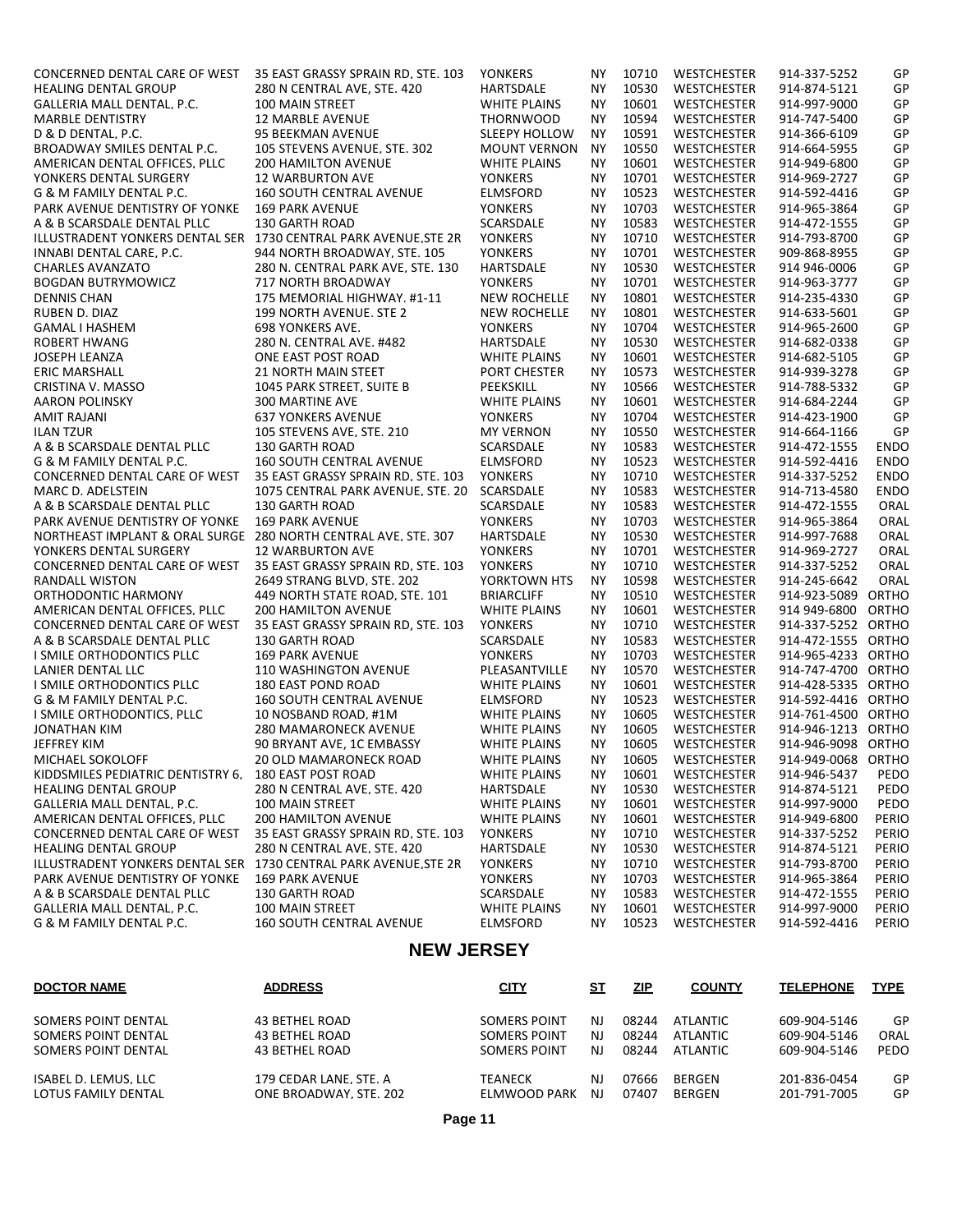UNITED DENTAL GROUP 946 MAIN STREET HACKENSACK NJ 07601 BERGEN 201-464-4783 GP<br>JOSEPH OLECHOWSKI, DMD INC. 12-15 BROADWAY FAIR LAWN NJ 07410 BERGEN 201-797-2300 GP JOSEPH OLECHOWSKI, DMD INC. 12-15 BROADWAY FAIR LAWN NJ 07410 BERGEN 201-797-2300 GP DS DENTAL ARTS, LLC 634 ANDERSON AVENUE CLIFFSIDE PARK NJ 07010 BERGEN 201-945-1119 GP COZY DENTISTRY, LLC 174 MAIN STREET RIDGEFIELD PARK NJ 07660 BERGEN 201-267-6700 GP NEW JERSEY DENTAL ASSOCIATES. LL 1355 15TH STREET FORT LEE NJ 07024 BERGEN 201-585-8585 GP<br>MASTER DENTAL CARE LLP 8412 KENNEDY BLVD NORTH BERGEN NJ 07047 BERGEN 201-758-7834 GP MASTER DENTAL CARE LLP 8412 KENNEDY BLVD NORTH BERGEN NJ 07047 BERGEN 201-758-7834 GP DENTAL HEALTH CARE, PC 190 MAIN STREET, STE. 302 HACKENSACK NJ 07601 BERGEN 201-343-5363 GP BERGEN PEDIATRIC DENTAL, LLC 634 ANDERSON AVENUE CLIFFSIDE PARK NJ 07010 BERGEN 201-440-2100 GP AESTHETIC DENTAL CTR OF HACKENS 163 MAIN STREET. STE A A HACKENSACK NJ 07601 BERGEN 201-488-8866 GP<br>RAYMOND B. CALANTONE, DMD 466 OLD HOOK RD, STE. 5 EMERSON NJ 07630 BERGEN 201-265-8000 GP RAYMOND B. CALANTONE, DMD 466 OLD HOOK RD, STE. 5 EMERSON NJ 07630 BERGEN 201-265-8000 GP JEFFREY D. FRANKEL 133 HUDSON STREET HACKENSACK NJ 07601 BERGEN 201-836-9595 GP MAYANK GADHIA 34 WISSE STREET, STE. 23 LODI NJ 07644 BERGEN 973-777-9191 GP DONALD JENNE 433 ESSEX STREET HACKENSACK NJ 07601 BERGEN 201-488-0104 GP GEORGE MALKE 505 SADDLE RIVER ROAD SADDLE BROOK NJ 07663 BERGEN 201-845-9334 GP VLADIMIR MESKIN 45 ROUTE 46 EAST RIDGEFIELD PARK NJ 07660 BERGEN 201-440-2100 GP SAFINAZ MORCOS 32 ANDERSON STREET HACKENSACK NJ 07601 BERGEN 201-457-1010 GP MUSSARAT PATHAN 413 BOULEVARD HASBROUCK HTS NJ 07604 BERGEN 201-288-0202 GP DEBRA ROSENBLATT 251 GODWIN AVENUE MIDLAND PARK NJ 07432 BERGEN 201-445-2797 GP MASTER DENTAL CARE LLP 8412 KENNEDY BLVD NORTH BERGEN NJ 07047 BERGEN 201-758-7834 ORAL 201-475-1600 DRAL 201-475-1600 ORAL ESHANSH AROADWAY, STE. #18 FAIRLAWN NJ 07410 BERGEN 15-01 BANGANG PAIRLAWN NJ 07417 BERGEN 2014 MICHAELA. COSTELLO 777 FRANKLIN AVENUE FRANKLIN LAKES NJ 07417 BERGEN 201-848-5015 ORAL MICHAELA. COSTELLO 949 SPRING VALLEY ROAD MAYWOOD NJ 07607 BERGEN 201-712-5556 ORAL HUBERT GUGALA 45 ROUTE 46 EAST RIDGEFIELD PARK NJ 07660 BERGEN 201-440-2100 ORAL SMILIFY OF FAIR LAWN 14-23 RIVER ROAD FAIR LAWN NJ 07410 BERGEN 201-797-4400 ORTHO<br>14-23 RIVER ROAD FORT LEE NJ 07024 BERGEN 201-585-1247 ORTHO KIM ORTHODONTICS, LLC 2182 LEMOINE AVE, FL 2 FORT LEE NJ 07024 BERGEN 201-585-1247 ORTHO DIAMOND BRACES OF HACKENSACK 17 SUMMIT AVENUE HACKENSACK NJ 07601 BERGEN 201-996-0770 ORTHO WITTLINGER ORTHODONTICS 595 CHESTNUT RIDGE RD WOODCLIFF LAKE NJ 07677 BERGEN 201-391-5537 ORTHO MILESTONE ORTHODONTICS 27 MADISON AVENUE PARAMUS NJ 07652 BERGEN 201-845-8411 ORTHO MICHAEL MESSANA 345 MAIN AVENUE WALLINGTON NJ 07057 BERGEN 201-653-4474 ORTHO BERGEN PEDIATRIC DENTAL, LLC 634 ANDERSON AVENUE CLIFFSIDE PARK NJ 07010 BERGEN 201-945-1119 PEDO PANGBORN DENTAL CENTER, LLC 35 PANGBORN PLACE HACKENSACK NJ 07601 BERGEN 201-488-8866 PEDO DS DENTAL ARTS, LLC 634 ANDERSON AVENUE CLIFFSIDE PARK NJ 07010 BERGEN 201-945-1119 PEDO PREETI GUPTA 15-01 BROADWAY, STE. #18 FAIRLAWN NJ 07410 BERGEN 201-475-1600 PEDO ROBIN KLEIN 646 TEANECK RD TEANECK NJ 07666 BERGEN 201-836-8444 PERIO SMILEAWHILE DENTAL 163 U.S. 130N. BLDG 1, STE. C BORDENTOWN NJ 08505 BURLINGTON 609-298-0335 GP COMMUNITY DENTAL OF SICKLERVILL 513 CROSS KEYS ROAD SICKLERVILLE NJ 08081 CAMDEN 856-818-9710 GP<br>SOUTH JERSEY DENTISTRY. I J.C. 368 SOUTH WHITE HORSE PIKE BERLIN NJ 08009 CAMDEN 856-240-0406 GP SOUTH WHITE HORSE PIKE BERLIN NJ 08009 CAMDEN 856-240-0406 GP<br>SI3 CROSS KEYS ROAD SICKLERVILLE NJ 08081 CAMDEN 856-818-9710 ORAL COMMUNITY DENTAL OF SICKLERVILL 513 CROSS KEYS ROAD ORANGE DENTAL ASSOCIATES 325 MAIN STREET WEST ORANGE NJ 07052 ESSEX 973-731-8160 GP ALL CITY DENTAL 639 MT PROSPECT AVENUE NEWARK NJ 07104 ESSEX 973-481-3900 GP LEONARD LEFF & MARTIN LINK GENL 515 VALLEY ROAD WEST ORANGES NJ 07052 ESSEX 973-731-8313 GP ADVANCED DENTAL CARE, PC 1212 RAYMOND BLVD NEWARK NJ 07102 ESSEX 973-645-0200 GP<br>BLOOMFIELD DENTAL DESIGNS. LLC 10 WASHINGTON STREET BLOOMFIELD NJ 07003 ESSEX 973-743-3930 GP BLOOMFIELD DENTAL DESIGNS, LLC 10 WASHINGTON STREET BLOOMFIELD NJ 07003 ESSEX 973-743-3930 GP ACADEMY DENTAL EAST ORANGE 134 EVERGREEN PLACE, #101 EAST ORANGE NJ 07018<br>IRVINGTON FAMILY DENTAL 855 SPRINGFIELD AVENUE IRVINGTON NJ 07111 IRVINGTON FAMILY DENTAL 855 SPRINGFIELD AVENUE IRVINGTON NJ 07111 ESSEX 973-373-3456 GP KUROSH HAGHIGHI 112 EISENHOWER PARKWAY LIVINGSTON NJ 07039 ESSEX 973-422-9399 GP WILLIAM KOELLER 175 FRANKLIN AVE. NUTLEY NJ 07110 ESSEX 973-667-3456 GP PETER LILOIA 392 WASHINGTON AVE. BELLEVILLE NJ 07109 ESSEX 973-759-4115 GP JEFFREY M PERRICCI 123 VAN BUREN STREET NEWARK NJ 07105 ESSEX 201-991-1733 GP FARIBA SHARIFAN 1187 CLINTON AVENUE IRVINGTON NJ 07111 ESSEX 973-375-0400 GP MORRIS SILVER 860 GROVE STREET IRVINGTON NJ 07111 ESSEX 973-373-0499 GP KINDA HANNA YACOUB 399 HOOVER AVENUE BLOOMFIELD NJ 07003 ESSEX 973-566-6161 GP IRONBOUND DENTAL SPECIALISTS 1 290 FERRY STREET. STE. B-3 NEWARK NU 1 07105 ESSEX 973-817-5511 ORAL 1898 ORTHO<br>IRONBOUND BRACES, LLC 164 FERRY STREET, 2ND FLOOR NEWARK NJ 07105 ESSEX 973-344-1888 ORTHO IRONBOUND BRACES, LLC 164 FERRY STREET, 2ND FLOOR NEWARK NJ 07105 ESSEX 973-344-1888 ORTHO THE SMILE STATION LLC 286 UNION AVENUE BELLEVILL NJ 07109 ESSEX 973-751-4040 ORTHO LIVINGSTON MALL DENTAL, PA 112 EISENHOWER PARKWAY LIVINGSTON NJ 07039 ESSEX 973-422-9399 PERIO HUDSON DENTAL ESTHETICS 5300 BERGENLINE AVE. STE #8 WEST NEW YORK NJ 07093 HUDSON 201-865-7750 GP SAMMY GOLDSTEIN/JACOB COHEN 707 SUMMIT AVENUE UNION CITY NJ 07087 HUDSON 201-863-0816 GP 7800 DENTAL CARE LLC 7800 BERGENLINE AVENUE NORTH BERGEN NJ 07047 HUDSON 201-854-7800 GP KENNEDY DENTAL CENTER 8407 KENNEDY BLVD NORTH BERGEN NJ 07047 HUDSON 201-868-2747 GP FOR ALL CHILDREN & ADULT DENTIST 301 KEARNY AVENUE KEARNY NJ 07032 HUDSON 201-955-2500 GP GREAT EXPRESSIONS DENTAL CTRS O 711 AVENUE C BAYONNE NJ 07002 HUDSON 201-437-3500 GP TOWER PLAZA DENTISTRY PC 4100 PARK AVENUE WEEHAWKEN NJ 07086 HUDSON 201-348-1616 GP HARRISON FAMILY DENTIST PA AESTHETIC DENTAL 9252 JOHN F KENNEDY BLVD, STE. 5 NORTH BERGEN NJ 07047 HUDSON 201-869-3033 GP MIKHAILOV ALEXANDER NEWPORT CENTRE MALL 30-71A MAL JERSEY CITY NJ 07310 HUDSON 201-626-2500 GP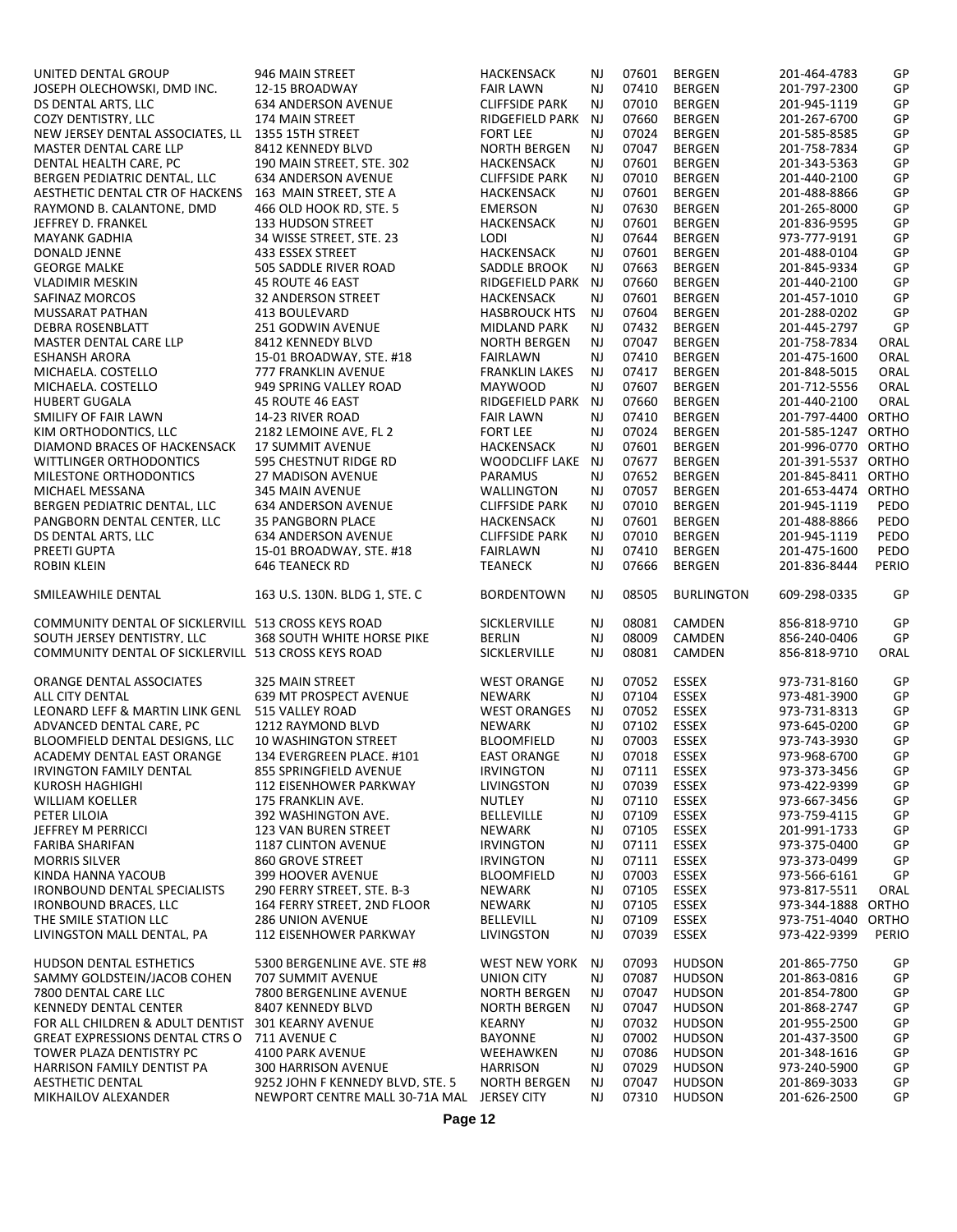| MICHAEL BENHAMU                                         | 7721 BERGENLINE AVENUE                       | <b>NORTH BERGEN</b>                | NJ        | 07047          | <b>HUDSON</b>          | 201-868-1255                 | GP           |
|---------------------------------------------------------|----------------------------------------------|------------------------------------|-----------|----------------|------------------------|------------------------------|--------------|
| <b>POURANG BRAL</b>                                     | 901 BERGEN AVE., 2ND FLOOR                   | <b>JERSEY CITY</b>                 | <b>NJ</b> | 07306          | <b>HUDSON</b>          | 201-200-1448                 | GP           |
| <b>JEFFREY M PERRICCI</b>                               | 1169 KENNEDY BLVD                            | <b>BAYONNE</b>                     | NJ        | 07002          | <b>HUDSON</b>          | 201-991-1733                 | GP           |
| JEFFREY M PERRICCI                                      | 594 KEARNY AVENUE                            | <b>KEARNEY</b>                     | <b>NJ</b> | 07032          | <b>HUDSON</b>          | 201-991-1733                 | GP           |
| ROBERT J. RUEDA                                         | 6914 BERGENLINE AVENUE                       | <b>GUTTENBERG</b>                  | NJ        | 07093          | <b>HUDSON</b>          | 201-868-6964                 | GP           |
| <b>MARK SPIERER</b>                                     | 101 MIDLAND AVENUE                           | <b>KEARNEY</b>                     | <b>NJ</b> | 07032          | <b>HUDSON</b>          | 201-991-2856                 | GP           |
| <b>HARRISON FAMILY DENTIST PA</b>                       | <b>300 HARRISON AVENUE</b>                   | <b>HARRISON</b>                    | NJ        | 07029          | <b>HUDSON</b>          | 973-240-5900                 | <b>ENDO</b>  |
| HUDSON DENTAL ESTHETICS                                 | 5300 BERGENLINE AVE. STE #8                  | WEST NEW YORK                      | NJ        | 07093          | <b>HUDSON</b>          | 201-865-7750                 | ORAL         |
| MOFS-NJ ORAL FACIAL SURG LLC                            | 901 WASHINGTON STREET                        | <b>HOBOKEN</b>                     | NJ        | 07030          | <b>HUDSON</b>          | 201-659-1600                 | ORAL         |
| DRS. BARBIERI & COLAMEO & BERAR                         | 7322 BERGENLINE AVENUE                       | <b>NORTH BERGEN</b>                | <b>NJ</b> | 07047          | <b>HUDSON</b>          | 201-867-0404                 | ORAL         |
| HARRISON FAMILY DENTIST PA                              | 300 HARRISON AVENUE                          | <b>HARRISON</b>                    | <b>NJ</b> | 07029          | <b>HUDSON</b>          | 973-240-5900 ORTHO           |              |
| OLEG DRUT                                               | 35 JOURNAL SQUARE, STE. 601                  | <b>JERSEY CITY</b>                 | NJ        | 07306          | <b>HUDSON</b>          | 201-420-7116 ORTHO           |              |
| <b>OLEG DRUT</b>                                        | 3123 KENNEDY BLVD                            | <b>NORTH BERGEN</b>                | <b>NJ</b> | 07047          | <b>HUDSON</b>          | 201-662-0662 ORTHO           |              |
| MICHAEL MESSANA                                         | 3461 KENNEDY BLVD                            | <b>JERSEY CITY</b>                 | <b>NJ</b> | 07307          | <b>HUDSON</b>          | 201-653-4474 ORTHO           |              |
| MICHAEL MESSANA                                         | 1160 KENNEDY BLVD                            | <b>BAYONNE</b>                     | <b>NJ</b> | 07002          | <b>HUDSON</b>          | 201-653-4474 ORTHO           |              |
| <b>PANKAY PURI</b>                                      | 711 AVENUE C                                 | <b>BAYONNE</b>                     | <b>NJ</b> | 07002          | <b>HUDSON</b>          | 201-437-3500 ORTHO           |              |
| PANKAJ PURI                                             | 5300 BERGENLINE AVENUE                       | WEST NEW YORK                      | NJ        | 07093          | <b>HUDSON</b>          | 201-865-7750 ORTHO           |              |
| <b>KENNETH SANDLER</b>                                  | <b>301 KEARNY AVENUE</b>                     | <b>KEARNY</b>                      | <b>NJ</b> | 07032          | <b>HUDSON</b>          | 201-955-2500 ORTHO           |              |
| HARRISON FAMILY DENTIST PA                              | <b>300 HARRISON AVENUE</b>                   | <b>HARRISON</b>                    | <b>NJ</b> | 07029          | <b>HUDSON</b>          | 973-240-5900                 | PEDO         |
| MIKHAILOV ALEXANDER                                     | NEWPORT CENTRE MALL 30-71A MAL JERSEY CITY   |                                    | <b>NJ</b> | 07310          | <b>HUDSON</b>          | 201-626-2500                 | PEDO         |
| <b>DANNY CHIANG</b>                                     | <b>301 KEARNY AVENUE</b>                     | <b>KEARNY</b>                      | <b>NJ</b> | 07032          | <b>HUDSON</b>          | 201-955-2500                 | PEDO         |
| HUDSON DENTAL ESTHETICS                                 | 5300 BERGENLINE AVE. STE #8                  | WEST NEW YORK                      | NJ        | 07093          | <b>HUDSON</b>          | 201-865-7750                 | PERIO        |
| <b>GREAT EXPRESSIONS DENTAL CTRS O</b>                  | 711 AVENUE C                                 | <b>BAYONNE</b>                     | <b>NJ</b> | 07002          | <b>HUDSON</b>          | 201-437-3500                 | PERIO        |
| NIMA MIRMADJIESSI                                       | 594 KEARNY AVE/P. O. BOX 523                 | <b>KEARNY</b>                      | <b>NJ</b> | 07002          | <b>HUDSON</b>          | 201-339-3977                 | PERIO        |
| AMERICAN DENTAL CARE OF NJ                              | 531 US HWY 22 EAST                           | <b>WHITEHOUSE ST</b>               | <b>NJ</b> | 08889          | <b>HUNTERDON</b>       | 908-534-4001                 | GP           |
| <b>ROBERT BARCHI</b>                                    | 27 CEDAR RD.                                 | <b>WHITEHOUSE ST</b>               | NJ.       | 08889          | <b>HUNTERDON</b>       | 908-439-2342                 | GP           |
|                                                         |                                              |                                    |           |                |                        |                              |              |
| ADVANCED FAMILY DENTISTRY, LLC                          | 2131 ROUTE 33                                | <b>HAMILTON</b>                    | <b>NJ</b> | 08690          | <b>MERCER</b>          | 609-443-6700                 | GP           |
| <b>COMMUNITY DENTAL OF HAMILTON</b>                     | 312 NJ ROUTE 33                              | <b>HAMILTON</b>                    | NJ        | 08619          | <b>MERCER</b>          | 609-228-3200                 | GP           |
| LEI XU                                                  | 300-A PRINCETON-HIGHTSTOWN RD,               | <b>EAST WINDSOR</b>                | NJ        | 08520          | <b>MERCER</b>          | 609-632-2155                 | GP           |
| COMMUNITY DENTAL OF HAMILTON                            | 312 NJ ROUTE 33                              | <b>HAMILTON</b>                    | NJ        | 08619          | <b>MERCER</b>          | 609-228-3200                 | ORAL         |
| COMMUNITY DENTAL OF HAMILTON                            | 312 NJ ROUTE 33                              | <b>HAMILTON</b>                    | <b>NJ</b> | 08619          | <b>MERCER</b>          | 609-228-3200                 | PEDO         |
| COMMUNITY DENTAL OF HAMILTON                            | 312 NJ ROUTE 33                              | <b>HAMILTON</b>                    | NJ        | 08619          | <b>MERCER</b>          | 609-228-3200                 | PERIO        |
|                                                         |                                              |                                    |           |                |                        |                              |              |
| <b>BRUNSWICK DENTAL GROUP</b>                           | 415 ROUTE 18. STE. 13                        | EAST BRUNSWICK NJ                  |           | 08816          | MIDDLESEX              | 732-955-6907                 | GP           |
| OHM DENTAL P.C.                                         | 216 STELTON ROAD. UNIT D-1                   | PISCATAWAY                         | NJ        | 08854          | MIDDLESEX              | 908-205-8585                 | GP           |
| UNITED DENTAL GROUP                                     | 876 GREEN STREET                             | <b>ISELIN</b>                      | <b>NJ</b> | 08830          | MIDDLESEX              | 732-636-0838                 | GP           |
| WOODBRIDGE CENTER DENTAL. PA                            | 294 WOODBRIDGE CENTER DRIVE                  | <b>WOODBRIDGE</b>                  | NJ        | 07095          | MIDDLESEX              | 732-750-3080                 | GP           |
| CRYSTAL SMILES. LLC                                     | <b>65 RUES LANE</b>                          | EAST BRUNSWICK NJ                  |           | 08816          | MIDDLESEX              | 609-785-1721                 | GP           |
| CLARA BARTON DENTAL, LLC                                | 776 AMBOY AVE.                               | <b>EDISON</b>                      | NJ        | 08837          | MIDDLESEX              | 732-738-1551                 | GP           |
| DA VINCI DENTAL ARTS. PA                                | 102 JAMES STREET, STE, 304                   | <b>EDISON</b>                      | <b>NJ</b> | 08820          | <b>MIDDLESEX</b>       | 732-744-1188                 | GP           |
| COMMUNITY DENTAL OF NORTH BRU 566 MILLTOWN ROAD         |                                              | <b>NORTH BRUNSWI NJ</b>            |           | 08902          | MIDDLESEX              | 732-543-1184                 | GP           |
| ANP, P.C.                                               | 3250 ROUTE 27                                | <b>KENDALL PARK</b>                | NJ        | 08824          | MIDDLESEX              | 732-940-8800                 | GP           |
| <b>COMPRENSIVE DENTAL ASSOCIATES</b>                    | 400 PERRINE ROAD, SUITE 410                  | <b>OLD BRIDGE</b>                  | <b>NJ</b> | 08857          | <b>MIDDLESEX</b>       | 732-727-7600                 | GP           |
| <b>GREAT EXPRESSIONS DENTAL CTRS O</b>                  | 1950 ROUTE 27 EAST                           | NORTH BRUNSWI NJ                   |           | 08902          | MIDDLESEX              | 732-821-0500                 | GP           |
| HEALTHY SMILES DENTAL ASSOC LLC 295 MAIN STREET         |                                              | <b>METUCHEN</b>                    | NJ        |                | 08860 MIDDLESEX        | 732-226-0568                 | GP           |
| SHARE DENTAL CARE LLC                                   | 293 MAIN STREET                              | METUCHEN                           | NJ        | 08840          | MIDDLESEX              | 732-226-0568                 | GP           |
| NWANDO UDOM DDS LLC                                     | 84 VERIONICA AVE, STE B1017                  | SOMERSET                           | NJ        | 08873          | MIDDLESEX              | 732-210-0505                 | GP           |
| OLD BRIDGE DENTAL CENTER                                | 3333 HIGHWAY 9                               | OLD BRIDGE                         | NJ        | 08857          | MIDDLESEX              | 732-679-6666                 | GP           |
| SHIMLI BASUROYCHOWDHURY                                 | 1648 US HIGHWAY 130                          | <b>NORTH BRUNSWI</b>               | NJ        | 08902          | MIDDLESEX              | 732-821-8183                 | GP           |
| <b>BHAWNA BHATTI</b>                                    | 314 ERNSTON ROAD                             | <b>PARLIN</b>                      | NJ        | 08859          | MIDDLESEX              | 732-721-3311                 | GP           |
| JASON C. CHANG                                          | 1100 STELTON ROAD                            | PISCATAWAY                         | NJ        | 08854          | MIDDLESEX              | 732-777-0660                 | GP           |
| <b>JEFFREY GOLDFARB</b>                                 | 280 CLIFFWOOD AVENUE                         | <b>CLIFFWOOD</b>                   | NJ        | 07721          | MIDDLESEX              | 732-583-3500                 | GP           |
| <b>SWATI GUPTA</b>                                      | 485 NEW BRUNSWICK AVE. STE. 200              | PERTH AMBOY                        | NJ        | 08861          | MIDDLESEX              | 732-442-5151                 | GP           |
| DARSHNA MODY                                            | 1036 AMBOY AVENUE                            | <b>EDISON</b>                      | NJ        | 08837          | MIDDLESEX              | 732-225-2300                 | GP           |
| ALLA PAVLUSHKIN                                         | 2515 ROUTE 516                               | <b>OLD BRIDGE</b>                  | NJ        | 08857          | MIDDLESEX              | 732-607-0909                 | GP           |
| DAMYANTHY SANDARESAN<br>RARITAN BAY ORAL & MAXI SURG PA | 77 MAIN STREET<br>200 PERRINE ROAD, STE. 221 | MIDDLESEX                          | NJ        | 08846<br>08857 | <b>MIDDLESEX</b>       | 732-926-1234                 | GP           |
| COMMUNITY DENTAL OF NORTH BRU                           |                                              | OLD BRIDGE                         | NJ<br>NJ  | 08902          | MIDDLESEX              | 732-727-9001<br>732-543-1184 | ORAL<br>ORAL |
| RARITAN BAY ORAL & MAXI SURG PA                         | 566 MILLTOWN ROAD<br>676 AMBOY AVENUE        | NORTH BRUNSWI<br><b>WOODBRIDGE</b> | NJ        | 07093          | MIDDLESEX<br>MIDDLESEX | 732-442-1860                 | ORAL         |
| <b>GREAT EXPRESSIONS DENTAL CTRS O</b>                  | 1950 ROUTE 27 EAST                           | NORTH BRUNSWI                      | NJ        | 08902          | MIDDLESEX              | 732-821-0500                 | ORAL         |
| CLARA BARTON DENTAL, LLC                                | 776 AMBOY AVE.                               | <b>EDISON</b>                      | NJ        | 08837          | MIDDLESEX              | 732-738-1551 ORTHO           |              |
| DIAMOND BRACES EDISON LLC                               | 34-36 PROGRESS STREET. STE. A4               | <b>EDISON</b>                      | NJ        | 08820          | MIDDLESEX              | 908-222-8228 ORTHO           |              |
| GREAT EXPRESSIONS DENTAL CTRS O                         | 1950 ROUTE 27 EAST                           | <b>NORTH BRUNSWI</b>               | NJ        | 08902          | MIDDLESEX              | 732-821-0500 ORTHO           |              |
| BRACES & SMILES. LLC                                    | 285 DURHAM AVENUE. STE. 2B                   | SOUTH PLAINFIEL NJ                 |           | 07080          | MIDDLESEX              | 908-731-7878 ORTHO           |              |
| PETER CLEMENTE                                          | 121 METLARS LANE                             | PISCATAWAY                         | NJ        | 08854          | MIDDLESEX              | 732-985-1666 ORTHO           |              |
| PETER CLEMENTE                                          | 374 LIVINGSTON AVE.                          | NEW BRUNSWICK NJ                   |           | 08901          | MIDDLESEX              | 732-545-0093 ORTHO           |              |
| <b>PANKAJ PURI</b>                                      | 1012 HIGHWAY 9                               | PARLIN                             | NJ        | 08859          | MIDDLESEX              | 732-533-9393 ORTHO           |              |
| VIRGIL JASON VIVES                                      | 3331 HIGHWAY 9N                              | <b>OLD BRIDGE</b>                  | NJ        | 08857          | MIDDLESEX              | 732-727-6666 ORTHO           |              |
|                                                         |                                              |                                    |           |                |                        |                              |              |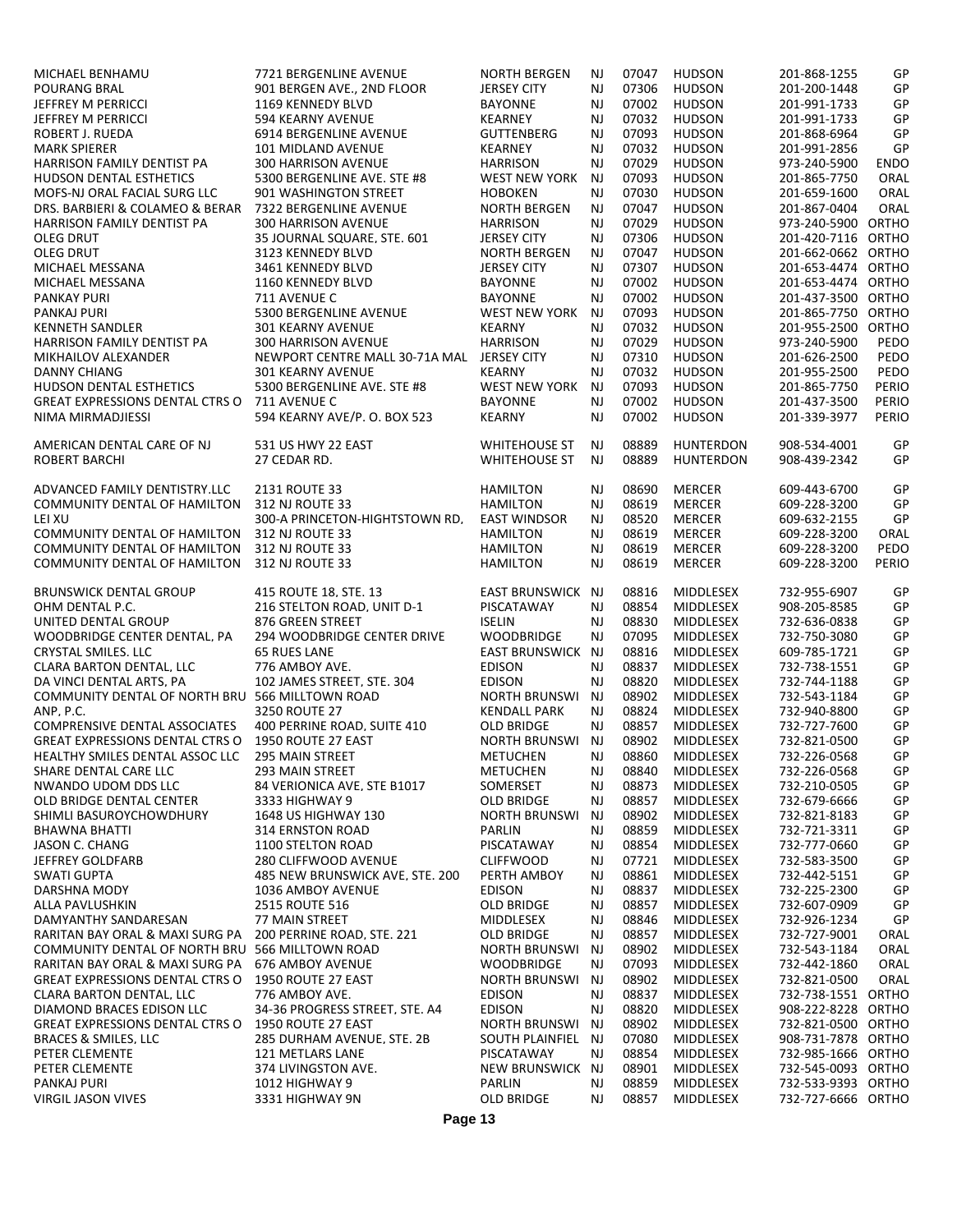| WOODBRIDGE CENTER DENTAL, PA                          | 294 WOODBRIDGE CENTER DRIVE     | <b>WOODBRIDGE</b>    | NJ        | 07095 | <b>MIDDLESEX</b> | 732-750-3080       | PEDO        |
|-------------------------------------------------------|---------------------------------|----------------------|-----------|-------|------------------|--------------------|-------------|
| YOUNG H. PAK                                          | <b>2 DAYTON DRIVE</b>           | <b>EDISON</b>        | NJ        | 08820 | <b>MIDDLESEX</b> | 732-906-2001       | PEDO        |
| <b>GREAT EXPRESSIONS DENTAL CTRS O</b>                | 1950 ROUTE 27 EAST              | <b>NORTH BRUNSWI</b> | NJ        | 08902 | MIDDLESEX        | 732-821-0500       | PERIO       |
| JASON C. CHANG                                        | 1100 STELTON ROAD               | PISCATAWAY           | NJ        | 08854 | MIDDLESEX        | 732-777-0660       | PERIO       |
| <b>THOMAS RAFFERTY</b>                                | 2515 ROUTE 516                  | OLD BRIDGE           | NJ        | 08857 | MIDDLESEX        | 732-607-0909       | PERIO       |
|                                                       |                                 |                      |           |       |                  |                    |             |
| MIDDLETOWN FAMILY DENTAL                              | 766 ROUTE 35                    | MIDDLETOWN           | NJ        | 07748 | <b>MONMOUTH</b>  | 732-945-8283       | GP          |
| TLC DENTAL SERVICES P.C.                              | 901 WEST PARK AVE. STE. E       | OCEAN                | <b>NJ</b> | 07712 | <b>MONMOUTH</b>  | 732-695-1300       | GP          |
| <b>GREAT EXPRESSIONS DENTAL CTRS O</b>                | 67 HIGHWAY 36 WEST              | <b>WEST LONG BRA</b> | NJ        | 07764 | MONMOUTH         | 732-571-8844       | GP          |
| PINNACLE DENTAL CARE OF WALL                          | 1500 MEETINGHOUSE ROAD          | <b>SEAGIRT</b>       | <b>NJ</b> | 08750 | <b>MONMOUTH</b>  | 732-722-8787       | GP          |
| MATAWAN-OLD BRIDGE DENTAL PA                          | 349 H MATAWAN ROAD              | MATAWAN              | <b>NJ</b> | 07747 | <b>MONMOUTH</b>  | 732-566-3111       | GP          |
| K DENTAL SMILES PC                                    | <b>82 HELEN AVENUE</b>          | <b>FREEHOLD</b>      | <b>NJ</b> | 07728 | <b>MONMOUTH</b>  | 732-845-2273       | GP          |
| <b>EATONTOWN DENTAL CARE</b>                          | 117 STATE HIGHWAY 35            | EATONTOWN            | <b>NJ</b> | 07724 | MONMOUTH         | 732-460-9000       | GP          |
| NEPTUNE DENTAL CARE                                   | 2200 ROUTE 66, STE, 8           | <b>NEPTUNE</b>       | NJ        | 07753 | <b>MONMOUTH</b>  | 732-775-7800       | GP          |
| OAKWOOD DENTAL ARTS OF SHREWS 20 WHITE RD, STE. F     |                                 | SHREWSBURY           | NJ        | 07702 | <b>MONMOUTH</b>  | 732-945-7388       | GP          |
|                                                       |                                 |                      |           | 07702 |                  |                    |             |
| SHREWSBURY DEVINE DENTAL                              | 850 BROAD STREET                | <b>SHREWSBURY</b>    | <b>NJ</b> |       | <b>MONMOUTH</b>  | 732-741-8707       | GP          |
| OAKWOOD DENTAL ARTS OF FREEHO 342 MOUNTS CORNER DRIVE |                                 | <b>FREEHOLD</b>      | <b>NJ</b> | 07728 | <b>MONMOUTH</b>  | 732-414-2683       | GP          |
| SAARA NIEMINEN-CISNEROS                               | 319 MAIN STREET. SUITE B-2      | KEANSBURG            | NJ        | 07734 | <b>MONMOUTH</b>  | 732-495-8600       | GP          |
| MONMOUTH MALL DENTAL PA                               | 180 ROUTE 35 SOUTH, STE. 3108   | EATONTOWN            | NJ        | 07724 | <b>MONMOUTH</b>  | 732-460-0066       | GP          |
| THE PERFECT SMILE                                     | 326 BROAD STREET                | <b>RED BANK</b>      | <b>NJ</b> | 07701 | <b>MONMOUTH</b>  | 732-224-9339       | GP          |
| KEANSBURG FAMILY DENTAL                               | <b>365 CARR AVENUE</b>          | KEANSBURG            | <b>NJ</b> | 07734 | MONMOUTH         | 732-945-8283       | GP          |
| <b>JERSEY SHORE DENTAL CENTER</b>                     | <b>1820 CORLIES AVENUE</b>      | <b>NEPTUNE</b>       | NJ        | 07753 | <b>MONMOUTH</b>  | 732-774-5772       | GP          |
| <b>ROBERT GORDON &amp; JAY MILLER</b>                 | <b>680 WEST MAIN STRET</b>      | <b>FREEHOLD</b>      | NJ        | 07728 | <b>MONMOUTH</b>  | 732-462-8770       | GP          |
| SHREWSBURY FAMILY DENTAL LLC                          | 555 SHREWSBURY AVENUE           | SHREWSBURY           | <b>NJ</b> | 07702 | <b>MONMOUTH</b>  | 732-747-9333       | GP          |
| <b>ENCORE DENTAL OF SHREWSBURY</b>                    | <b>40 SHREWSBURY PLAZA</b>      | SHREWSBURY           | NJ        | 07702 | <b>MONMOUTH</b>  | 732-268-8137       | GP          |
| <b>JULIE ELESSAWI</b>                                 | 180 AVENUE AT THE COMMONS, STE. | SHREWSBURY           | NJ        | 07702 | MONMOUTH         | 732-578-0930       | GP          |
| <b>JOHN MAMOUN</b>                                    | 100 CRAIG ROAD, STE 106         | MANALAPAN            | NJ        | 07726 | <b>MONMOUTH</b>  | 732-431-2888       | GP          |
| <b>VLADISLAV SHICHMANTER</b>                          | 510 ROUTE 9 NORTH               | MANALAPAN            | NJ        | 07726 | <b>MONMOUTH</b>  | 732-617-8411       | GP          |
| LEI XU                                                | 2640 HIGHWAY 70, STE 9-B        | MANAQUAN             | NJ        | 08736 | <b>MONMOUTH</b>  | 732-223-8899       | GP          |
| <b>HELENE ZIMNES</b>                                  | <b>15 WHITE STREET</b>          | EATONTOWN            | NJ        | 07724 | <b>MONMOUTH</b>  | 732-542-0034       | GP          |
| MIDDLETOWN FAMILY DENTAL                              | 766 ROUTE 35                    | MIDDLETOWN           | NJ        | 07748 | <b>MONMOUTH</b>  | 732-945-8283       | <b>ENDO</b> |
| KEANSBURG FAMILY DENTAL                               | <b>365 CARR AVENUE</b>          | KEANSBURG            | NJ        | 07734 | MONMOUTH         | 732-945-8283       | <b>ENDO</b> |
| NEPTUNE DENTAL CARE                                   | 2200 ROUTE 66, STE. 8           | <b>NEPTUNE</b>       | <b>NJ</b> | 07753 | <b>MONMOUTH</b>  | 732-775-7800       | <b>ENDO</b> |
| MIDDLETOWN FAMILY DENTAL                              | 766 ROUTE 35                    | MIDDLETOWN           | <b>NJ</b> | 07748 | <b>MONMOUTH</b>  | 732-945-8283       | ORAL        |
|                                                       |                                 |                      |           |       |                  |                    |             |
| <b>KEANSBURG FAMILY DENTAL</b>                        | <b>365 CARR AVENUE</b>          | <b>KEANSBURG</b>     | NJ        | 07734 | <b>MONMOUTH</b>  | 732-945-8283       | ORAL        |
| <b>ENCORE DENTAL OF SHREWSBURY</b>                    | <b>40 SHREWSBURY PLAZA</b>      | <b>SHREWSBURY</b>    | NJ        | 07702 | <b>MONMOUTH</b>  | 732-268-8137       | ORAL        |
| THE PERFECT SMILE                                     | 326 BROAD STREET                | <b>RED BANK</b>      | <b>NJ</b> | 07701 | <b>MONMOUTH</b>  | 732-224-9339       | ORAL        |
| SAARA NIEMINEN-CISNEROS                               | 319 MAIN STREET. SUITE B-2      | <b>KEANSBURG</b>     | NJ        | 07734 | <b>MONMOUTH</b>  | 732-495-8600       | ORAL        |
| <b>GREAT EXPRESSIONS DENTAL CTRS O</b>                | 67 HIGHWAY 36 WEST              | <b>WEST LONG BRA</b> | NJ        | 07764 | <b>MONMOUTH</b>  | 732-571-8844       | ORAL        |
| <b>BRUCE HIRSHORN</b>                                 | 342 MOUNTS CORNER DRIVE         | <b>FREEHOLD</b>      | <b>NJ</b> | 07728 | <b>MONMOUTH</b>  | 732-414-2683       | ORAL        |
| THE PERFECT SMILE                                     | 326 BROAD STREET                | <b>RED BANK</b>      | <b>NJ</b> | 07701 | <b>MONMOUTH</b>  | 732-224-9339 ORTHO |             |
| RAYMOND A. KIM, DMD, MMSC, LLC                        | 251 MONMOUTH ROAD               | <b>OAKHURST</b>      | <b>NJ</b> | 07755 | <b>MONMOUTH</b>  | 732-663-0770 ORTHO |             |
| <b>GREAT EXPRESSIONS DENTAL CTRS O</b>                | 67 HIGHWAY 36 WEST              | <b>WEST LONG BRA</b> | NJ        | 07764 | <b>MONMOUTH</b>  | 732-571-8844 ORTHO |             |
| MATAWAN-OLD BRIDGE DENTAL PA                          | 349 H MATAWAN ROAD              | <b>MATAWAN</b>       | <b>NJ</b> | 07747 | <b>MONMOUTH</b>  | 732-566-3111 ORTHO |             |
| <b>HOLMDEL ORTHODONTICS, LLC</b>                      | 723 NORTH BEERS STREET, #2A     | HOLMDEL              | NJ        | 07733 | <b>MONMOUTH</b>  | 732-847-3065 ORTHO |             |
| SALVATORE ESPOSITO                                    | 2200 ROUTE 66, STE. 8           | <b>NEPTUNE</b>       | NJ        | 07753 | <b>MONMOUTH</b>  | 732-775-7800 ORTHO |             |
| <b>JOEL STORM</b>                                     | 224 TAYLOR MILLS RD., STE. 102  | MANALAPAN            | NJ        | 07726 | <b>MONMOUTH</b>  | 732-462-9500 ORTHO |             |
| STAR PEDIATRIC DENTISTRY                              | 120 CRAIG ROAD, STE. 3          | MANALAPAN            | NJ        | 08726 | <b>MONMOUTH</b>  | 732-303-7827       | PEDO        |
| NEPTUNE DENTAL CARE                                   | 2200 ROUTE 66. STE. 8           | <b>NEPTUNE</b>       | NJ        | 07753 | <b>MONMOUTH</b>  | 732-775-7800       | PEDO        |
| THE PERFECT SMILE                                     | 326 BROAD STREET                | <b>RED BANK</b>      | NJ        | 07701 | <b>MONMOUTH</b>  | 732-224-9339       | PERIO       |
| GREAT EXPRESSIONS DENTAL CTRS O 67 HIGHWAY 36 WEST    |                                 | <b>WEST LONG BRA</b> | NJ        | 07764 | <b>MONMOUTH</b>  | 732-571-8844       | PERIO       |
| <b>KEANSBURG FAMILY DENTAL</b>                        | <b>365 CARR AVENUE</b>          | KEANSBURG            | NJ        | 07734 | <b>MONMOUTH</b>  | 732-945-8283       | PERIO       |
| <b>ENCORE DENTAL OF SHREWSBURY</b>                    | <b>40 SHREWSBURY PLAZA</b>      | <b>SHREWSBURY</b>    | NJ        | 07702 | <b>MONMOUTH</b>  | 732-268-8137       | PERIO       |
| OAKWOOD DENTAL ARTS OF FREEHO 342 MOUNTS CORNER DRIVE |                                 | <b>FREEHOLD</b>      | NJ        | 07728 | <b>MONMOUTH</b>  | 732-414-2683       | PERIO       |
| SAARA NIEMINEN-CISNEROS                               | 319 MAIN STREET. SUITE B-2      | <b>KEANSBURG</b>     | NJ        | 07734 | <b>MONMOUTH</b>  | 732-495-8600       | PERIO       |
| NEPTUNE DENTAL CARE                                   | 2200 ROUTE 66. STE. 8           | <b>NEPTUNE</b>       | NJ        | 07753 | MONMOUTH         | 732-775-7800       | PERIO       |
| MIDDLETOWN FAMILY DENTAL                              | 766 ROUTE 35                    | MIDDLETOWN           | NJ        | 07748 | <b>MONMOUTH</b>  | 732-945-8283       | PERIO       |
| ROBERT J CONTI DMD LLC                                | 225 GORDONS CORNER RD, #2D      | MANALAPAN            | NJ        | 07726 | <b>MONMOUTH</b>  | 732-792-3885       | PERIO       |
|                                                       |                                 |                      |           |       |                  |                    |             |
| DOVER FAMILY DENTISTRY, LLC                           | <b>66 EAST MCFARLAN STREET</b>  | <b>DOVER</b>         | NJ        | 07801 | <b>MORRIS</b>    | 973-361-6200       | GP          |
| DIAMOND BRACES DOVER                                  | 66 EAST MCFARLAN ST, 3RD FL     | <b>DOVER</b>         | NJ        | 07801 | <b>MORRIS</b>    | 973-366-2244 ORTHO |             |
| <b>JUNG KIM</b>                                       | 200 E. MAIN STREET, STE. A&B    | <b>ROCKAWAY</b>      | NJ        | 07866 | <b>MORRIS</b>    | 973-784-4749 ORTHO |             |
| <b>ROBERT LORINO</b>                                  | 689 VALLEY ROAD. STE. 208       | <b>GILLETTE</b>      | NJ        | 07933 | <b>MORRIS</b>    | 908-542-0042 ORTHO |             |
| PANKAJ PURI                                           | 559 SPEEDWELL AVENUE            | <b>MORRIS PLAINS</b> | NJ        | 07950 | <b>MORRIS</b>    | 973-455-1033 ORTHO |             |
| DOVER FAMILY DENTISTRY, LLC                           | 66 EAST MCFARLAN STREET         | <b>DOVER</b>         | NJ        | 07801 | <b>MORRIS</b>    | 973-361-6200       | PEDO        |
|                                                       |                                 |                      |           |       |                  |                    |             |
| INNOVA DENTAL SOLUTIONS. INC                          | 155 S. NEW PROSPECT ROAD        | JACKSON              | NJ        | 08527 | <b>OCEAN</b>     | 732-364-1700       | GP          |
| ENCORE DENTAL OF LACEY                                | 335 NORTH MAIN STREET           | LANOKA HARBOR        | NJ        | 08734 | <b>OCEAN</b>     | 609-549-6925       | GP          |
| <b>ENCORE DENTAL</b>                                  | <b>185 DRUM POINT ROAD</b>      | <b>BRICK</b>         | NJ        | 08723 | <b>OCEAN</b>     | 732-202-7008       | GP          |
| ENCORE DENTAL OF JACKSON                              | 2275 WEST COUNTY LINE ROAD      | <b>JACKSON</b>       | NJ        | 08527 | <b>OCEAN</b>     | 732-534-9555       | GP          |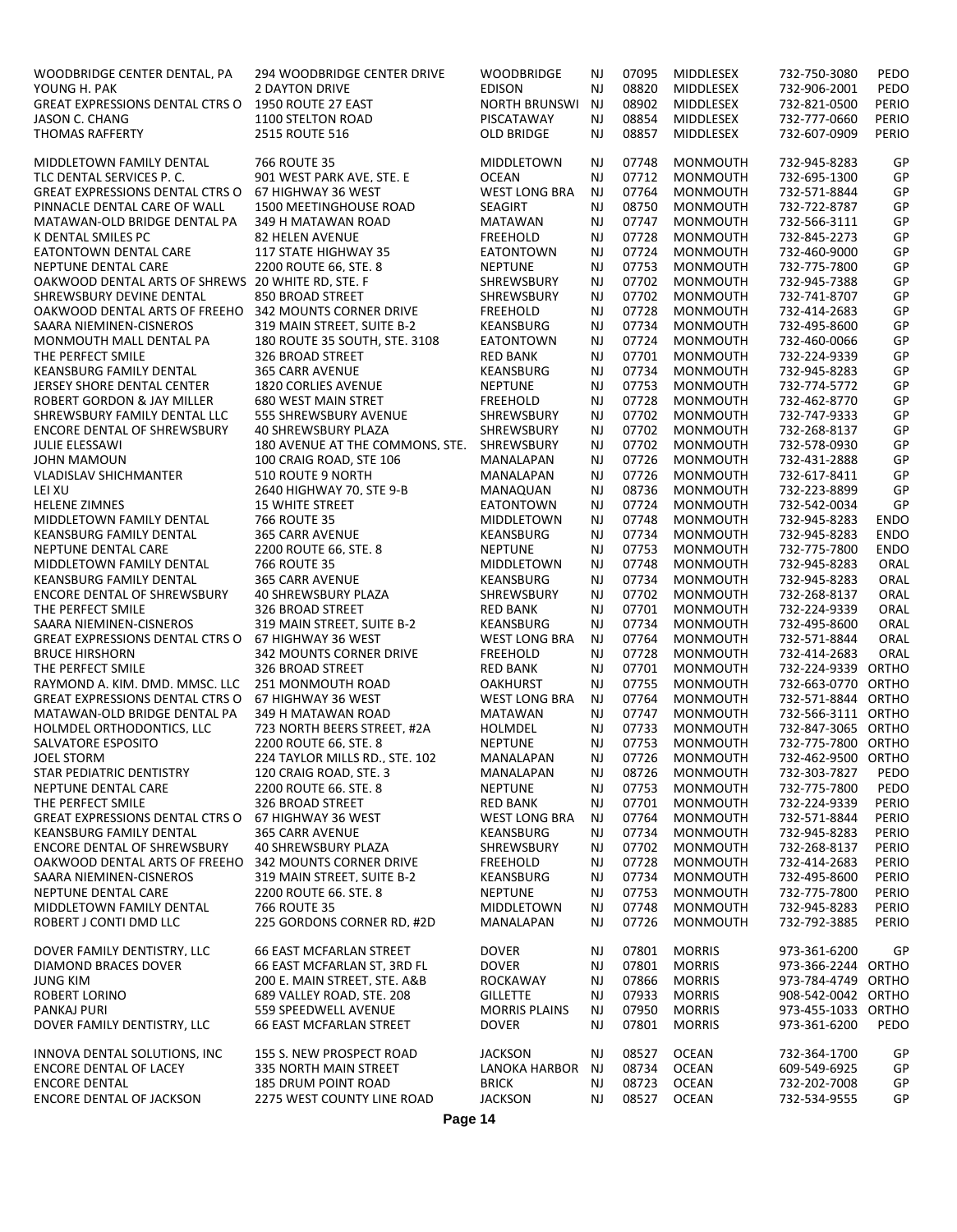| LITTLE EGG DENTAL PC                      | 425 ROUTE 9 SOUTH                | LITTLE EGG HARB        | NJ        | 08087 | <b>OCEAN</b>              | 609-879-6456       | GP          |
|-------------------------------------------|----------------------------------|------------------------|-----------|-------|---------------------------|--------------------|-------------|
| REGIONAL DENTAL ASSOCIATES, PC            | 950 ROUTE 9 SOUTH, STE. 13       | <b>BAYVILLE</b>        | NJ        | 08721 | <b>OCEAN</b>              | 732-269-1046       | GP          |
| ADDIEGO FAMILY DENTAL - DBA: CED          | 950 ATLANTIC CITY BLVD, STE 13   | <b>BAYVILLE</b>        | <b>NJ</b> | 08721 | <b>OCEAN</b>              | 732-269-1046       | GP          |
| <b>JOSEPH VENDITTO</b>                    | 475 ROUTE 70. STE. 102           | LAKEWOOD               | <b>NJ</b> | 08701 | <b>OCEAN</b>              | 732-905-7706       | GP          |
| <b>ENCORE DENTAL OF JACKSON</b>           | 2275 WEST COUNTY LINE ROAD       | <b>JACKSON</b>         | <b>NJ</b> | 08527 | <b>OCEAN</b>              | 732-534-9555       | ENDO        |
| <b>ENCORE DENTAL OF LACEY</b>             | 335 NORTH MAIN STREET            | LANOKA HARBOR          | <b>NJ</b> | 08734 | <b>OCEAN</b>              | 609-549-6925       | ORAL        |
| ENCORE DENTAL OF JACKSON                  | 2275 WEST COUNTY LINE ROAD       | <b>JACKSON</b>         | <b>NJ</b> | 08527 | <b>OCEAN</b>              | 732-534-9555       | ORAL        |
| PAUL GALANTE                              | <b>185 DRUM POINT ROAD</b>       | <b>BRICK</b>           | <b>NJ</b> | 08723 | <b>OCEAN</b>              | 732-202-7008       | ORAL        |
| LITTLE EGG DENTAL PC                      | 425 ROUTE 9 SOUTH                | <b>LITTLE EGG HARB</b> | <b>NJ</b> | 08087 | <b>OCEAN</b>              | 609-879-6456       | PEDO        |
| ENCORE DENTAL OF JACKSON                  | 2275 WEST COUNTY LINE ROAD       | <b>JACKSON</b>         | NJ        | 08527 | <b>OCEAN</b>              | 732-534-9555       | PEDO        |
| <b>ENCORE DENTAL OF LACEY</b>             | 335 NORTH MAIN STREET            | LANOKA HARBOR NJ       |           | 08734 | <b>OCEAN</b>              | 609-549-6925       | PERIO       |
| LITTLE EGG DENTAL PC                      | 425 ROUTE 9 SOUTH                | LITTLE EGG HARB        | <b>NJ</b> | 08087 | <b>OCEAN</b>              | 609-879-6456       | PERIO       |
| ENCORE DENTAL OF JACKSON                  | 2275 WEST COUNTY LINE ROAD       | <b>JACKSON</b>         | NJ        | 08527 | <b>OCEAN</b>              | 732-534-9555       | PERIO       |
| <b>DAVID STEIN</b>                        | <b>185 DRUM POINT ROAD</b>       | <b>BRICK</b>           | <b>NJ</b> | 08723 | <b>OCEAN</b>              | 732-202-7008       | PERIO       |
| <b>DENTAL PLAZA</b>                       | 503 PAULISON AVE                 | <b>PASSAIC</b>         | NJ        | 07055 | <b>PASSAIC</b>            | 973-471-4500       | GP          |
| <b>BROADWAY FAMILY DENTAL</b>             | <b>15 BROADWAY</b>               | PASSAIC                | <b>NJ</b> | 07055 | PASSAIC                   | 973-955-2002       | GP          |
| PATERSON FAMILY DENTAL                    | 1010 MAIN STREET. 2ND FL. STE. 6 | <b>PATERSON</b>        | <b>NJ</b> | 07503 | <b>PASSAIC</b>            | 973-225-9975       | GP          |
| CHRYSTAL DENTAL CARE, LLC                 | <b>2025 HAMBURG TPKE</b>         | <b>WAYNE</b>           | <b>NJ</b> | 07470 | PASSAIC                   | 973-520-8787       | GP          |
| WOODLAND PARK DENTAL CENTER               | 482 NOTCH ROAD                   | WOODLAND PAR           | NJ        | 07424 | <b>PASSAIC</b>            | 973-256-3300       | GP          |
| PRIYA DUGGAL                              | <b>244 PAULISON AVENUE</b>       | PASSAIC                | <b>NJ</b> | 07055 | PASSAIC                   | 973-778-7272       | GP          |
| ALEXANDER MIKHAILOV                       | <b>1445 WILLOWBROOK BLVD</b>     | <b>WAYNE</b>           | <b>NJ</b> | 07470 | PASSAIC                   | 973-812-4426       | GP          |
| <b>SUNITHA MURTHY</b>                     | <b>41 HOOVER AVENUE</b>          | <b>PASSAIC</b>         | NJ        | 07055 | PASSAIC                   | 973-777-1202       | GP          |
| MITESH R. PATEL                           | <b>354 LINCOLN AVENUE</b>        | <b>HAWTHORNE</b>       | <b>NJ</b> | 07506 | <b>PASSAIC</b>            | 973-427-9299       | GP          |
|                                           |                                  |                        |           |       |                           |                    |             |
| <b>DEBRA ROSENBLATT</b>                   | 759 LAFAYETTE AVENUE             | <b>HAWTHORNE</b>       | <b>NJ</b> | 07506 | PASSAIC<br><b>PASSAIC</b> | 973-427-1443       | GP          |
| ALEXANDER TOLSTUNOV                       | 213 DAYTON AVE.                  | <b>CLIFTON</b>         | <b>NJ</b> | 07011 |                           | 973-478-1807       | GP          |
| <b>BROADWAY FAMILY DENTAL</b>             | <b>15 BROADWAY</b>               | <b>PASSAIC</b>         | <b>NJ</b> | 07055 | PASSAIC                   | 973-955-2002       | <b>ENDO</b> |
| PASSAIC DENTAL ASSOCIATES                 | <b>244 PAULISON AVENUE</b>       | PASSAIC                | NJ        | 07055 | <b>PASSAIC</b>            | 973-778-7272       | <b>ENDO</b> |
| BROADWAY FAMILY DENTAL                    | <b>15 BROADWAY</b>               | <b>PASSAIC</b>         | <b>NJ</b> | 07055 | <b>PASSAIC</b>            | 973-955-2002       | ORAL        |
| <b>BROADWAY DENTAL CENTER</b>             | <b>41 HOOVER AVENUE</b>          | PASSAIC                | <b>NJ</b> | 07055 | PASSAIC                   | 973-777-1202       | ORAL        |
| MICHAEL COSTELLO                          | 2035 HAMBURG TPKE, STE. J        | <b>WAYNE</b>           | <b>NJ</b> | 07470 | PASSAIC                   | 201-712-5556       | ORAL        |
| PRIYA DUGGAL                              | <b>244 PAULISON AVENUE</b>       | PASSAIC                | <b>NJ</b> | 07055 | PASSAIC                   | 973-778-7272       | ORAL        |
| DIAMOND BRACES WYANE PLLC                 | 401 HAMBURG TPKE, STE 210        | <b>WAYNE</b>           | <b>NJ</b> | 07470 | <b>PASSAIC</b>            | 973-200-8380 ORTHO |             |
| <b>HARMONY DENTAL ARTS</b>                | 1066 CLIFTON AVENUE              | <b>CLIFTON</b>         | <b>NJ</b> | 07013 | PASSAIC                   | 973-777-2731 ORTHO |             |
| OLEG DRUT                                 | 1053 BLOOMFIELD AVENUE, STE. 14  | <b>CLIFTON</b>         | <b>NJ</b> | 07012 | PASSAIC                   | 973-471-7200 ORTHO |             |
| <b>PANKAY PURI</b>                        | <b>244 PAULISON AVENUE</b>       | <b>PASSAIC</b>         | NJ        | 07055 | PASSAIC                   | 973-778-7272 ORTHO |             |
| <b>BROADWAY FAMILY DENTAL</b>             | <b>15 BROADWAY</b>               | PASSAIC                | <b>NJ</b> | 07055 | PASSAIC                   | 973-955-2002       | PERIO       |
| PRIYA DUGGAL                              | <b>244 PAULISON AVENUE</b>       | PASSAIC                | <b>NJ</b> | 07055 | <b>PASSAIC</b>            | 973-778-7272       | PERIO       |
| COMMUNITY DENTAL OF SALEM PC              | 709 SOUTH BROADWAY. STE. C-11    | PENNSVILLE             | NJ        | 08070 | SALEM                     | 856-759-8973       | GP          |
| <b>AMALTAS DENTAL &amp; IMPLANT CENTE</b> | <b>209 EAST UNION AVENUE</b>     | <b>BOUND BROOK</b>     | <b>NJ</b> | 08805 | SOMERSET                  | 732-748-3384       | GP          |
| ST VINCENT'S DENTAL CENTER                | <b>116 WATCHUNG AVENUE</b>       | NORTH PLAINFIEL NJ     |           | 07060 | SOMERSET                  | 908-757-5244       | GP          |
| H DENTAL LLC                              | 1300 ROCK AVENUE, STE A4         | NORTH PLAINFIEL NJ     |           | 07060 | SOMERSET                  | 908-756-6623       | GP          |
| <b>MITA SHAH</b>                          | 1707 ROUTE 27 SOUTH              | SOMERSET               | NJ        | 08873 | SOMERSET                  | 732-745-9898       | GP          |
| PETER CLEMENTE                            | 123 E. MAPLE AVENUE              | <b>BOUND BROOK</b>     | <b>NJ</b> | 08805 | SOMERSET                  | 732-469-1483 ORTHO |             |
| ELIZABETH AVENUE DENTISTRY PC             | <b>643 ELIZABETH AVENUE</b>      | ELIZABETH              | NJ        | 07206 | <b>UNION</b>              | 908-354-0030       | GP          |
| <b>GREAT EXPRESSIONS DENTAL CTRS O</b>    | <b>1379 MORRIS AVENUE</b>        | <b>UNION</b>           | NJ        | 07083 | <b>UNION</b>              | 908-687-5489       | GP          |
| <b>MADDALI &amp; ASSOCIATES, PC</b>       | 1180 46 WEST STREET #211         | PARSIPPANY             | NJ        | 07054 | <b>UNION</b>              | 973-334-2255       | GP          |
|                                           |                                  |                        |           |       |                           |                    |             |
| <b>HOMA FARIDNIA</b>                      | 67 WALNUT AVENUE. STE. 104       | <b>CLARK</b>           | NJ        | 07066 | <b>UNION</b>              | 732-388-7933       | GP          |
| ROKHSAREH GHAFFARI                        | 223 SOUTH WOOD AVENUE            | LINDEN                 | NJ        | 07036 | <b>UNION</b>              | 908-862-1616       | GP          |
| <b>WON-CHAN LEE</b>                       | <b>138 WESTFIELD AVENUE</b>      | <b>CLARK</b>           | NJ        | 07066 | <b>UNION</b>              | 732-669-0800       | GP          |
| KALYANI MADDALI                           | 2810 MORRIS AVENUE. STE. 202     | <b>UNION</b>           | NJ        | 07083 | <b>UNION</b>              | 908-851-9292       | GP          |
| PARDEEP K. SIDHU                          | <b>465 NORTH AVENUE</b>          | ELIZABETH              | NJ        | 07208 | <b>UNION</b>              | 908-352-4438       | GP          |
| RONY ELYAHOUSADEH                         | 444 MORRIS AVENUE                | ELIZABETH              | NJ        | 07208 | <b>UNION</b>              | 908-353-6655       | GP          |
| RONY ELYAHOUSADEH                         | 635 NORTH BROAD STREET, G8       | ELIZABETH              | NJ        | 07208 | <b>UNION</b>              | 908-351-1654       | GP          |
| <b>GREAT EXPRESSIONS DENTAL CTRS O</b>    | <b>1379 MORRIS AVENUE</b>        | <b>UNION</b>           | NJ        | 07083 | <b>UNION</b>              | 908-687-5489       | ORAL        |
| <b>GREAT EXPRESSIONS DENTAL CTRS O</b>    | <b>1379 MORRIS AVENUE</b>        | <b>UNION</b>           | NJ        | 07083 | <b>UNION</b>              | 908-687-5489 ORTHO |             |
| <b>BREYN PETERS-SCHUSTER</b>              | 114 MILN STREET                  | CRANFORD               | NJ        | 07016 | <b>UNION</b>              | 908-242-8040       | ORTHO       |
| <b>GREAT EXPRESSIONS DENTAL CTRS O</b>    | 1379 MORRIS AVENUE               | <b>UNION</b>           | NJ        | 07083 | <b>UNION</b>              | 908-687-5489       | PERIO       |
|                                           | <b>PENNSYLVANIA</b>              |                        |           |       |                           |                    |             |
| <b>DOCTOR NAME</b>                        | <b>ADDRESS</b>                   | <b>CITY</b>            | <u>ST</u> | ZIP   | <b>COUNTY</b>             | <b>TELEPHONE</b>   | <b>TYPE</b> |
| ROBERT A. DOYLE. JR.                      | 107 WHITAKER STREET              | HOMESTEAD              | PA        | 15120 | ALLEGHENY                 | 412-462-7710       | GP          |
| LEI XU                                    | 4512 NEW FALLS ROAD              | LEVITTOWN              | PA        | 19056 | <b>BUCKS</b>              | 215-943-8820       | GP          |

**Page 15**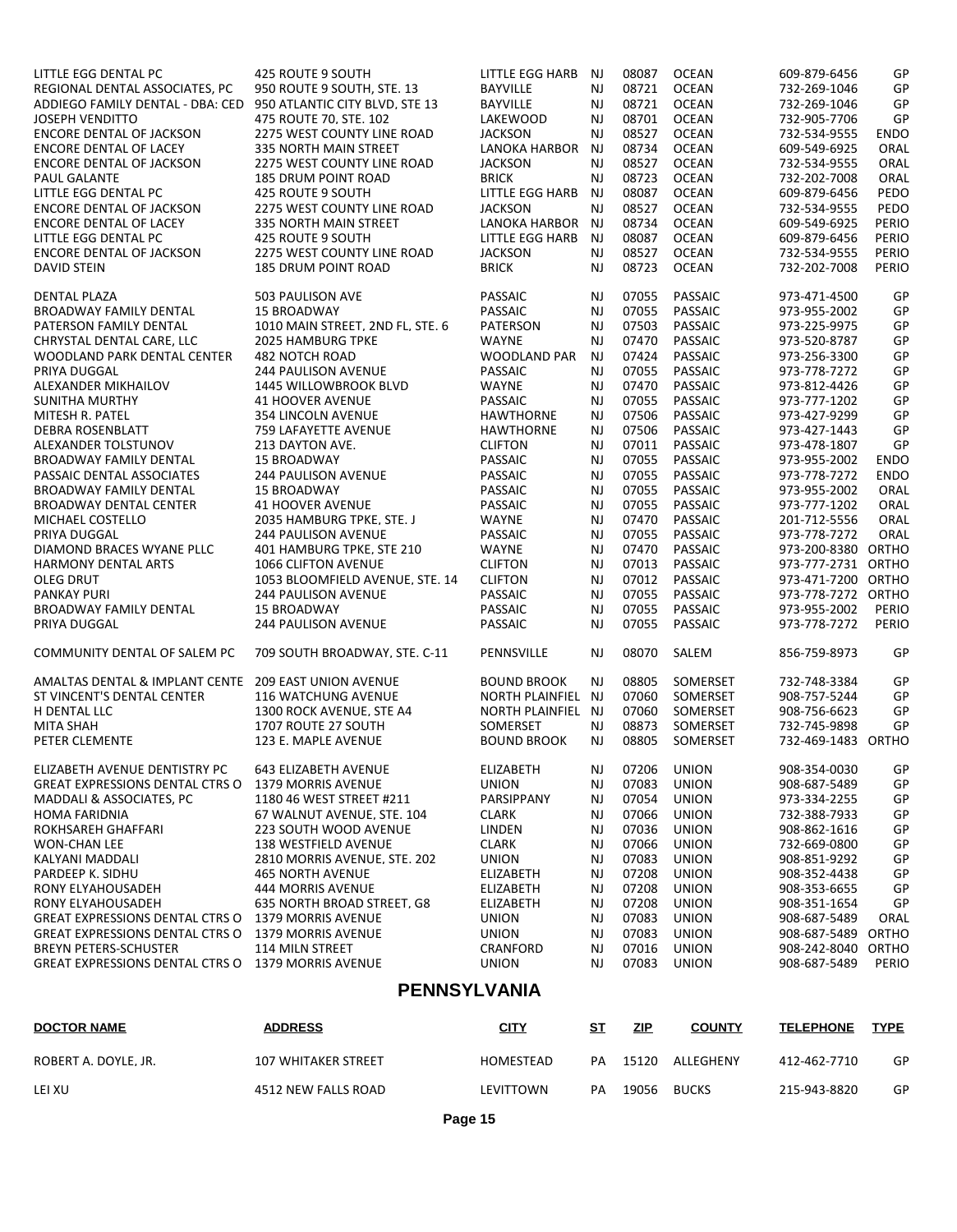| <b>JUSTIN BAIR</b>           | 296 EAST BROWN ST. UNIT C | EAST STROUDSBU  | PА | 18301      | <b>MONROF</b>  | 570-559-8011 ORTHO |       |
|------------------------------|---------------------------|-----------------|----|------------|----------------|--------------------|-------|
| ADVANCE DENTAL DESIGN        | 6529 GERMANTOWN AVENUE    | PHILADELPHIA    | PА | 19119      | PHILADELPHIA   | 215-848-8214       | GP    |
| SILVANA CUMANI. DMD & ASSOC. | 2675 E. CUMBERLAND ST     | PHILADELPHIA    | PА | 19125      | PHILADELPHIA   | 215-426-7307       | GP    |
| SILVANA CUMANI. DMD & ASSOC. | 2200 MONTROSE ST          | PHILADELPHIA    | PA | 19146      | PHILADELPHIA   | 215-545-4395       | GP    |
| SILVANA CUMANI. DMD & ASSOC. | 2675 E. CUMBERLAND ST     | PHILADELPHIA    | PA | 19125      | PHII ADFI PHIA | 215-426-7307       | ORTHO |
| SILVANA CUMANI. DMD & ASSOC. | 2675 E. CUMBERLAND ST     | PHILADELPHIA    | PA | 19125      | PHILADELPHIA   | 215-426-7307       | PEDO  |
| SILVANA CUMANI. DMD & ASSOC. | 2675 E. CUMBERLAND ST     | PHILADELPHIA    | PA | 19125      | PHILADELPHIA   | 215-426-7307       | PERIO |
|                              |                           | <b>MARYLAND</b> |    |            |                |                    |       |
| <b>DOCTOR NAME</b>           | <b>ADDRESS</b>            | <b>CITY</b>     | SТ | <u>ZIP</u> | <b>COUNTY</b>  | <b>TELEPHONE</b>   | TYPE  |

| ROSS KRASNOV                                         | 2401 LIBERTY HTS AVE., STE, 3725                                                             | BALTIMORE          |     | MD 21215          | BALTIMORE                      | 410-225-0014                 | GP         |
|------------------------------------------------------|----------------------------------------------------------------------------------------------|--------------------|-----|-------------------|--------------------------------|------------------------------|------------|
| WHEATON MALL DENTAL. LLP<br>WHEATON MALL DENTAL. LLP | 11160 VEIRS MILL ROAD, STE, 168<br>11160 VEIRS MILL ROAD, STE, 168                           | WHEATON<br>WHEATON | MD. | 20902<br>MD 20902 | MONTGOMERY<br>MONTGOMERY       | 301-933-9300<br>301-933-9300 | GP<br>PEDO |
| PG PLAZA DENTAL LLP<br>PG PLAZA DENTAL LLP           | 3500 EAST WEST HIGHWAY, SPACE 14 HYATTSVILLE<br>3500 EAST WEST HIGHWAY, SPACE 14 HYATTSVILLE |                    | MD. | MD 20782<br>20782 | PRINCF GFORGF<br>PRINCE GEORGE | 301-559-4500<br>301-559-4500 | GP<br>PEDO |

# **CONNECTICUT**

| <b>DOCTOR NAME</b>                     | <b>ADDRESS</b>              | <b>CITY</b>        | S <sub>T</sub> | ZIP   | <b>COUNTY</b>    | <b>TELEPHONE</b> | <b>TYPE</b>  |
|----------------------------------------|-----------------------------|--------------------|----------------|-------|------------------|------------------|--------------|
| <b>TOWN CENTRE DENTAL</b>              | <b>100 GRAY ROCK PLACE</b>  | <b>STAMFORD</b>    | CT             | 06901 | <b>FAIRFIELD</b> | 203-348-0300     | GP           |
| <b>FAMILY DENTISTRY OF BRIDGEPORT.</b> | <b>90 BROOKLAWN AVENUE</b>  | <b>BRIDGEPORT</b>  | СT             | 06604 | <b>FAIRFIELD</b> | 203-334-4837     | GP           |
| DENTAL ARTS OF DARIEN                  | 800 POST ROAD, 3RD FLOOR    | DARIEN             | CT             | 06820 | <b>FAIRFIELD</b> | 203-656-8079     | GP           |
| OLGA GONCHAROVA                        | 316 HOPE STREET             | STAMFORD           | CT             | 06906 | <b>FAIRFIELD</b> | 203-353-8532     | GP           |
| JOHN PRESTI                            | 800 POST ROAD               | <b>DARIEN</b>      | CT             | 06820 | <b>FAIRFIELD</b> | 203-656-8079     | GP           |
| MOFS-CT ORAL FACIAL SURGERY LLC        | 1336 EAST PUTNAM AVENUE     | OLD GREENWICH      | CT             | 06870 | <b>FAIRFIELD</b> | 203-990-3300     | ORAL         |
| DIAMOND BRACES OF NORWALK              | 148 EAST AVENUE, STE, 3H    | <b>NORWALK</b>     | CT             | 06851 | <b>FAIRFIELD</b> | 203-857-1717     | ORTHO        |
| TRUMBULL ORTHODONTICS                  | <b>126 MONROE TURNPIKE</b>  | TRUMBULL           | CT             | 06611 | <b>FAIRFIELD</b> | 203-590-3222     | ORTHO        |
| CHILDREN'S DENTISTRY OF TRUMBUL        | 999 SILVER LANE, #2D        | TRUMBULL           | CT             | 06611 | <b>FAIRFIELD</b> | 203-590-1588     | PEDO         |
| <b>TOWN CENTRE DENTAL</b>              | <b>100 GREYROCK PLACE</b>   | STAMFORD           | CТ             | 06901 | <b>FAIRFIELD</b> | 203-348-0300     | PERIO        |
| ADVANCED AESTHETICS & FAMILY DE        | 161 EAST AVENUE. STE 202    | <b>NORWALK</b>     | СT             | 06851 | <b>FAIRFIELD</b> | 203-838-6474     | <b>PROST</b> |
| B & R DENTAL. LLC -DBA: WEST MAIN      | 105-A WEST MAIN STREET      | <b>NEW BRITAIN</b> | CT             | 06051 | <b>HARTFORD</b>  | 860-229-0750     | GP           |
| BRASS MILL MALL DENTAL. LLP            | 495 UNION STREET. STE. 1016 | <b>WATERBURY</b>   | CT             | 06706 | <b>NEW HAVEN</b> | 203-574-2121     | GP           |
| <b>CHAPEL STREET DENTAL</b>            | 806 CHAPEL STREET           | <b>NEW HAVEN</b>   | <b>CT</b>      | 06510 | <b>NEW HAVEN</b> | 203-772-1000     | GP           |
| CHILDREN'S DENTISTRY OF SEYMOUR        | <b>56 GARDEN STREET</b>     | <b>SEYMOUR</b>     | CT             | 06483 | <b>NEW HAVEN</b> | 203-590-1578     | PEDO         |

### **FLORIDA**

| <b>DOCTOR NAME</b>                     | <b>ADDRESS</b>                    | <b>CITY</b>          | <u>ST</u> | <b>ZIP</b> | <b>COUNTY</b>       | <b>TELEPHONE</b> | <b>TYPE</b> |
|----------------------------------------|-----------------------------------|----------------------|-----------|------------|---------------------|------------------|-------------|
| IDENTAL OF COCONUT CREEK. PLLC         | 1507 LYONS ROAD                   | <b>COCONUT CREEK</b> | FL.       | 33063      | <b>BROWARD</b>      | 954-974-4101     | GP          |
| WILLIAM A. FORERO                      | 3000 N UNIVERSITY DR. STE. P      | <b>CORAL SPRINGS</b> | FL        | 33065      | <b>BROWARD</b>      | 954-752-4900     | GP          |
| <b>STEVEN MAUTNER</b>                  | 56-09 NORTH WEST 29TH STREET      | MARGATE              | FL.       | 33063      | <b>BROWARD</b>      | 954-978-8866     | GP          |
| <b>IDENTAL OF MIAMI, PLLC</b>          | 4315 NW 7TH STREET. STE. 31       | MIAMI                | FL        | 33126      | <b>DADE</b>         | 305-444-2050     | GP          |
| PEGGY ALVAREZ-PENABAD                  | 4651 PONCE DE LEON BLVD. STE. 101 | MIAMI                | FL.       | 33146      | <b>DADE</b>         | 305-548-8690     | GP          |
| MILESTONES DENTISTRY                   | 17531 N. DALE MABRY HWY.          | LUTZ                 | FL        | 33548      | <b>HILLSBOROUGH</b> | 813-444-5060     | <b>ENDO</b> |
| JENNIFER F NAOOM                       | 17531 N. DALE MABRY HWY.          | <b>LUTZ</b>          | EL.       | 33548      | <b>HILLSBOROUGH</b> | 813-444-5060     | PEDO        |
| IDENTAL OF DELRAY BEACH, PLLC          | 4993 WEST ATLANTIC AVENUE         | <b>DELRAY BEACH</b>  | FL.       | 33445      | PALM BEACH          | 561-381-3100     | GP          |
| <b>IDENTAL OF WEST PALM BEACH PLLC</b> | 6901 OKEECHOBEE BLVD. STE. C-5    | WEST PALM BEAC       | FL.       | 33411      | <b>PALM BEACH</b>   | 561-684-5800     | GP          |
| LARRY KAWA                             | 20423 STATE RD, 7 STE #F18        | <b>BOCA RATON</b>    | FL.       | 33498      | <b>PALM BEACH</b>   | 561-852-7070     | ORTHO       |

### **CALIFORNIA**

| <b>DOCTOR NAME</b> | <b>ADDRESS</b>            | <b>CITY</b>        | SТ | ZIP   | <b>COUNTY</b> | <b>TELEPHONE</b> | <b>TYPE</b> |
|--------------------|---------------------------|--------------------|----|-------|---------------|------------------|-------------|
| AZITA KABIRI       | 425 ESTUDILLO AVE. STE. B | <b>SAN LEANDRO</b> | CA | 94577 | ALAMEDA       | 510-969-8510     | GP          |